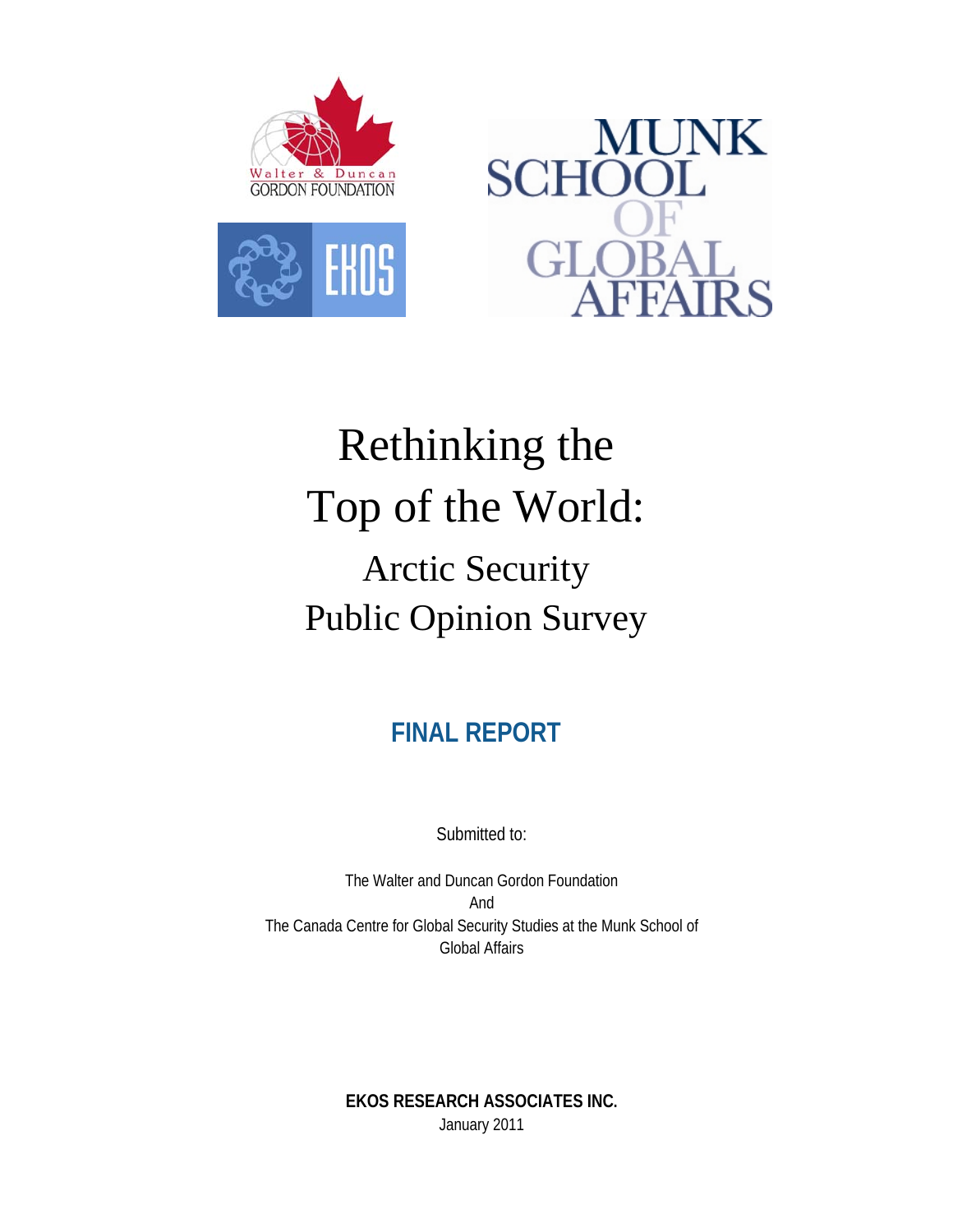#### EKOS RESEARCH ASSOCIATES

#### **Ottawa Office**

359 Kent Street, Suite 300 Ottawa, Ontario K2P 0R6 Tel: (613) 235 7215 Fax: (613) 235 8498 E-mail: pobox@ekos.com

#### **Toronto Office**

181 Harbord Street Toronto, Ontario M5S 1H5 Tel: (416) 598 8002 Fax: (416) 533-4713 E-mail: toronto@ekos.com

#### **www.ekos.com**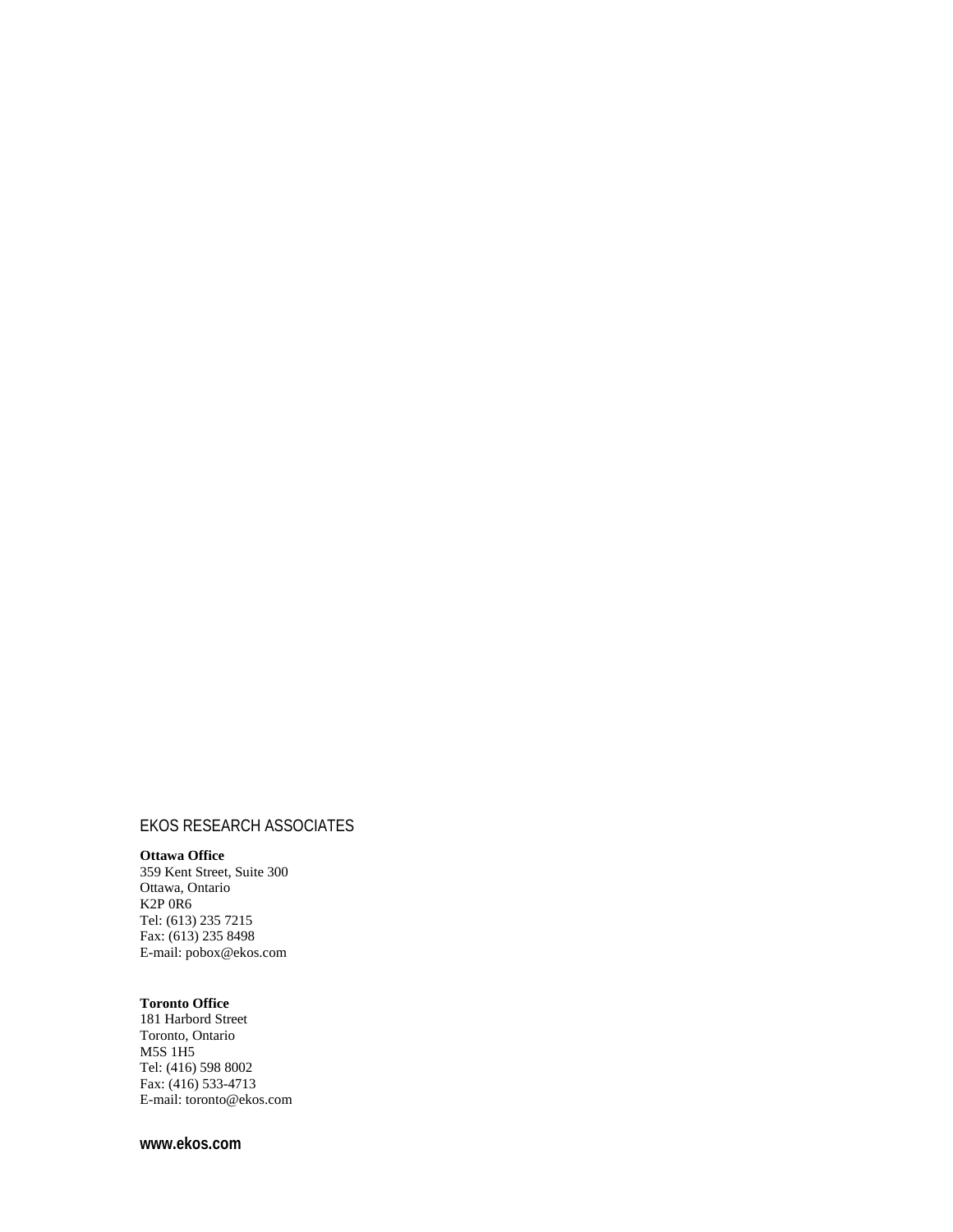# TABLE OF CONTENTS

| 1. |                                 |                                                                     |  |  |
|----|---------------------------------|---------------------------------------------------------------------|--|--|
|    |                                 |                                                                     |  |  |
| 2. |                                 |                                                                     |  |  |
|    |                                 |                                                                     |  |  |
| 3. |                                 |                                                                     |  |  |
|    | 3.3                             |                                                                     |  |  |
| 4. |                                 |                                                                     |  |  |
|    | 4.1<br>4.2<br>4.3<br>4.4<br>4.5 | Importance of Different Elements of Infrastructure in the Arctic 24 |  |  |
| 5. |                                 |                                                                     |  |  |
|    | 5.3<br>5.4<br>5.5<br>5.6        |                                                                     |  |  |
| 6. |                                 |                                                                     |  |  |
|    | 6.1                             |                                                                     |  |  |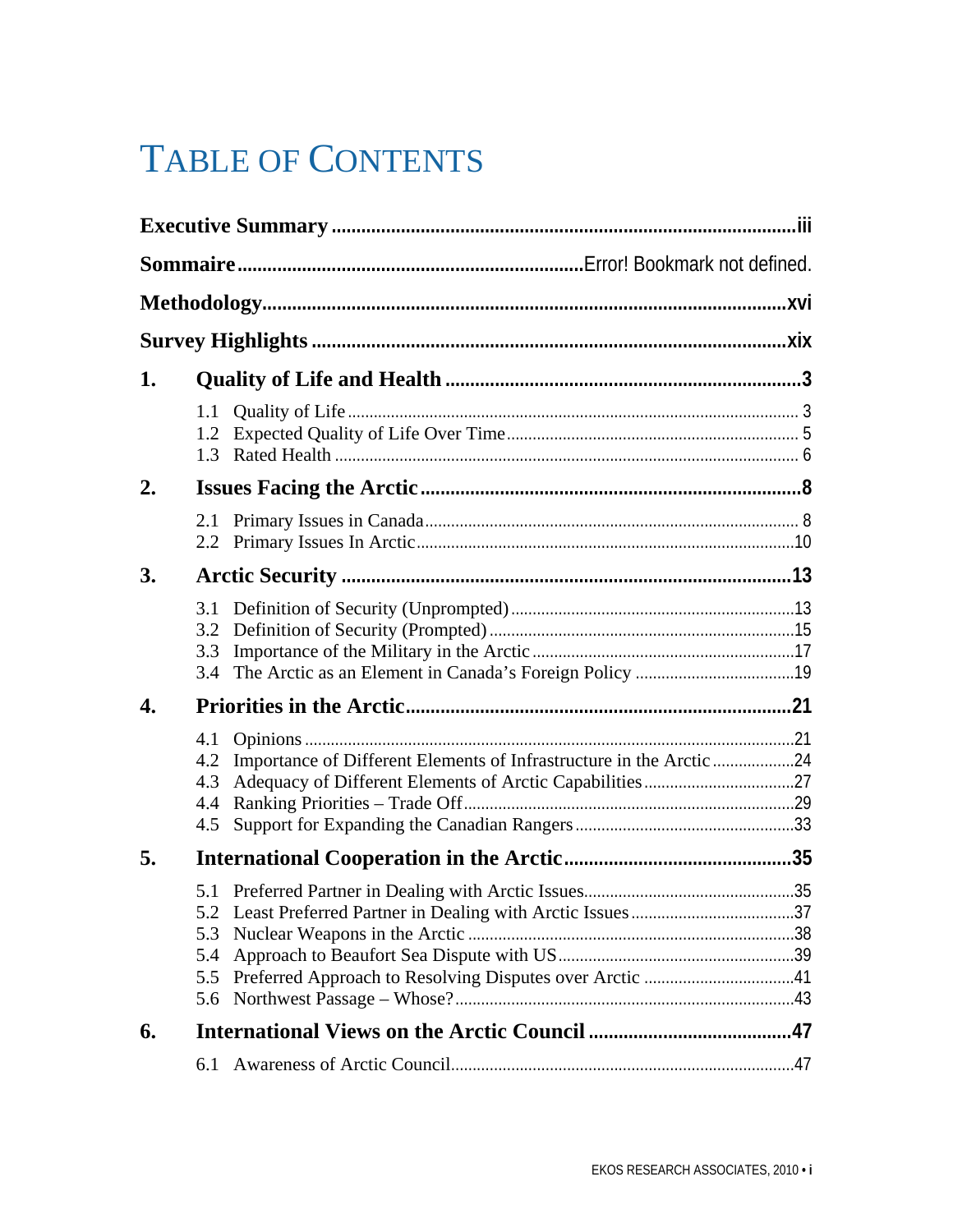CANADA CENTRE FOR GLOBAL SECURITY STUDIES MUNK SCHOOL OF GLOBAL AFFAIRS WALTER & DUNCAN GORDON FOUNDATION **ii •** EKOS RESEARCH ASSOCIATES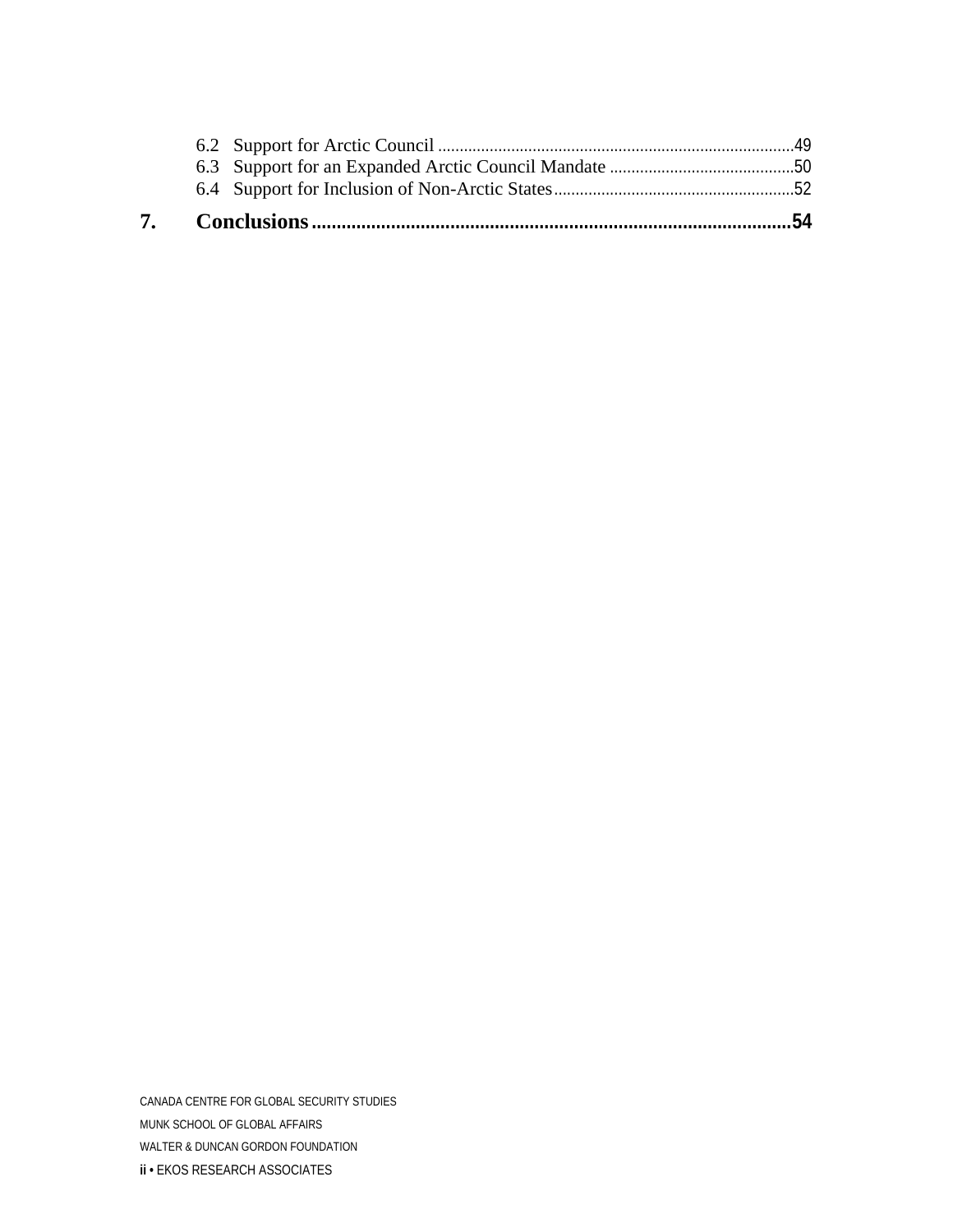## <span id="page-4-0"></span>EXECUTIVE SUMMARY

#### **Introduction**

 Increasingly, issues of Arctic security are the focus of public attention and debate. Whether it is media attention to Russian bombers, the recent announcement of moving forward on the Mackenzie Pipeline, or scholarly work suggesting nothing less than a radical geopolitical reconfiguration based on the growing clout of the northern rim countries, the Arctic is receiving unprecedented attention from policy makers, media academics, and political leaders. Amidst this new prominence, there is a growing need to understand the preferences and priorities of citizens themselves.

 The current study provides a timely empirical perspective on one of the salient emerging issues of the 21st century. How is the issue of Arctic security understood by various publics? What are the most important ingredients of public understanding and what guidance would the public offer decision makers as to the preferences and principles and they would emphasise in moving forward with both public policy and private sector decision making?

 The research covers an ambitious range of issues which are examined from the comparative perspective of several overlapping societies and publics. Approximately 9,000 randomly sampled interviews were conducted in nine separate populations. The study begins with an in depth examination of the issues from the perspective of a large representative sample of north of 60 residents. It then looks at some of these same issues from the perspective of the rest of Canada (the South). The study has the unusual advantage of also offering comparative public opinion data from the eight member nations of the Arctic Council. The picture which emerges is both complex and important. It provides clear guidance about the importance of these issues to various publics, and the areas of consensus and contradiction in the various publics examined. The current analysis provides only a preliminary sense of the implications of this rich data base.

 The research vividly underlines the enormous salience of this issue in Canada. It also reveals a more multidimensional and human-oriented understanding of Arctic Security while, at the same time, showing why top of mind imagery tends to be dominated by a more "classic" or traditional conception of security rooted in notions of sovereignty, defence, and geo-political tensions. Perhaps the most important finding of the research is just how important the Arctic is to Canadians' conceptions of themselves and their future, and how that prominence is ultimately focussed on the human-environmental dimension.

 In this overview, we will highlight some of the key themes which emerge from the research. We begin with the overall substantive highlights which focus on the public salience, the impressive level of consensus within Canada on these issues, and the surface and deeper understanding of Arctic security. We also consider attitudes to international cooperation and foreign policy.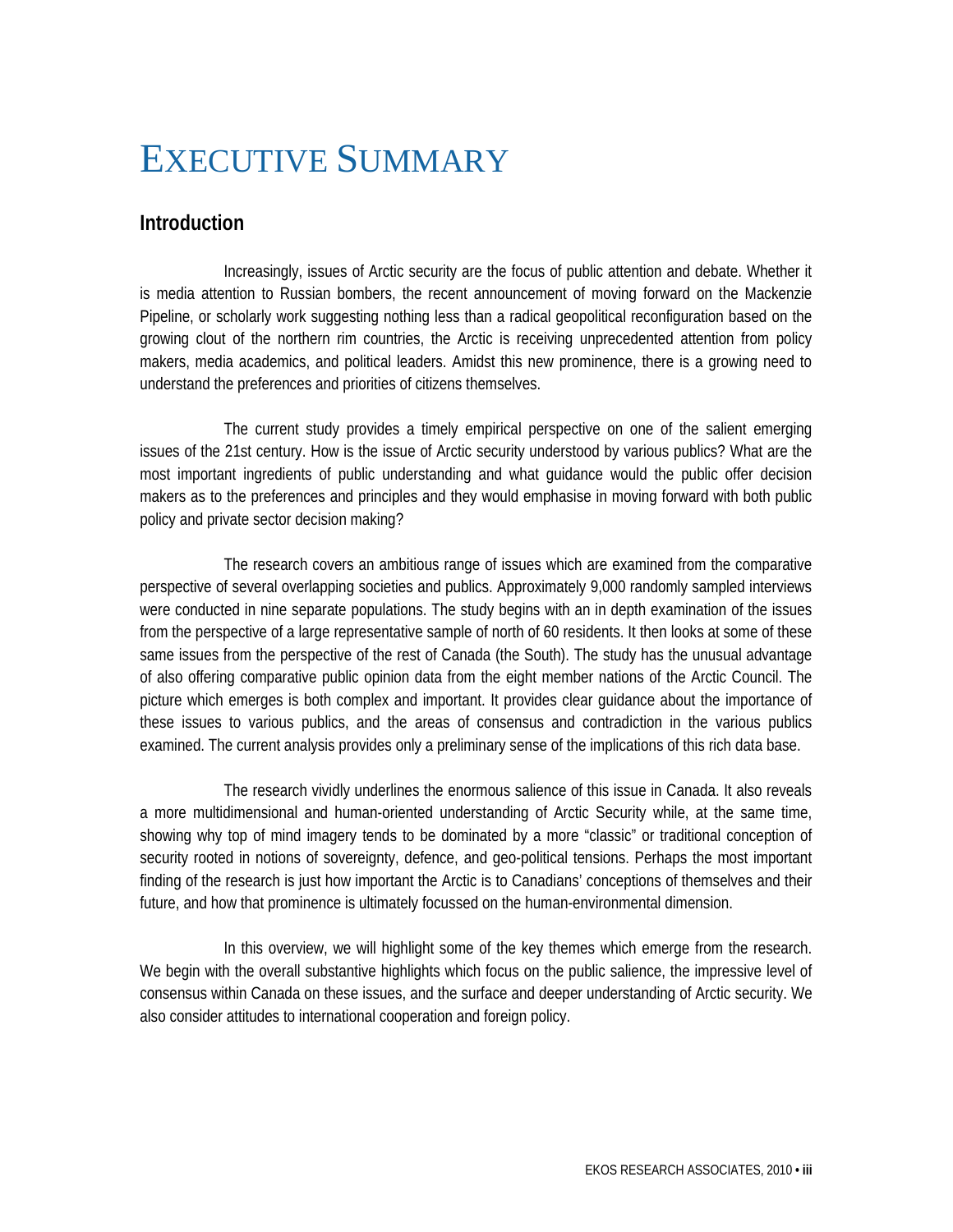#### **Substantive Highlights**

#### **a) Arctic Salience**

 Given that for most Canadians images of the Arctic are almost entirely vicarious, it is remarkable that the Arctic is seen as such a corner stone of national identity and sovereignty. Although the view is somewhat more strongly held in Southern Canada, this salience expresses itself in a surprisingly clear lean to see the Arctic as nothing less than our number one foreign policy priority and one which should be resourced accordingly (most favour shifting military resources here from all other places). The Arctic is seen as a crucial ingredient to our sense of national identity and an under-resourced area of critical importance to our future.

 The depth of public commitment to Arctic sovereignty, and its strong connection to national identity and sovereignty, renders this a politically charged issue, rife with opportunity and risk. In addition to complex issues of territorial jurisdiction and international law, the Arctic contains a cornucopia of natural resources precariously positioned in a region of fragile environmental and sociocultural risks. The survey provides direct guidance on these complex issues but one needs to scratch beneath the surface of classic security and sovereignty to gain a true picture of public priorities. The combination of complementary methodologies (top of mind versus attitudinal preferences versus hard trade-off analyses) allows us to disentangle this superficial simplicity into a more useful picture of true public preference and the contrasts across key comparative publics.

#### **b) A Common Canadian Mind on the Arctic**

 The tremendous symbolic and public policy significance of the Arctic is perhaps the most striking feature of Canadian public outlook on the Arctic. What is also notable is the high degree of consensus that exists within Canada. There is far more consensus than division within Canada on the key study issues. Canadians, regardless of where they live, tend to see the Arctic as highly important and feel that it should be our dominant foreign policy priority. Environmental issues consistently rank as the pinnacle concern and there is also broad agreement that the Arctic requires considerably more public resources in the future.

 There are, nevertheless, some significant differences in emphasis depending whether one lives in the North or South and depending on which region of the North or South. The more impressive feature, however, is the relative consensus across a broad range of Arctic issues. This common ground is particularly notable given the vast distances separating North and South and the fact that the large majority of Canadians have never even visited the Arctic. In fact, on virtually all comparative issues, residents living around 100 miles apart on the Canada-US border look dramatically different on all issues compared, whereas Canadians arrayed along the US border share common ground on virtually all key issues with the

CANADA CENTRE FOR GLOBAL SECURITY STUDIES MUNK SCHOOL OF GLOBAL AFFAIRS WALTER & DUNCAN GORDON FOUNDATION **iv •** EKOS RESEARCH ASSOCIATES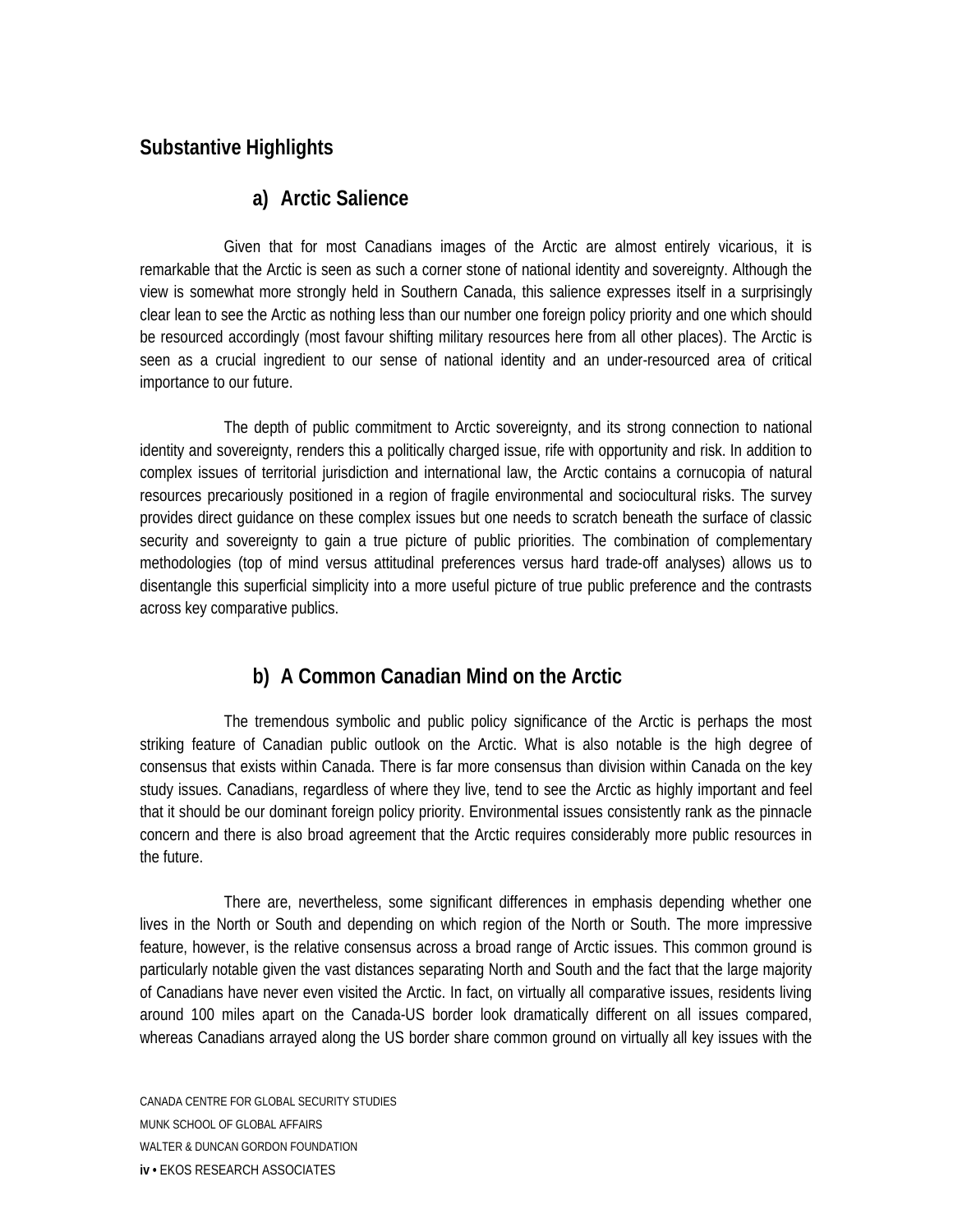fellow citizens of the North, despite the geographic and social distances involved. It is rare to find such common ground on issues of such prominence to Canadians.

 This relative consensus may be a refreshing and healthy feature of Canadian public opinion, but it also has more ominous implications when contrasted with international public opinion of citizens of other Northern Rim countries. Canadians may all be on the same page, but there are some huge clashes between Canadian views on the Arctic and those of our northern neighbours.

#### **c) Deconstructing Arctic Security: The Surface and Structural Views**

 For North Americans, security has taken on enormous significance. The first decade following September 11th was truly the security decade and an aging population and astute political marketplace elevated the "normal" equilibrium of security well beyond its typical balance points with other priorities such as civil liberties and the economy. Thus entrenched security ethic is still largely in place and it definitely permeates public imagery of the Arctic. Recent renewed interest in continental perimeter will heighten attention to the huge Northern stretch of the North American perimeter. Even conservative estimates of climate change point to a much more active and challenging Arctic perimeter.

 Without reflection, the top-of-mind imagery of Arctic Security is dominated by "classical' security. Terms like "threats", border disputes, integrity, and sovereignty are most common cited by respondents. Linked to a more fearful or risk-dominated perception, Canadians unsurprisingly summon up images of military presence and potential conflict. This sort of imagery is somewhat more common in the South than the North and it coexists with images of the environment (both looming threats but also traditional iconic images of Northern beauty as conveyed through the lens of the Group of Seven, for example).

 The study challenged Canadians to elaborate these top-of-mind images with a more "reflected" consideration. This was done through more detailed rating exercises, including hard trade-off analyses, which force respondents to make explicit decisions. The reflected view of security, and the policy hierarchy it entails, is quite different than the top-of-mind imagery. Sovereignty and threat are still public priorities, but it is the environment which overwhelmingly dominates reflected concerns of almost equal significance (and more so among Northerners), particularly human capital infrastructure. This dominance of the environment and climate change is a common feature of international outlook on the Arctic.

> CANADA CENTRE FOR GLOBAL SECURITY STUDIES MUNK SCHOOL OF GLOBAL AFFAIRS WALTER & DUNCAN GORDON FOUNDATION EKOS RESEARCH ASSOCIATES**• v**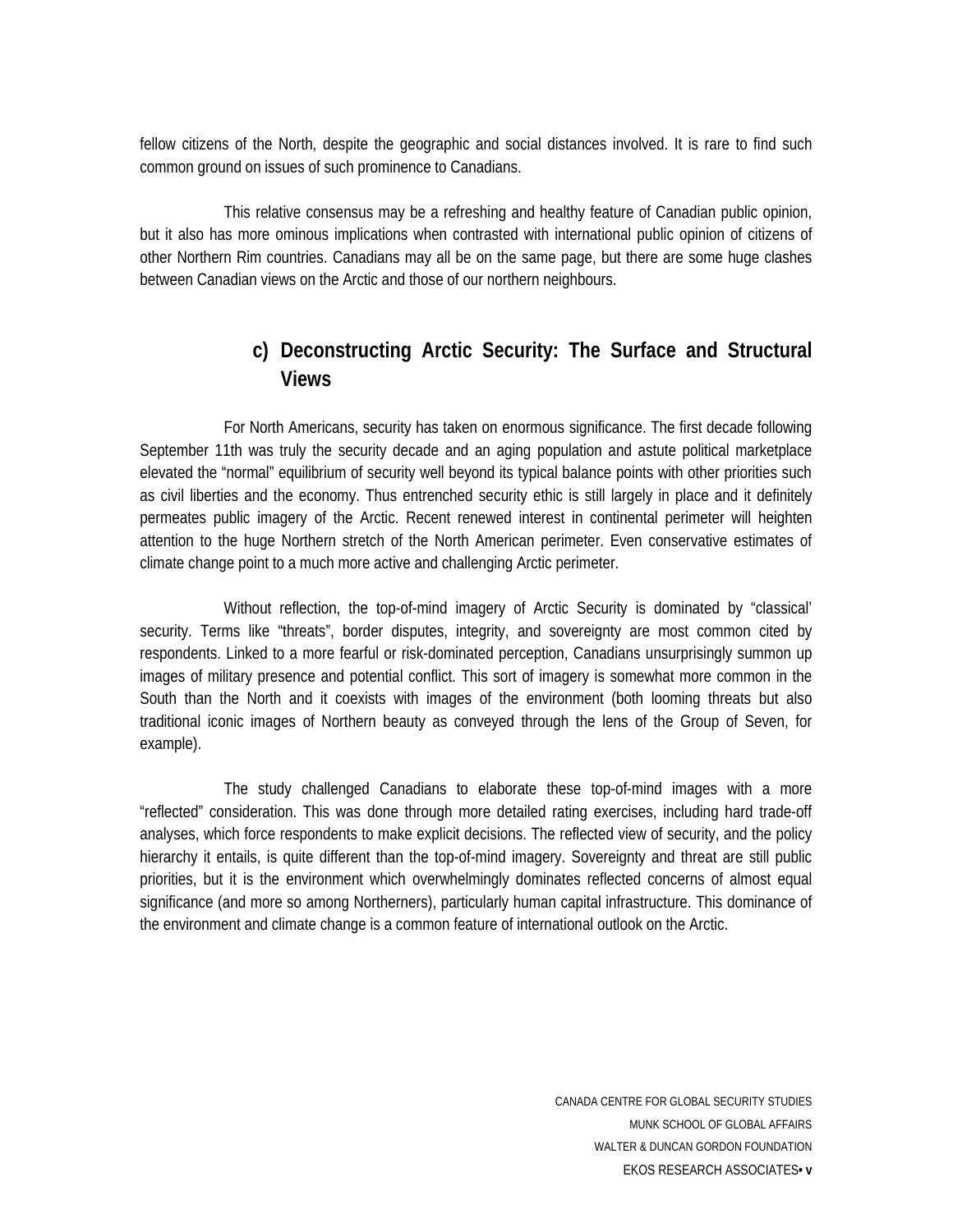#### **The View From the Top: Perceptions of Far Northerners**

 The study has produced a large random sample of far Northern citizens which is intended to be the foundation of an ongoing "Northern Panel", which will be a future resource for researchers and policy makers. The survey materials were also administered in Inuktitut and qualitative focus groups were also conducted to bolster our understanding.

 The findings are clear and, in some cases, surprising. As noted already, there is a surprising similarity of outlook on Arctic security issues among the far North and the other 99 per cent of the population to the South. There are, however, some significant differences as well, both across North and South and within the North itself. In general, Northerners put a still stronger accent on the salience of the environment and "classical" security, sovereignty, and military presence tend to be relatively less important to the Northern sample.

 Perhaps the most striking of Northern public opinion is the relative emphasis on infrastructure, particularly human-economic-environmental infrastructure. Given their relative competence and experience as residents, only Northern respondents were asked to rate the quality of Arctic infrastructure. The picture which emerges here is nothing short of alarming. Infrastructure was rated as absolutely crucial to the future of the North. The adequacy of infrastructure, be it housing, schools, roads, or environmental response, however, was judged woefully inadequate by those living there. In particular, Arctic residents are virtually unanimous in their view that environmental and disaster response capacities are profoundly inadequate. An interesting policy response here might be the extremely strong consensus that a much invigorated Northern Ranger service could help redress some of these glaringly exposed flanks.

 Many researchers are interested in not only objective wellbeing and standard of living, but also subjective wellbeing and quality of life. The research examined both rated health and quality of life (which were highly interdependent). There is near universal agreement in Canada that quality of life (and health) should be equal regardless of where one lives. Yet the consensus about the desired parity of Northern and Southern quality of life and health may well be based on a belief that there are indeed disparities. These undoubtedly do exist at the level of basic infrastructure and dissatisfaction with the human and environmental infrastructure is one of the key findings of the Northern survey. It is therefore surprising to find that, in terms of how they rate their lives and their health, residents of the North are modestly more likely to see themselves as healthy. Even more impressively, denizens of the North are significantly more likely to rate their quality of life as excellent than those to the South, and to be very optimistic about future wellbeing. This resilience and happiness premium was one of the more iconoclastic study findings.

 There are, of course, differences in these ratings according to one's socioeconomic status (ses). As in the South, there is a strong, straight-line relationship between ses and wellbeing (and health). One important regional finding was that citizens of Nunavut were less likely to feel the overall sense of health and happiness that permeated Northern residence. There was evidence of other problems in

CANADA CENTRE FOR GLOBAL SECURITY STUDIES MUNK SCHOOL OF GLOBAL AFFAIRS WALTER & DUNCAN GORDON FOUNDATION **vi •** EKOS RESEARCH ASSOCIATES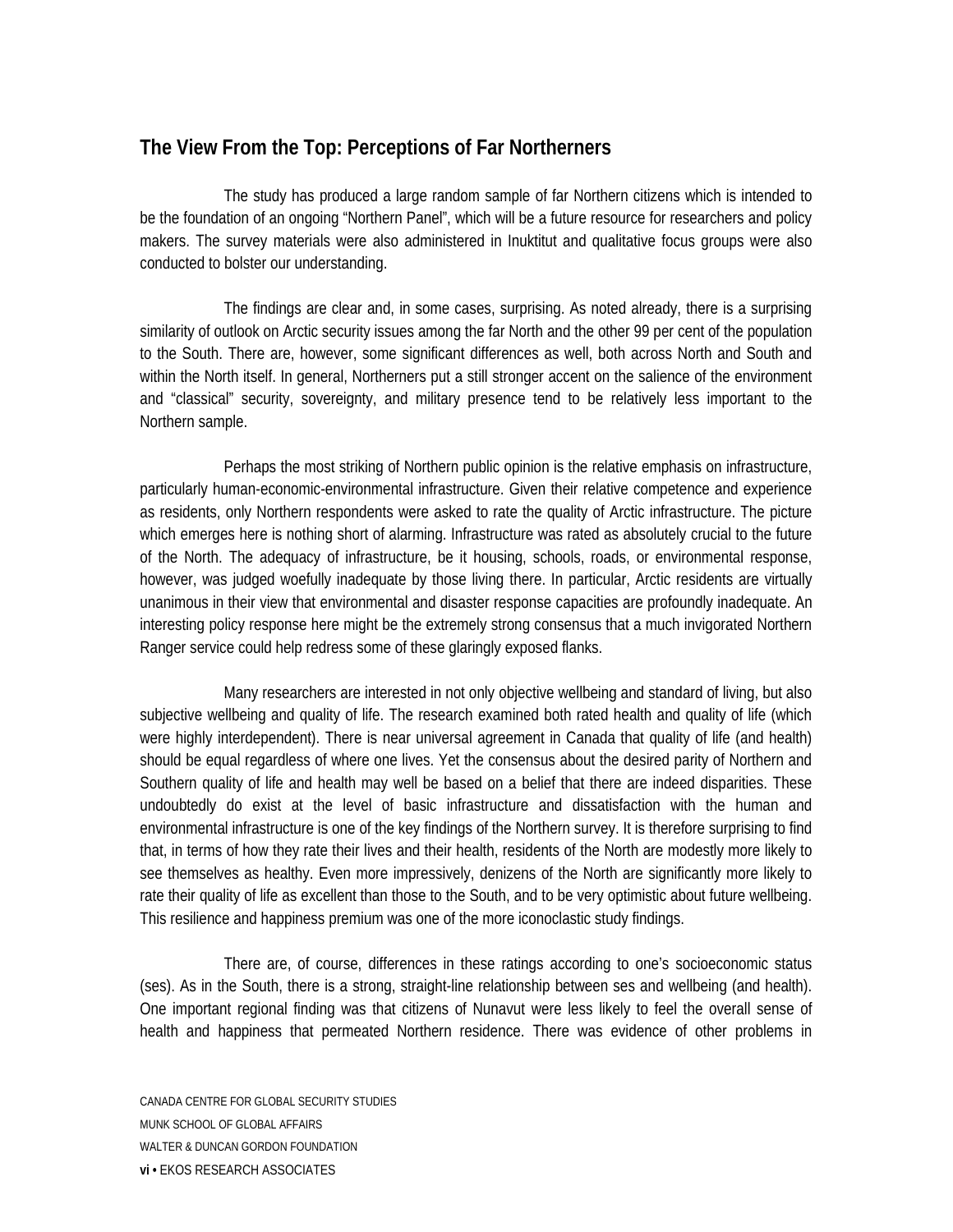Nunavut (on infrastructure and housing ratings) and Nunavut citizens showed a lower sense of identification with Canada than citizens of the Yukon and Northwest Territories.

 A few final points on the North-specific features of the survey. Sociocultural identity and preservation of traditional ways of life (language and culture) was a special priority for the North. The overall more tepid support for military presence and sovereignty-related issues was also evident in near universal support for the Arctic as a nuclear-free zone. As already mentioned, there was extremely strong support for a "professional" and more muscular Northern Ranger cadre to (partially) deal with what are seen as shocking holes in infrastructure – particularly for environmental and disaster response.

#### **The View from Below: Southern Perspectives**

 As noted, Southern public opinion is largely consistent with Northern public opinion. The main area of difference with the North is that sovereignty and security issues are relatively more prominent for the South and that infrastructure (and environment to a lesser degree) is relatively more important to the North. There are some regional and demographic variations. Quebeckers are less supportive of stronger military presence and are more pro-environment. Fluency and engagement levels with the Arctic are less pronounced in the maritime provinces (most likely for reasons of geography and lower vested interests). Albertans tend to be more concerned with issues around sovereignty, security, and military presence. Anecdotally, it is interesting to note that Alberta is the epicentre of happiness in Canada (most likely linked to higher economic well being).

 The trade-off analysis shows that when making hard choices infrastructure and human capital investment are the clear winning choices. Despite agreement that military resources should be shifted to the Arctic, in the trade-off analysis, increased military presence was a very low priority for the South and the lowest priority for the North. A similarly low trade-off ranking for mining and exploration suggests that current Canadian outlook is more in line with "don't drill baby don't".

 As noted, the international outlook of Canadians, despite subscription to the bromide of cooperation, is decidedly intransigent. Americans tell us they are extremely comfortable dealing with Canada and strongly favour cooperative solutions. Canadians are much more guarded towards Americans and are much less receptive to compromise and negotiation on Arctic issues.

#### **The View Outside our Borders: International Public Perspectives on the Arctic**

 Typically, Canadians see themselves as champions of consensus and cooperation. Indeed, Canadians line up with other Arctic countries on the side of cooperation and strong support for the Arctic Council. Yet there are many tensions underlying this somewhat superficial international commitment to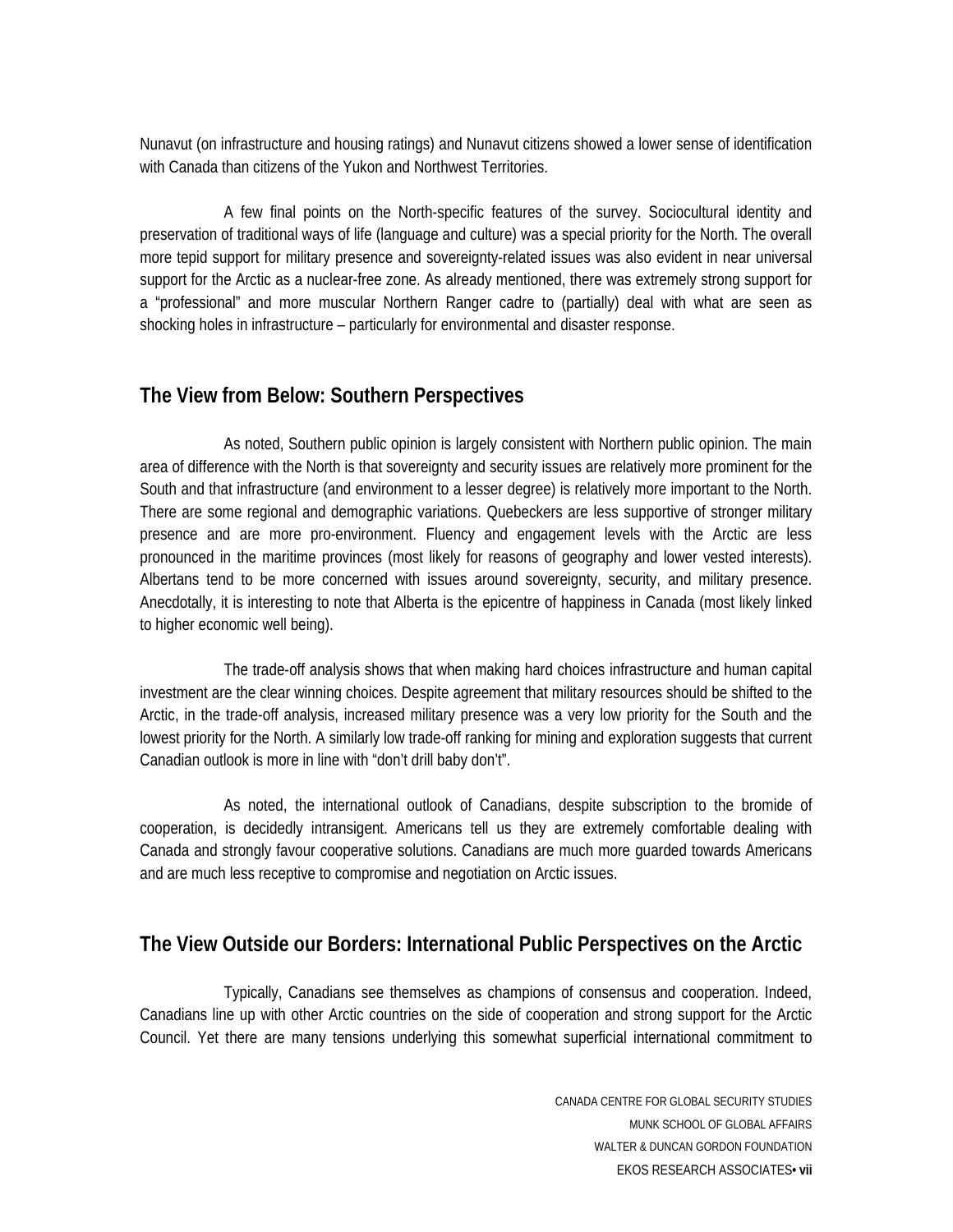cooperation. Given the clash of huge vested national interests, these differing national outlooks are not surprising. What is surprising is that it is Canadian public opinion which seems to have the hardest edge and which is least protean. Whether it is our unique view of the sovereign sanctity of the Northwest passage, our overall allergy to an Antarctic-like governance, treatment for the Arctic, or our world-lagging support for negotiation and compromise on these issues, the Canadian public are clearly the least flexible and accommodating when it comes to the Arctic. This blend of strong internal consensus and a stark offside position with other council country publics may pose significant challenges for the future.

 We may well ask who is the American now? Despite extremely low levels of interest or fluency in the Arctic, the American public are enormously friendly and accommodating in their outlook on solving disputes with Canada. Canadians are, on the other hand, rather churlish in their views of US-Canada disputes and rate Americans on the same level as Russians in terms of comfort levels. We know from past research that this antipathy is fairly weakly rooted and narcissistic in nature.

 The comparative international perspectives of public in other Arctic Council countries provide valuable and interesting comparative perspectives. It shows a broad, if somewhat superficial commitment to cooperation and to the Arctic Council. Notably, outside of Canada (and to a lesser degree, Scandinavia, and in particular, Iceland and Norway), these views are loosely connected to low levels of literacy on the basic issues. There may be an incipient northern rim geopolitical reorganization in progress, but it is largely unselfconscious to citizens of this new northern rim.

 Perhaps the most noteworthy and troubling conclusion of this research is that Canada stands relatively alone on many issues. We are overwhelmingly convinced that the Northwest Passage is a sovereign, Canadian waterway; no one else shares this view. In terms of preferred negotiation and international governance, we are, by far, the least committed to cooperation, let alone on an Antarctic-like international model. We want the Arctic Council to remain a pretty closed club, whereas other Council member countries are more open on this front.

 There is broad international public support for making the Arctic a nuclear-free zone. In this case, Americans (in particular) and Russians are less committed to this; undoubtedly, as these countries are the ones whose nuclear missiles would be removed. Americans are most opposed to missile removal (although still lean supportive). It is the Russians, however, who overall are the most militaristic. They are far more likely to support military security as part of an expanded Arctic security mandate (Finland and Iceland are least supportive). After Canada, Russia is the most hard-line on border and resource sharing disputes.

 The survey also shows how Arctic rim countries view each other (and China as a potential new member). First of all, there is broad agreement that China is the least attractive partner to all current Council countries (save Russia, who put the United States at the bottom of the list). In general, the United States and Russia are tied as the second least attractive partners. In the reverse popularity sweepstakes, Scandinavia is the clear gold medal winner, followed by Canada in silver.

CANADA CENTRE FOR GLOBAL SECURITY STUDIES MUNK SCHOOL OF GLOBAL AFFAIRS WALTER & DUNCAN GORDON FOUNDATION **viii •** EKOS RESEARCH ASSOCIATES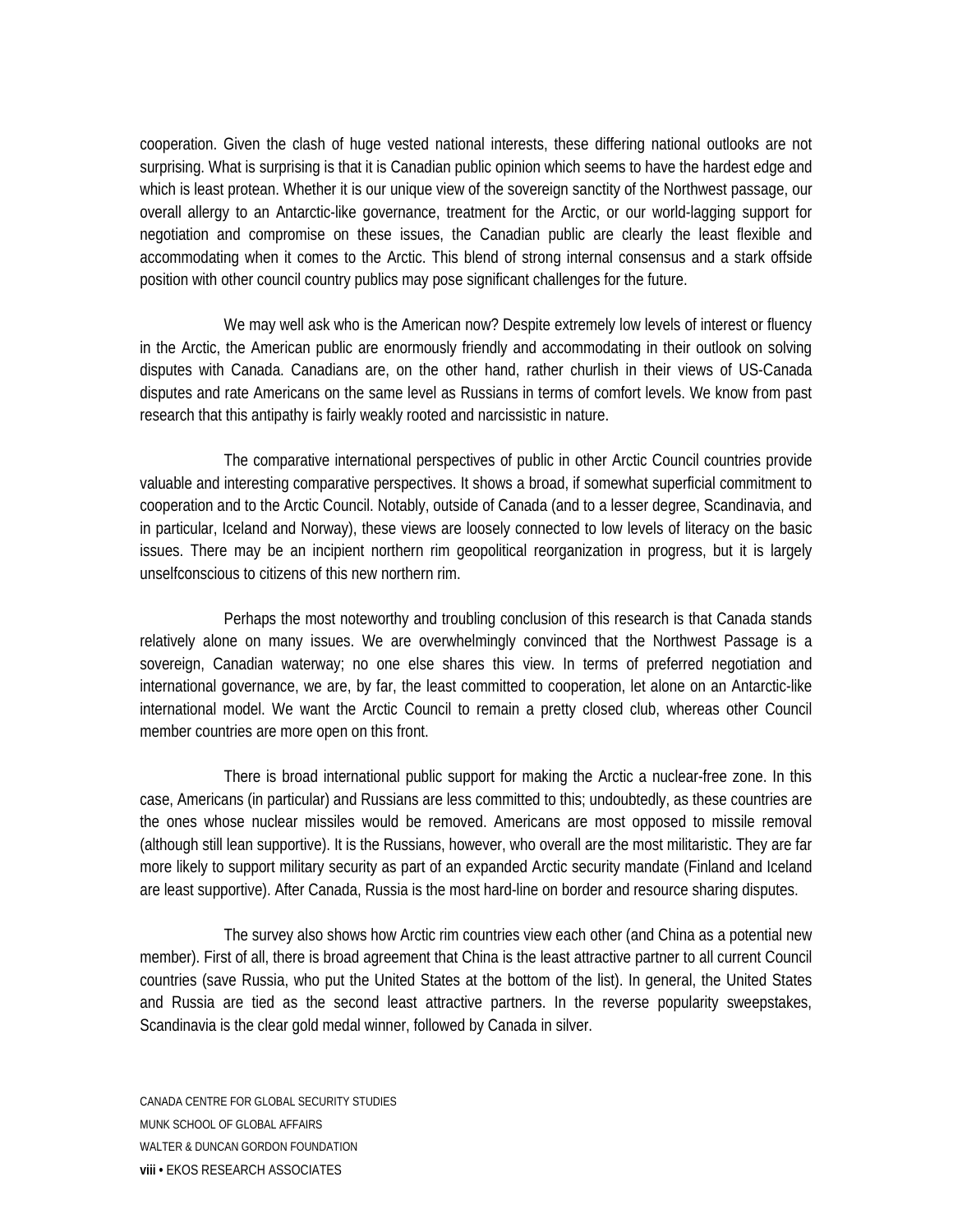### SOMMAIRE

#### **Introduction**

La question de la sécurité de l'Arctique retient de plus en plus l'attention du public et attise la discussion. Qu'il s'agisse de l'intérêt médiatique suscité par les bombardiers russes, du feu vert annoncé récemment quant au Projet de pipeline de la vallée du Mackenzie ou d'une étude sérieuse qui préconise rien de moins qu'une radicale reconfiguration géopolitique reposant sur le pouvoir grandissant des pays du cercle arctique, cette région du monde reçoit une attention sans précédent de la part des artisans de la politique, des universitaires qui s'expriment dans les médias ainsi que des leaders politiques. Devant cette nouvelle célébrité, le besoin se fait sentir de connaître les préférences et les priorités des citoyens euxmêmes.

 La présente étude procure une perspective empirique bienvenue sur l'un des grands enjeux émergents du 21e siècle. Que pensent de la sécurité de l'Arctique les divers publics? Quels sont les éléments les plus importants de l'opinion publique et quels conseils la population a-t-elle à offrir aux décideurs quant à ses préférences et aux principes qu'elle soutiendrait au moment d'établir les politiques gouvernementales et, pour le secteur privé, de prendre certaines décisions?

 La recherche recouvre une gamme étendue de sujets qui sont examinés dans une perspective comparative où s'entrecroisent plusieurs sociétés et publics. À l'issue d'un échantillonnage aléatoire, environ 9000 entrevues ont été menées auprès de neuf populations distinctes. L'étude commence par un examen approfondi des questions vues dans la perspective d'un vaste échantillon représentatif de personnes vivant au nord du 60e parallèle. Quelques-unes de ces questions sont ensuite examinées dans la perspective des citoyens du reste du Canada (le Sud). L'étude jouit de l'illustre avantage de pouvoir compter sur des données comparatives de l'opinion publique des huit pays membres du Conseil de l'Arctique. Il s'en dégage un tableau aussi complexe qu'important. On y voit une nette indication de l'intérêt que ces questions revêtent pour les publics en cause et de celles qui font l'objet d'un consensus parmi ces publics ou qui soulèvent la contradiction. La présente analyse ne fait que donner une idée préliminaire des incidences qu'aura cette riche base de données.

 La recherche souligne de façon frappante le caractère fondamental de la question au Canada. Elle révèle également une perception de la sécurité de l'Arctique plus multidimensionnelle et axée sur la personne, en même temps qu'elle montre pourquoi les images qui nous viennent spontanément à l'esprit tendent à être empreintes d'une conception plutôt « classique » ou traditionnelle d'une sécurité enracinée dans les notions de souveraineté, de défense et de tensions géopolitiques. L'observation la plus significative à laquelle la recherche a donné lieu réside peut-être dans l'importance de l'Arctique dans la conception que les Canadiens se font d'eux-mêmes et de leur avenir, et dans la manière dont cette prépondérance se reporte finalement sur la dimension humaine et environnementale.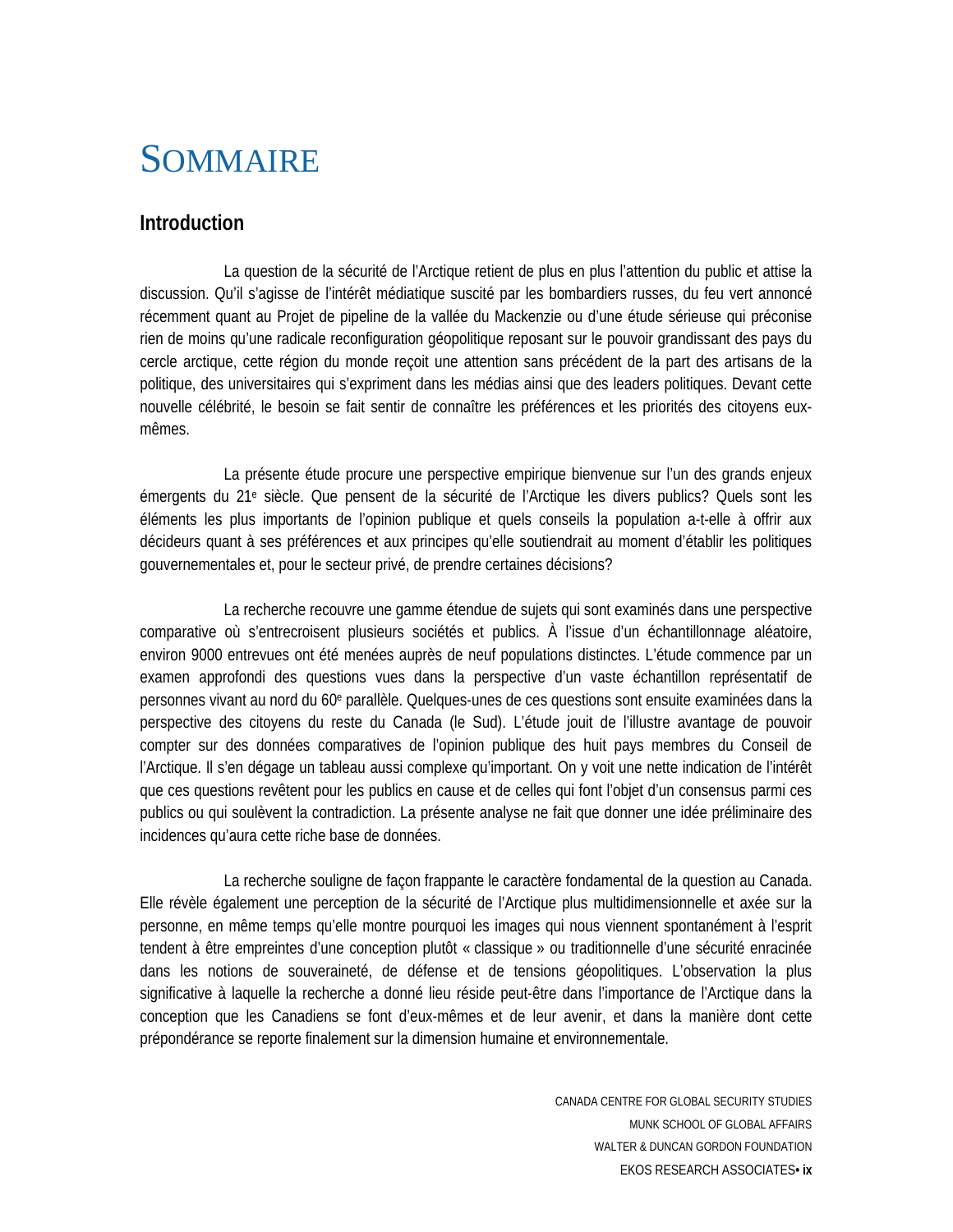Dans l'aperçu que voici, nous soulignons quelques-uns des grands thèmes qui émergent de la recherche. Nous verrons d'abord les principaux faits saillants qui se concentrent sur le caractère fondamental de la question aux yeux du public, puis l'impressionnant consensus qui se manifeste au Canada en la matière et le sens qu'on prête aussi bien en surface qu'en profondeur à la sécurité de l'Arctique. Nous relevons également certaines attitudes touchant la coopération internationale et la politique étrangère.

#### **Les faits saillants fondamentaux**

#### **Prépondérance de l'Arctique**

 Étant donné que la plupart des Canadiens ont à propos de l'Arctique des images qui leur viennent surtout par procuration, il est remarquable que l'Arctique soit perçu aussi vivement comme pierre angulaire de notre identité et de notre souveraineté nationales. Bien que cette impression soit un peu plus répandue dans le sud du Canada, elle s'exprime avec force dans la tendance étonnante à concevoir l'Arctique comme la toute première priorité de la politique étrangère du Canada et, par conséquent, dans la nécessité de doter cette région de ressources adéquates (la plupart voudraient y rapatrier toutes les ressources militaires déployées ailleurs). L'Arctique est perçu comme un élément essentiel de notre identité nationale et un territoire d'une importance cruciale pour notre avenir, mais dont on s'occupe mal.

 Le profond attachement du public envers la souveraineté de l'Arctique, fortement associée à l'identité et à la souveraineté canadiennes, donne à cette question une teneur hautement politique où se côtoient risques et possibilités. Mises à part les difficiles questions de compétence territoriale et de droit international, l'Arctique regorge de ressources naturelles précairement situées dans une région fragilisée par les risques environnementaux et socioculturels. L'étude nous indique certes comment s'orienter dans le dédale de ces questions, mais il faut gratter sous la surface des idées traditionnelles de sécurité et de souveraineté pour découvrir les véritables priorités de la population. Le recours à des méthodes complémentaires (images spontanées, préférences dans les attitudes, analyse rigoureuse des compromis à faire) nous permet d'aller fouiller sous cette simplicité superficielle pour y découvrir un tableau utile des véritables préférences de la population et des divergences entre les publics de l'étude.

#### **Point de vue canadien sur l'Arctique**

 L'énorme intérêt attribué à l'Arctique du point de vue du symbole et de la politique publique constitue sans doute la caractéristique la plus frappante de la perspective des Canadiens à cet égard. Il importe aussi de mentionner le haut degré de consensus qui existe au Canada. Ce consensus est beaucoup plus significatif que les quelques divisions sur les principales questions à l'étude. Les Canadiens,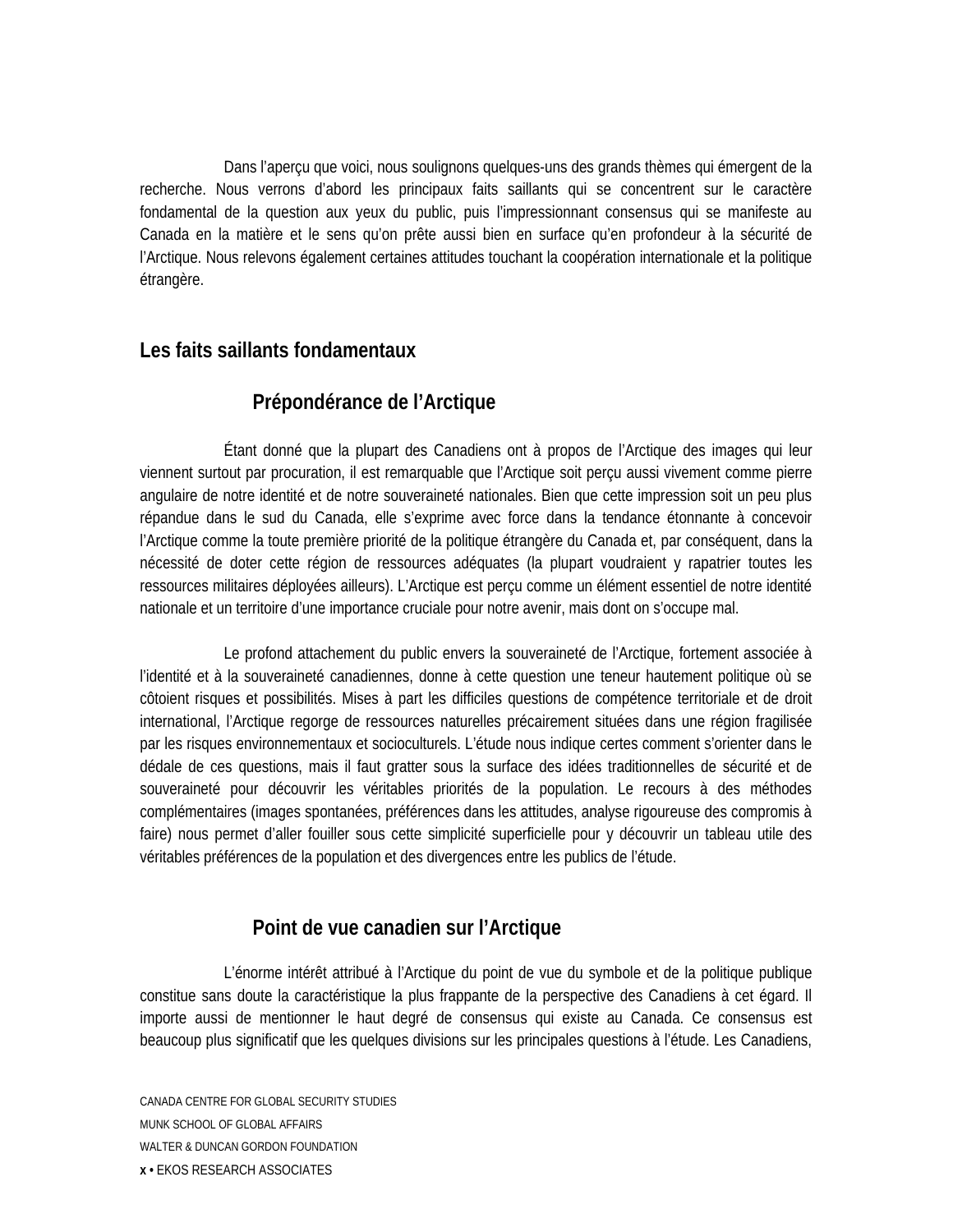quel que soit leur lieu de résidence, tendent à accorder beaucoup d'importance à l'Arctique et à penser qu'il faut en faire la toute première priorité de notre politique étrangère. Les enjeux environnementaux sont partout au premier rang des préoccupations et l'on s'accorde aussi à dire que l'Arctique aura besoin à l'avenir de ressources publiques beaucoup plus considérables.

 Des divergences assez significatives se dénotent cependant dans la force de l'opinion selon qu'on vit dans le Nord ou dans le Sud et selon la région du Nord ou du Sud où l'on se trouve. La caractéristique la plus impressionnante réside toutefois dans le consensus relatif qui s'exprime à propos d'une vaste gamme de questions touchant l'Arctique. Cette entente est particulièrement digne d'intérêt compte tenu des énormes distances qui séparent le Nord et le Sud et vu que l'immense majorité des Canadiens ne sont jamais allés dans l'Arctique. En fait, sur presque toutes les questions faisant l'objet d'une comparaison, les citoyens qui vivent à une centaine de milles de distance le long de la frontière canadoaméricaine ont une opinion radicalement différente sur toutes les questions comparées, alors que les Canadiens répartis le long de la frontière avec les États-Unis sont du même avis que leurs concitoyens du Nord sur à peu près toutes les questions clés, indépendamment des distances d'ordre géographique et social. Il est rare de voir les Canadiens s'entendre aussi bien sur des questions qui leur tiennent autant à cœur.

 Ce consensus relatif a sans doute quelque chose de sain et de rafraîchissant en matière d'opinion publique au Canada, mais il soulève aussi des inquiétudes quand on le compare à l'opinion publique internationale qu'entretiennent les citoyens des autres pays du cercle arctique. Si les Canadiens se rangent tous du même bord, il y a de fortes contradictions entre les points de vue canadiens sur l'Arctique et ceux de nos voisins des pays nordiques.

#### **Déconstruction de la sécurité de l'Arctique : points de vue superficiels et structurels**

 Pour les Nord-américains, la sécurité a acquis une énorme signification. La première décennie suivant le 11-Septembre fut assurément celle de la sécurité, et une population vieillissante de même qu'un marché politique astucieux ont haussé l'équilibre « normal » de la sécurité bien au-delà des poids habituels en ajoutant dans la balance des priorités comme les libertés civiles et l'économie. Si bien que l'éthique de la sécurité semble s'être installée à demeure et qu'elle imprègne très certainement l'image de l'Arctique aux yeux du public. L'intérêt récemment renouvelé pour le périmètre continental va accroître l'attention portée à l'étendue nordique du périmètre nord-américain. Les estimations même prudentes quant aux changements climatiques laissent entrevoir un périmètre arctique beaucoup plus actif et redoutable.

 Les images spontanées que fait naître la notion de sécurité de l'Arctique sont dominées par l'idée « traditionnelle » de sécurité. Les répondants emploient couramment des expressions comme « menaces », différends frontaliers, intégrité et souveraineté. Il n'y a rien d'étonnant à ce qu'en lien avec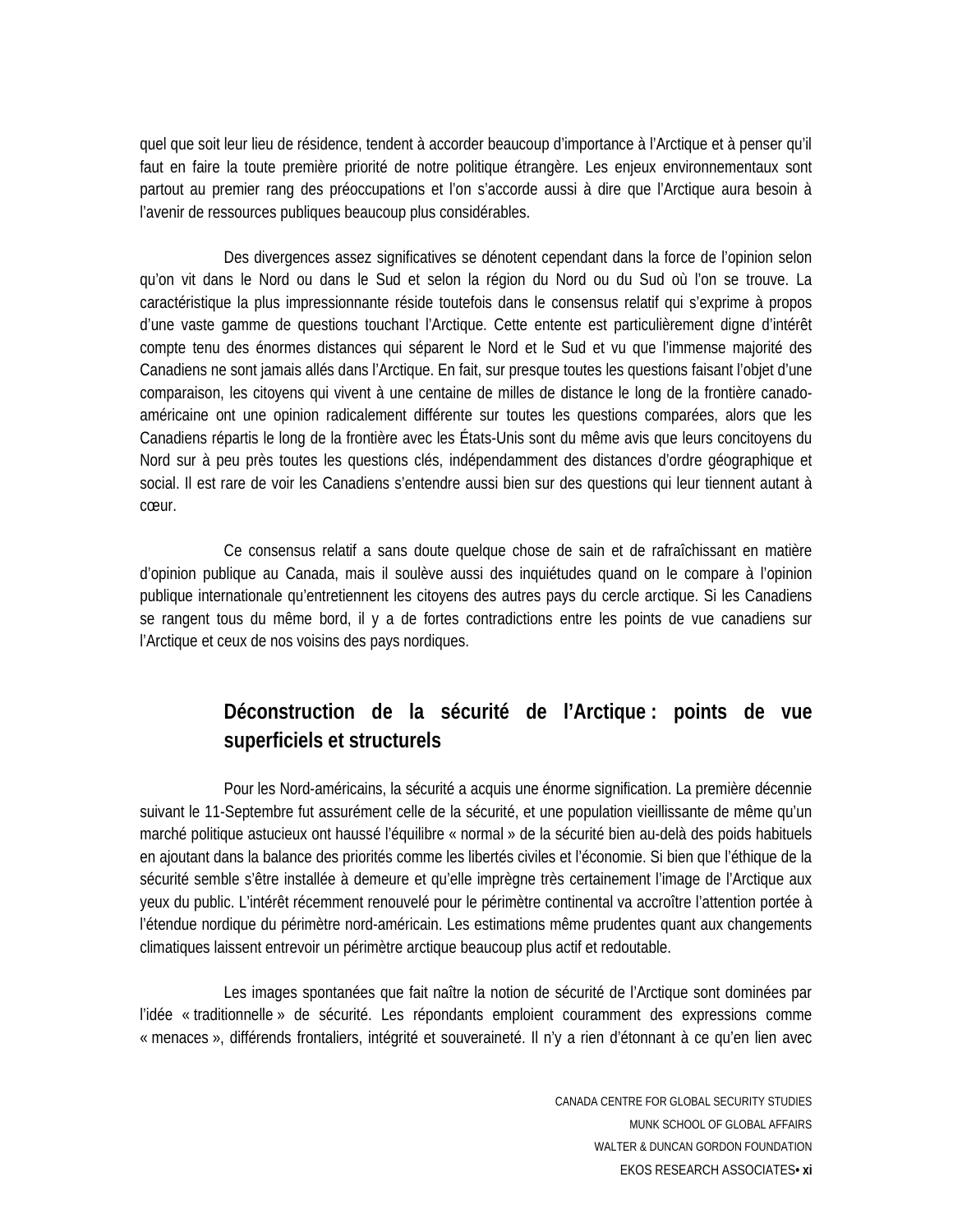des impressions de crainte et de risque, les Canadiens évoquent des images de présence militaire et de conflit potentiel. Les thèmes de ce genre apparaissent toutefois plus souvent dans le Sud que dans le Nord et ils coexistent avec des thèmes environnementaux (fait aussi bien de menaces qui planent à l'horizon que d'images de la splendeur du paysage nordique vu, par exemple, à travers la lorgnette du Groupe des sept).

 Les Canadiens de l'étude étaient ensuite invités à plus de réflexion afin d'approfondir ces impressions spontanées. On leur a proposé des exercices d'évaluation détaillés, y compris des analyses difficiles obligeant les répondants à décider des compromis qu'ils seraient prêts à faire. Le point de vue ainsi obtenu sur la sécurité ainsi que l'ordre des priorités qui en ressort diffèrent beaucoup des images spontanées. La souveraineté et les menaces à son égard demeurent des priorités, mais l'environnement l'emporte haut la main comme en témoignent diverses préoccupations toutes jugées importantes (et davantage encore par les habitants du Nord), en particulier l'infrastructure du capital humain. La prédominance de l'environnement et des changements climatiques est une constante des perspectives internationales sur l'Arctique.

#### **Vu d'en haut : perceptions des habitants du Grand Nord**

 L'étude a produit un vaste échantillon aléatoire d'habitants du Grand Nord qui deviendra vraisemblablement la base d'un « panel nordique » et sera mis à la disposition des chercheurs et des décideurs politiques. Les instruments du sondage ont aussi été administrés en inuktitut et des discussions de groupe qualitatives ont aussi été menées en vue d'approfondir notre compréhension.

 Les observations sont claires et, dans certains cas, étonnantes. Ainsi qu'on l'a mentionné, la similarité des perspectives sur les questions de sécurité de l'Arctique est grande entre les habitants du Grand Nord et ceux du Sud qui représentent 99 p. 100 de la population totale. Il existe néanmoins quelques divergences significatives, aussi bien entre le Nord et le Sud qu'entre les citoyens du Nord eux-mêmes. De façon générale, les citoyens du Nord attribuent encore plus d'importance à la primauté de l'environnement, et les questions « traditionnelles » de sécurité, de souveraineté et de présence militaire tendent à perdre de leur importance au sein de l'échantillon du Nord.

 Dans le Nord, l'opinion peut-être la plus frappante réside dans l'accent relatif mis sur l'infrastructure, notamment sur l'infrastructure humaine, économique et environnementale. Compte tenu de leur compétence et de leur expérience relatives en tant qu'habitants de ce territoire, seuls les répondants du Nord ont été invités à se prononcer sur la qualité de l'infrastructure dans l'Arctique. La situation qui nous est révélée est carrément alarmante. L'infrastructure est jugée absolument cruciale pour l'avenir du Nord. Qu'il s'agisse de logement, d'écoles, de routes ou de mesures environnementales, l'infrastructure fait cruellement défaut aux yeux des habitants du Nord. En particulier, les personnes qui vivent dans l'Arctique sont à peu près unanimes à qualifier de profondément inadéquats les moyens de réagir aux catastrophes naturelles et environnementales. Comme solution politique intéressante et qui suscite un consensus des plus solides, on

CANADA CENTRE FOR GLOBAL SECURITY STUDIES MUNK SCHOOL OF GLOBAL AFFAIRS WALTER & DUNCAN GORDON FOUNDATION **xii •** EKOS RESEARCH ASSOCIATES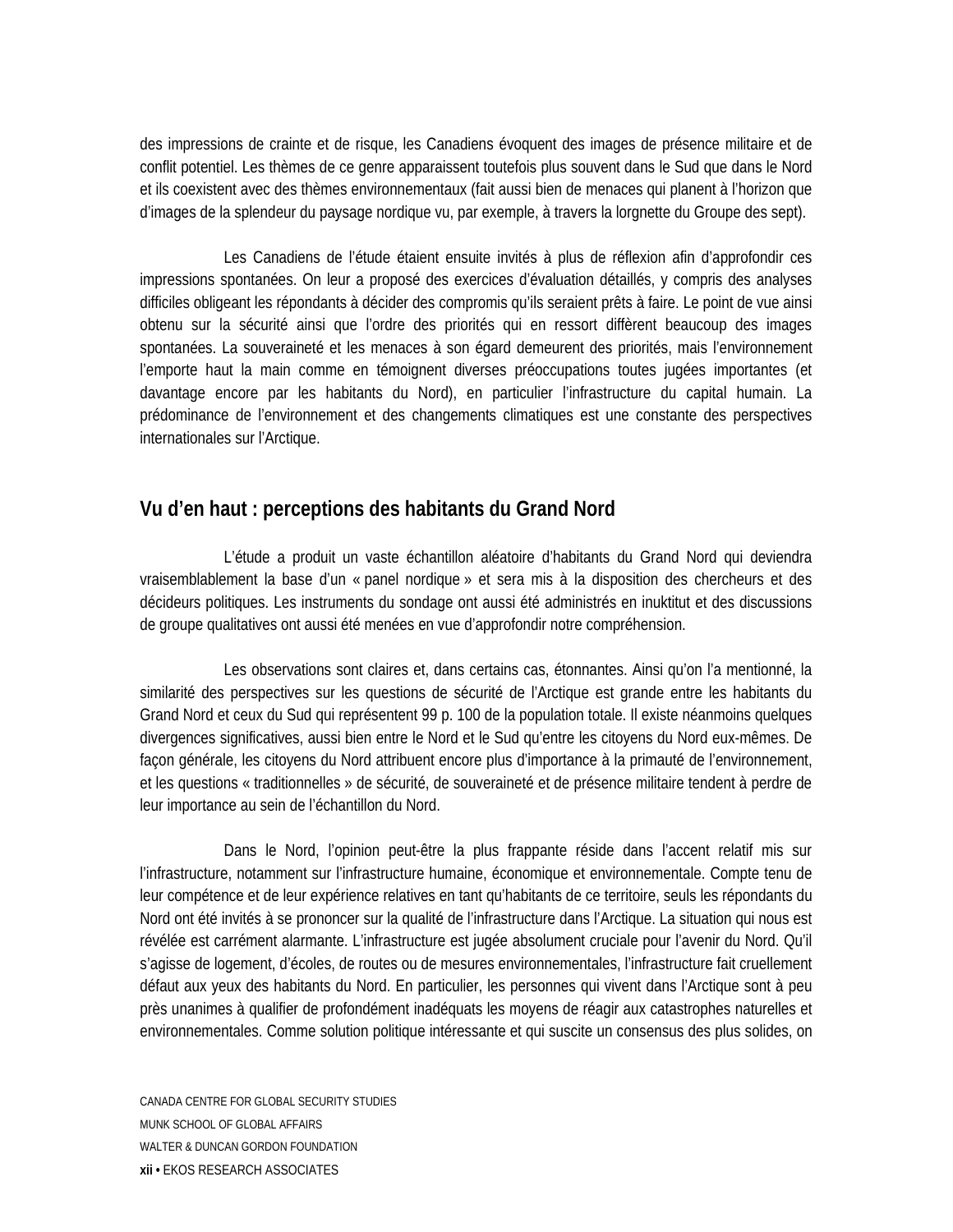pense qu'un service de « Rangers » revigoré dans le Nord pourrait contribuer à combler ces besoins criants.

 Beaucoup de chercheurs s'intéressent non seulement aux questions de bien-être et de niveau de vie objectifs mais aussi à celles d'un bien-être et d'un niveau de vie subjectifs. La recherche comportait une évaluation tant de la santé que de la qualité de vie (qui sont apparues fortement interdépendantes). On reconnaît de manière presque universelle au Canada que tous, où que l'on vive, devraient jouir de la même qualité de vie (et de santé). Pourtant, le consensus entre le Nord et le Sud sur la parité souhaitée en ce qui concerne la qualité de vie et la santé peut fort bien émaner de la conviction qu'il y a, effectivement, des disparités. Celles-ci existent sans aucun doute au niveau de l'infrastructure de base, et l'insatisfaction au sujet de l'infrastructure humaine et environnementale est l'une des observations clés de l'étude sur le Nord. Il est par conséquent étonnant de constater que d'après l'évaluation qu'ils font de leur vie et de leur santé, les résidants du Nord sont un peu plus susceptibles de se dire en bonne santé. Fait plus impressionnant encore, les citoyens du Nord sont beaucoup plus susceptibles de qualifier leur qualité de vie d'excellente que ne le sont ceux du Sud et de se montrer très optimistes quant à leur futur bien-être. Cette prime à la résilience et au bonheur est l'une des observations les plus iconoclastes de l'étude.

 Ces évaluations comportent, bien sûr, des différences en fonction du statut socioéconomique des gens. Comme dans le Sud, il existe un lien solide et direct entre le statut socioéconomique et le bienêtre (ainsi que la santé). Une importante observation régionale tient au fait que les citoyens du Nunavut se sont révélés moins susceptibles d'éprouver le même sentiment général de bonne santé et de bonheur associé au fait de résider dans le Nord. On a pu constater au Nunavut d'autres problèmes (découlant de l'évaluation de l'infrastructure et du logement), et les citoyens du Nunavut ont affiché un sentiment d'appartenance au Canada plus faible que celui des citoyens du Yukon et des Territoires du Nord-Ouest.

 Il reste certaines choses à préciser sur les caractéristiques propres au Nord émanant du sondage. L'identité socioculturelle et la conservation du mode de vie traditionnel (la langue et la culture) constituent pour le Nord une priorité toute spéciale. Le soutien plus tiède en général accordé à la présence militaire et aux questions de souveraineté se manifeste également dans l'appui quasi-universel en faveur d'une zone arctique dénucléarisée. Ainsi qu'il a été mentionné, on note un très ferme appui à un service de Rangers du Nord ayant reçu un entraînement professionnel et plus musclé, afin de combler les trous béants dans l'infrastructure – notamment en vue d'intervenir en cas de catastrophe naturelle ou environnementale.

#### **Vu d'en bas : perspectives du Sud**

 On l'a dit, l'opinion publique dans le Sud ressemble en grande partie à celle du Nord. La principale différence d'avec le Nord tient au fait que les questions de souveraineté et de sécurité sont relativement plus présentes dans le Sud et que celle de l'infrastructure (et, dans une moindre mesure, de l'environnement) importe relativement plus aux citoyens du Nord. Il existe des variations d'ordre régional et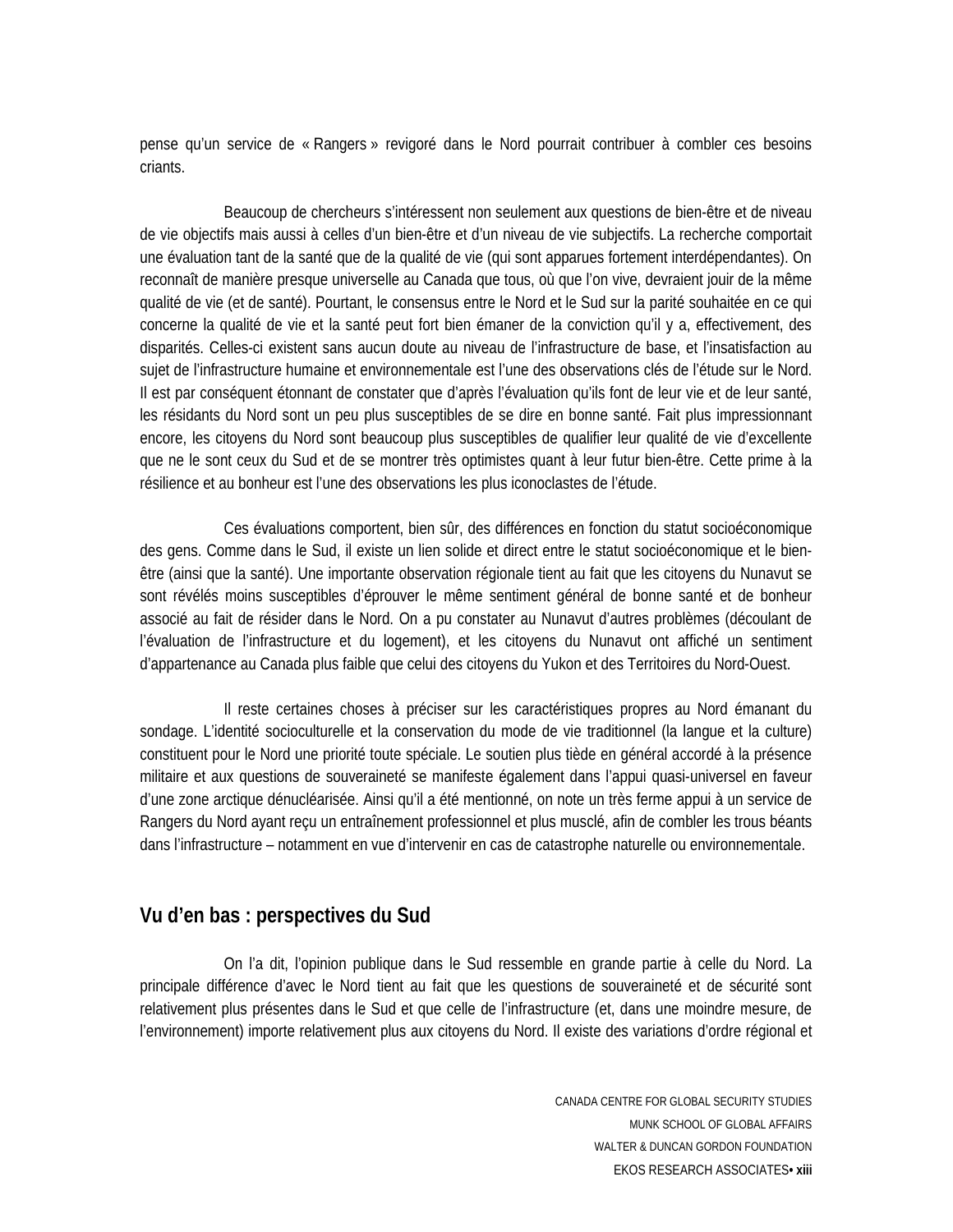démographique. Les Québécois sont moins en faveur d'une plus forte présence militaire et se préoccupent plus de l'environnement. Le degré de connaissance et d'engagement concernant l'Arctique est moins prononcé dans les provinces maritimes (probablement pour des raisons d'éloignement et de plus faibles intérêts matériels). Les Albertains tendent à se préoccuper davantage des questions de souveraineté, de sécurité et de présence militaire. Soit dit en passant, il est intéressant de mentionner que l'Alberta est l'épicentre du bonheur au Canada (fort probablement grâce à une meilleure situation économique).

 L'analyse des compromis montre que lorsqu'il y a des choix difficiles à faire, l'investissement dans l'infrastructure et le capital humain l'emporte haut la main. Malgré l'accord au sujet du redéploiement des ressources militaires dans l'Arctique, l'analyse des compromis nous apprend qu'une présence militaire accrue constitue une très faible priorité dans le Sud et la priorité la plus faible dans le Nord. Le rang inférieur attribué dans l'échelle des compromis à l'exploration et à l'exploitation minières laisse entendre que le point de vue actuel va à l'encontre du forage à tout prix.

 On a pu constater que même s'ils souscrivent à la rengaine de la coopération, les Canadiens se montrent décidément intransigeants dans leurs perspectives internationales. Les Américains se disent très à l'aise pour traiter avec le Canada et appuient fermement les solutions de coopération. Les Canadiens demeurent beaucoup plus réservés à l'égard des Américains et beaucoup moins réceptifs quant au compromis et à la négociation sur la question de l'Arctique.

#### **Vu de l'extérieur de nos frontières : perspectives publiques internationales sur l'Arctique**

 Les Canadiens se perçoivent normalement comme les champions du consensus et de la coopération. Il est vrai que le Canada se range aux côtés des autres pays arctiques en matière de coopération et qu'il soutient fermement le Conseil de l'Arctique. De nombreuses tensions se cachent derrière cet engagement international quelque peu superficiel en faveur de la coopération. Compte tenu des énormes intérêts nationaux en jeu, ces perspectives nationales divergentes n'ont pas de quoi surprendre. Ce qui étonne, c'est que l'opinion publique canadienne soit celle qui semble être le plus nettement délimitée et la moins changeante. Que ce soit à cause de notre conception unique en soi de la sacro-sainte souveraineté du Passage du nord-ouest, de notre absolue allergie à un régime semblable à celui de l'Antarctique pour l'Arctique ou de notre manque d'appui à la négociation et au compromis qui n'a pas son pareil au monde, le public canadien est sans contredit le moins souple et le moins accommodant à propos de l'Arctique. Cette combinaison faite d'un ferme consensus interne et d'une rigoureuse position de hors-jeu à l'égard des autres populations du Conseil de l'Arctique pourrait entraîner de lourds défis à relever à l'avenir.

 On peut se demander où en est maintenant le public américain. Malgré d'extrêmement faibles niveaux d'intérêt ou de connaissance au sujet de l'Arctique, le public américain se montre des plus amicaux et accommodants dans son opinion sur la résolution des différends avec le Canada. Quant aux Canadiens,

CANADA CENTRE FOR GLOBAL SECURITY STUDIES MUNK SCHOOL OF GLOBAL AFFAIRS WALTER & DUNCAN GORDON FOUNDATION **xiv •** EKOS RESEARCH ASSOCIATES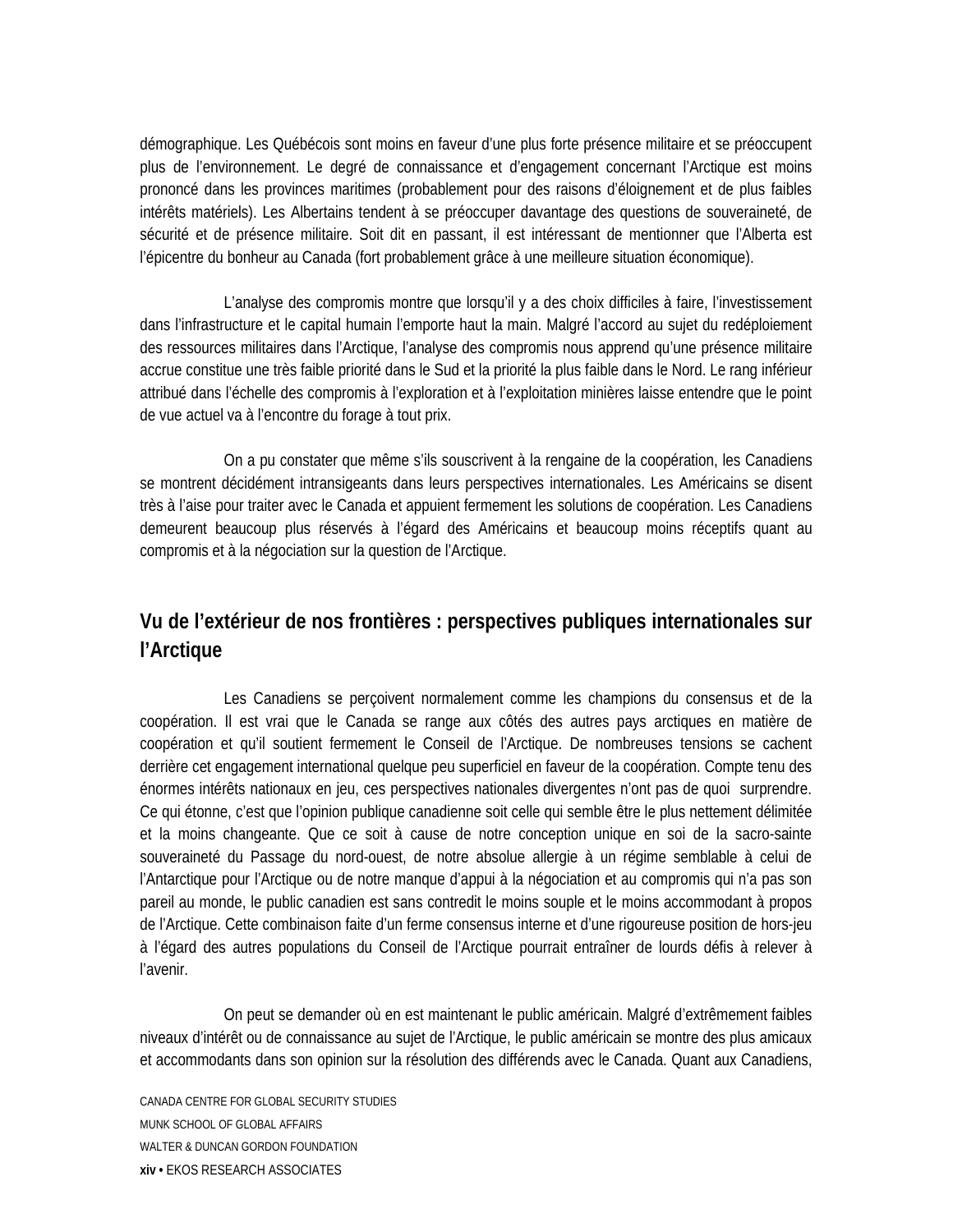ils sont plutôt revêches dans leurs points de vue sur les différends entre le Canada et les États-Unis et ils placent les Américains au même niveau que les Russes pour leur aise à traiter avec eux. D'autres travaux de recherche nous ont appris que cette antipathie n'est pas très solidement enracinée et qu'elle est de nature narcissique.

 Les perspectives internationales des populations des autres pays membres du Conseil de l'Arctique nous permettent de dresser de précieuses et intéressantes comparaisons. On y trouve un engagement généralisé, quoique superficiel, envers la coopération et le Conseil de l'Arctique. En particulier, à l'extérieur du Canada (et, dans une moindre mesure, de la Scandinavie, notamment de l'Islande et de la Norvège), ces points de vue se rattachent légèrement à de faibles niveaux de connaissance concernant les questions de base. S'il se dessine une réorganisation géopolitique du cercle arctique, c'est en grande partie à l'insu des citoyens de ce nouveau cercle arctique.

 La conclusion peut-être la plus digne d'intérêt et la plus troublante de la présente recherche est de constater que le Canada demeure relativement esseulé à l'égard de bien des enjeux. Nous sommes absolument convaincus que le Passage du nord-ouest est une voie maritime qui relève de la souveraineté canadienne, alors que personne d'autre n'est de cet avis. En matière de négociation et de gouvernance internationale, nous sommes de loin les moins enclins à coopérer, sans même parler d'un régime international comme celui de l'Antarctique. Nous tenons à ce que le Conseil de l'Arctique reste un club plutôt sélect tandis que les autres pays membres du Conseil se montrent plus ouverts à cet égard.

 Il existe un vaste soutien international en faveur de faire de l'Arctique une zone dénucléarisée. En l'occurrence, les Américains (en particulier) et les Russes y sont moins favorables, nul doute parce que ce sont ces pays qui devraient se départir de leurs missiles nucléaires. Les Américains sont ceux qui s'opposent le plus à l'enlèvement des missiles (bien qu'en faveur d'une diminution). Ce sont les Russes, par contre, qui sont dans l'ensemble les plus militaristes. Ils sont beaucoup plus susceptibles d'appuyer une sécurité militaire dans le cadre d'un mandat visant à accroître la sécurité de l'Arctique (la Finlande et l'Islande y sont le moins favorables). Après le Canada, la Russie est la plus rigoureuse au sujet des différends frontaliers et touchant le partage des ressources.

 Le sondage révèle aussi comment les pays du cercle arctique se perçoivent les uns les autres (et perçoivent la Chine en tant que nouveau membre potentiel). Tout d'abord, il est généralement admis que la Chine est le partenaire qui attire le moins l'ensemble des pays actuels du Conseil (sauf la Russie qui place les États-Unis au bas de la liste). De façon générale, les États-Unis et la Russie prennent ex-aequo la deuxième place en tant que partenaires les moins attrayants. À l'inverse, c'est la Scandinavie qui remporte la médaille d'or au concours de popularité, tandis que le Canada remporte l'argent.

> CANADA CENTRE FOR GLOBAL SECURITY STUDIES MUNK SCHOOL OF GLOBAL AFFAIRS WALTER & DUNCAN GORDON FOUNDATION EKOS RESEARCH ASSOCIATES**• xv**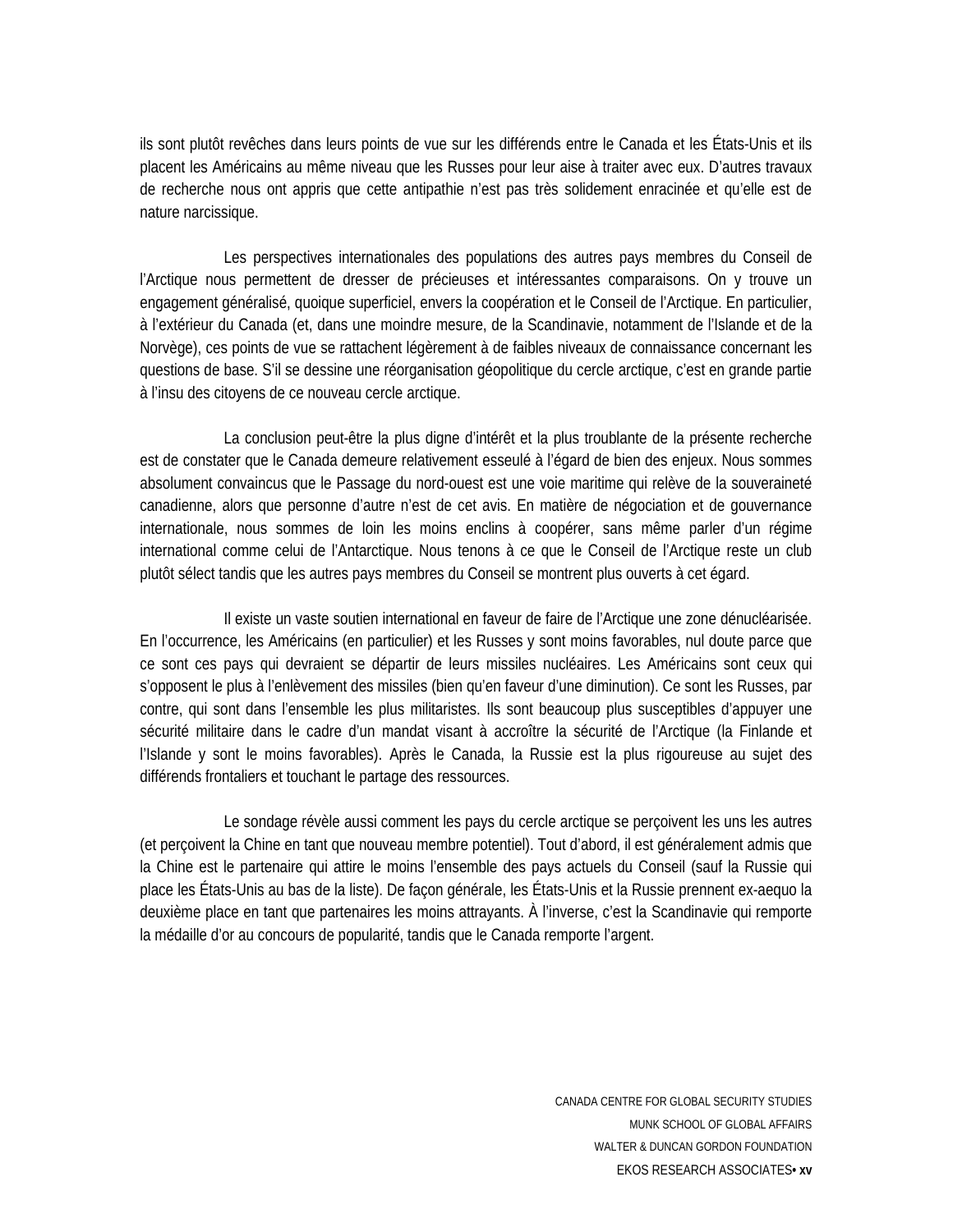# <span id="page-17-0"></span>**METHODOLOGY**

#### **Definitional Clarity**

 The term "Arctic" is a contested one. To some, the Arctic is anywhere above the tree-line. For others, it is anything above the Arctic Circle and for a last group, it refers to the average seasonal winter temperature. No definition of "Arctic" was given to survey respondents. They were left to imagine and conceptualize the Arctic in their own way. Therefore, where the term "Arctic" is used in this paper, it should be taken to mean to encompass all of the standard conceptualizations.

 While respondents were asked about the Arctic, it is not possible to categorize the group as "Arctic Canadians" versus "non-Arctic Canadians", as the units of comparison that are used to generate this data compare those who live in Canada's three territories (Yukon, Northwest Territories and Nunavut) to Canadians who live in the ten provinces (British Columbia, Alberta, Saskatchewan, Manitoba, Ontario, Quebec, Newfoundland and Labrador, Nova Scotia, New Brunswick and Prince Edward Island). However, while the territories are geographically located North of the provinces, not all of their land mass is located in the Arctic using any of the definitions listed above. Therefore, categorizing as Arctic Canadians versus non-Arctic Canadians is not appropriate. Employing "Canadians living in the Territories" versus "Canadians living in the Provinces" as the distinction between the two groups seems to overemphasize the constitutional arrangements and make that appear as the reasons for the differences, instead of geographical location. Also, "Canadians living in the Territories" and "Canadians living in the Provinces" is too in cumbersome and does not reflect established practises.

 Consequently, the terminology used in this report is "North" versus "South". While some conceptualize "North" as cottage country, the term is meant to refer to those who live in the three territories. "South" refers to those who live in the provinces. There are obviously some flaws to this definition; for example, Northern Manitoba is decisively more "North" than the south of the Yukon, but given that the survey data was collected along jurisdictional lines, this is the simplest way to conceptualize the delineation between the two data sets.

#### **Methodology**

 This study involved nine separate surveys across eight countries. The methodology for each component of the study is described below.

#### **a) Northern Canada**

 A telephone survey of 744 members of the general population in the Northwest Territories, Yukon, and Nunavut was conducted. Respondents were 18 years of age and older and were randomly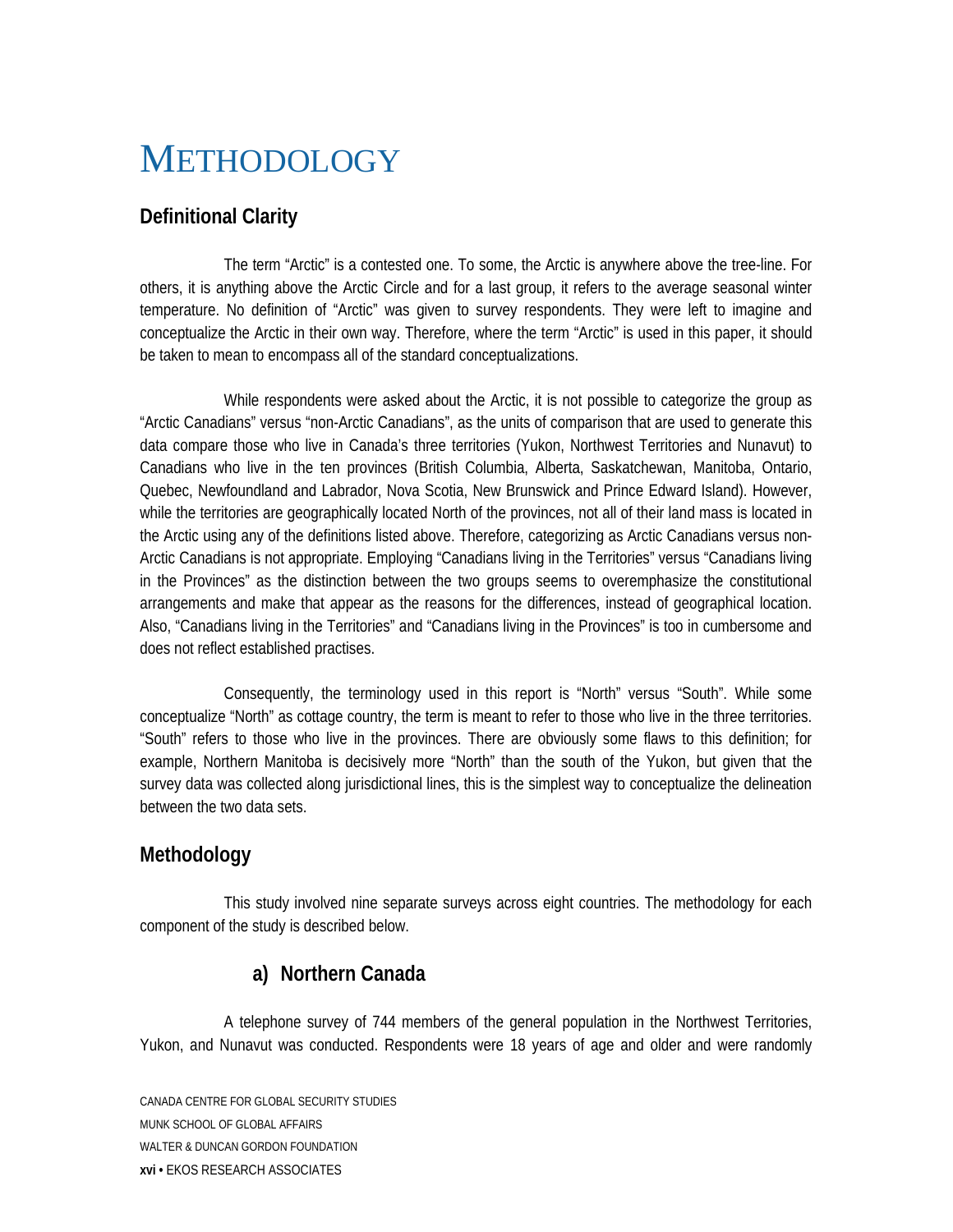selected (through random digit dialling). The survey was administered in both charter languages, as well as in Inuktitut. The sample was stratified using quotas to ensure adequate representation of key population segments (e.g. territory, age, gender). The margin of error associated with a sample of this size is +/- 3.6 percentage points, 19 times out of 20.

#### **b) Southern Canada**

 This portion of the study involved a bilingual survey of 2,053 Canadians over the age of 18 using Prob*it*, EKOS' hybrid telephone/online panel. This panel offers exhaustive coverage of the Canadian population (i.e., Internet, phone, cell phone), random recruitment (in other words, participants are recruited randomly, they do not opt themselves into our panel), and equal probability sampling. All panellists were recruited by telephone using random digit dialling and are confirmed by live interviewers. Survey results are generalizeable to the broader Canadian population, and allow for margins of error to be associated with results. The margin of error for a sample of this size is +/- 2.2 percentage points, 19 times out of 20.

#### **c) United States**

 Respondents to this portion of the study were randomly selected using *Knowledge Networks'*  probability-based online panel, *KnowledgePanel*. Panellists are randomly chosen using address-based sampling and the panel provides complete coverage of the population. Recognising that almost three in ten households in the United States do not have home Internet access, households that do not have internet access are provided with a free netbook computer and Internet service. A total of 1,012 American citizens ages 18 and over responded to this survey. All interviews were conducted online. The margin of error for a sample of this size is +/- 3.1 percentage points, 19 times out of 20.

#### **d) Russia**

 The Russian component of this study was conducted through *Levada* and involved face to face interviews with 835 Russian citizens ages 18 and over. Interviews were conducted in the homes of the respondents. Major cities with a population of over one million were treated as self-representative units. In the rest of the country, settlements were randomly selected, each with probability proportional to its population (as determined by the 2002 Census). Approximately 7-13 interviews were conducted in each settlement.

 Within the household, the respondent with the nearest birthday was invited to complete the survey. Each selected household/respondent was visited up to three times on different days of a week (in the evening or on weekends) to maximise response rates.

The margin of error for a sample of this size is +/- 3.4 percentage points, 19 times out of 20.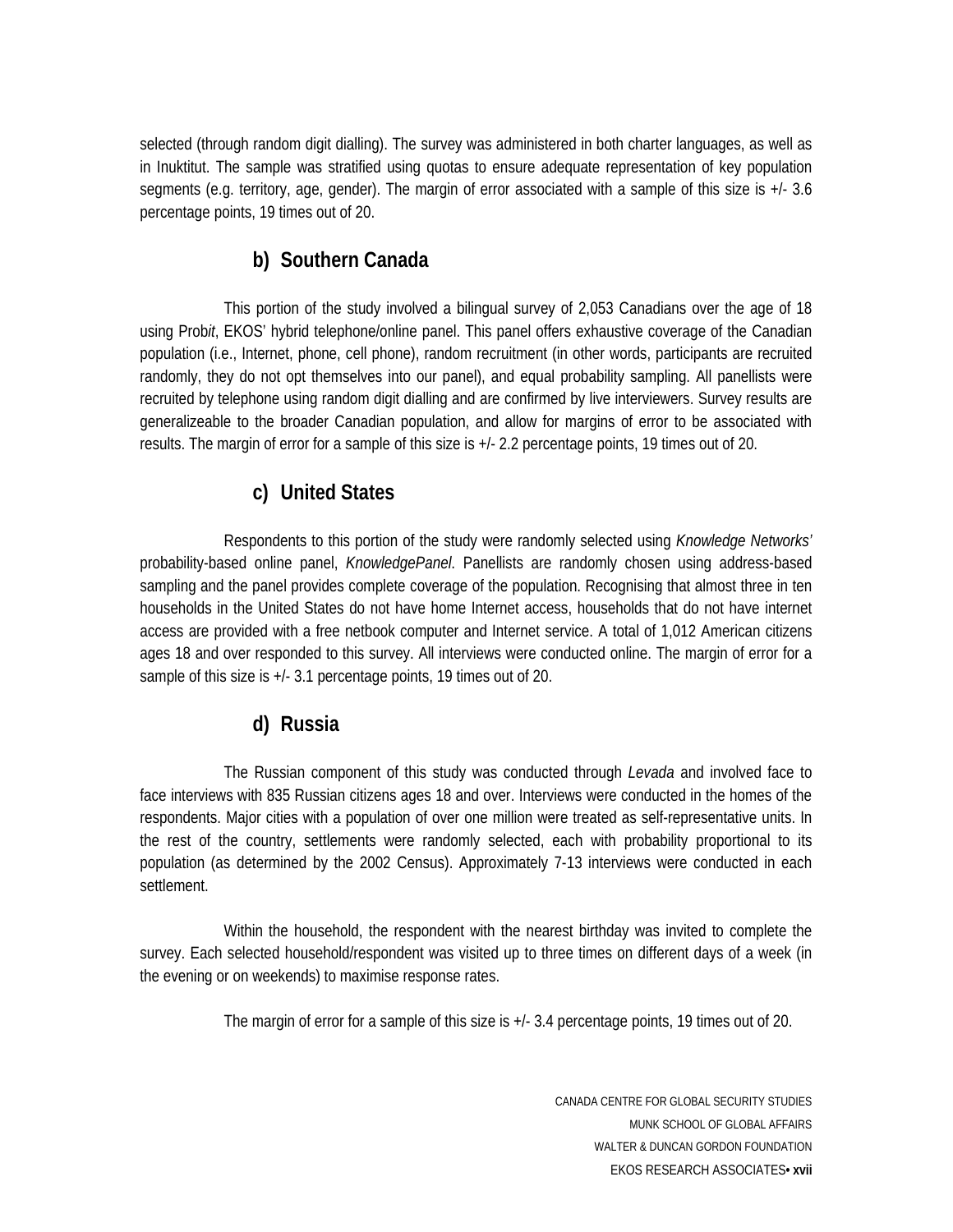#### **e) Denmark, Finland, Norway, and Sweden**

 This portion of the study was conducted through *Norstat*, which is the largest panel owner in the Nordic and Baltic region. The panels consist of more than 350,000 people ages 15 and over throughout Norway, Sweden, Denmark, Finland, Estonia, Latvia, Lithuania, and Poland. Panellists are randomly recruited through computer assisted telephone interviews using random digit dialling and respondents were randomly selected from this panel. The panel is rigorously maintained to ensure that it adequately reflects the general population and it is routinely purged of inactive respondents (i.e. those who have not responded to a survey in the last 12 months). The sample sizes, as well as the associated margins of error, are summarized below.

| <b>Regional Distribution</b> |             |                                         |  |  |  |  |
|------------------------------|-------------|-----------------------------------------|--|--|--|--|
|                              | Sample Size | Margin of Error<br>(19 times out of 20) |  |  |  |  |
| <b>Denmark</b>               | $n = 835$   | ± 3.4%                                  |  |  |  |  |
| Finland                      | $n = 824$   | ± 3.4%                                  |  |  |  |  |
| Norway                       | $n=1,000$   | ± 3.1%                                  |  |  |  |  |
| Sweden                       | $n=1,000$   | ± 3.1%                                  |  |  |  |  |

#### **f) Iceland**

 Since internet use is almost universal in Iceland (approximately 96 per cent of the population has internet access), an online survey was used to cover the Icelandic portion of this study. A random sample of 783 Icelandic citizens were drawn from the *Capacent Gallup* online panel, which consists of approximately 15,000 people and is carefully maintained to represent the population in Iceland. Panellists were selected by random sampling from the National Register, which covers all citizens of Iceland. They received an introductory letter followed up by a phone call from a recruiter if they were interested in joining the panel (therefore eliminating self-selection). The margin of error for a sample of this size is +/- 3.5 percentage points, 19 times out of 20.

CANADA CENTRE FOR GLOBAL SECURITY STUDIES MUNK SCHOOL OF GLOBAL AFFAIRS WALTER & DUNCAN GORDON FOUNDATION **xviii •** EKOS RESEARCH ASSOCIATES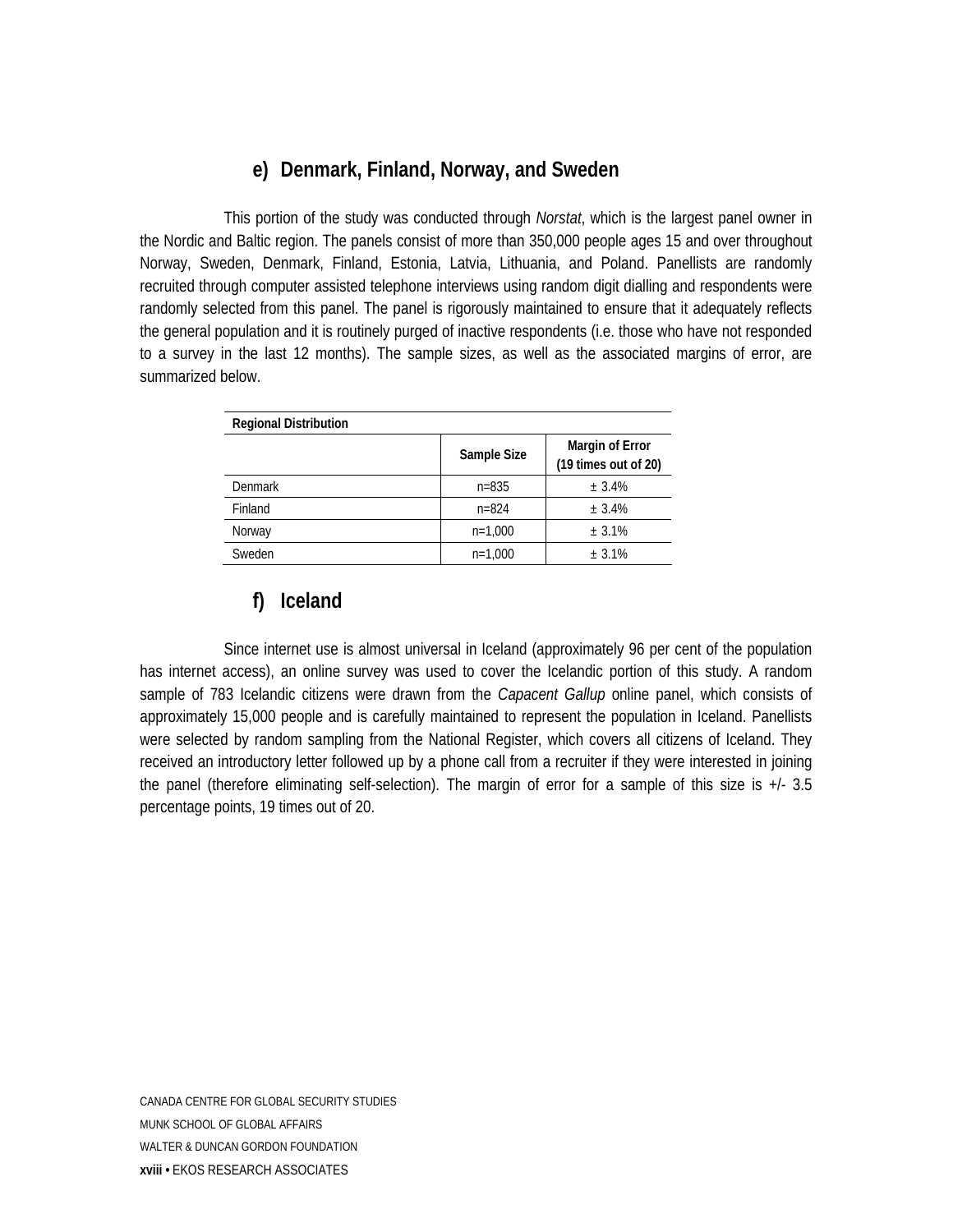## <span id="page-20-0"></span>SURVEY HIGHLIGHTS

#### **Background and Methodology**

 This study provides an empirical perspective on the issue of Arctic Security. It particular, this study analyzes how the issue of Arctic Security is understood by various publics, determines the most important ingredients of public understanding, and looks at what guidance the public would offer decision makers as to the preferences and principles they would emphasise in moving forward with both public policy and private sector decision making.

 The study covers a wide range of issues which are examined from the perspectives of several countries. The study began with an examination of the issues from the perspective of a large representative sample of residents of Northern Canada (residents of the Yukon, Northwest Territories and Nunavut). It also looks at some of these same issues from the perspective of the rest of Canada. This study also offers comparative public opinion data from the eight members states of the Arctic Council. The study offers guidance about the importance of these issues, and the areas of consensus and contradiction in the various publics examined.

 This study involved nine separate surveys conducted across the eight member nations of the Arctic Council: Canada, Denmark (Greenland), Finland, Iceland, Norway, Russia, Sweden, and the United States. Canada was subdivided into two regions: Northern Canada, which comprises the three territories, and Southern Canada, which comprises the ten provinces. In total, the study involved 9,083 randomlyselected respondents interviewed in ten languages. The specific methodologies used vary by country and are described in detail later in this report.

#### **Quality of Life / Health**

 When asked to rate their overall quality of life, respondents from Northern Canada are more likely to rate their quality of life as good (75 per cent), compared to respondents from Southern Canada (67 per cent). Concordantly, Northern Canadians are less likely to rate their overall quality of life as average (22 per cent versus 28 per cent) or poor (3 per cent versus 5 per cent).

When asked how they believed their quality of life would change over time, half of respondents from Northern Canada (50 per cent) say they expect their quality of life to improve over the next ten years, compared to 39 per of Southern Canadians. Additionally, 35 per cent of Northerners believe their quality of live will stay the same, compared to 40 per cent of Southern Canadians. One in ten respondents from Northern Canada (12 per cent) expect their quality of life to deteriorate, a figure that rises to one in five among Southern Canadians (19 per cent).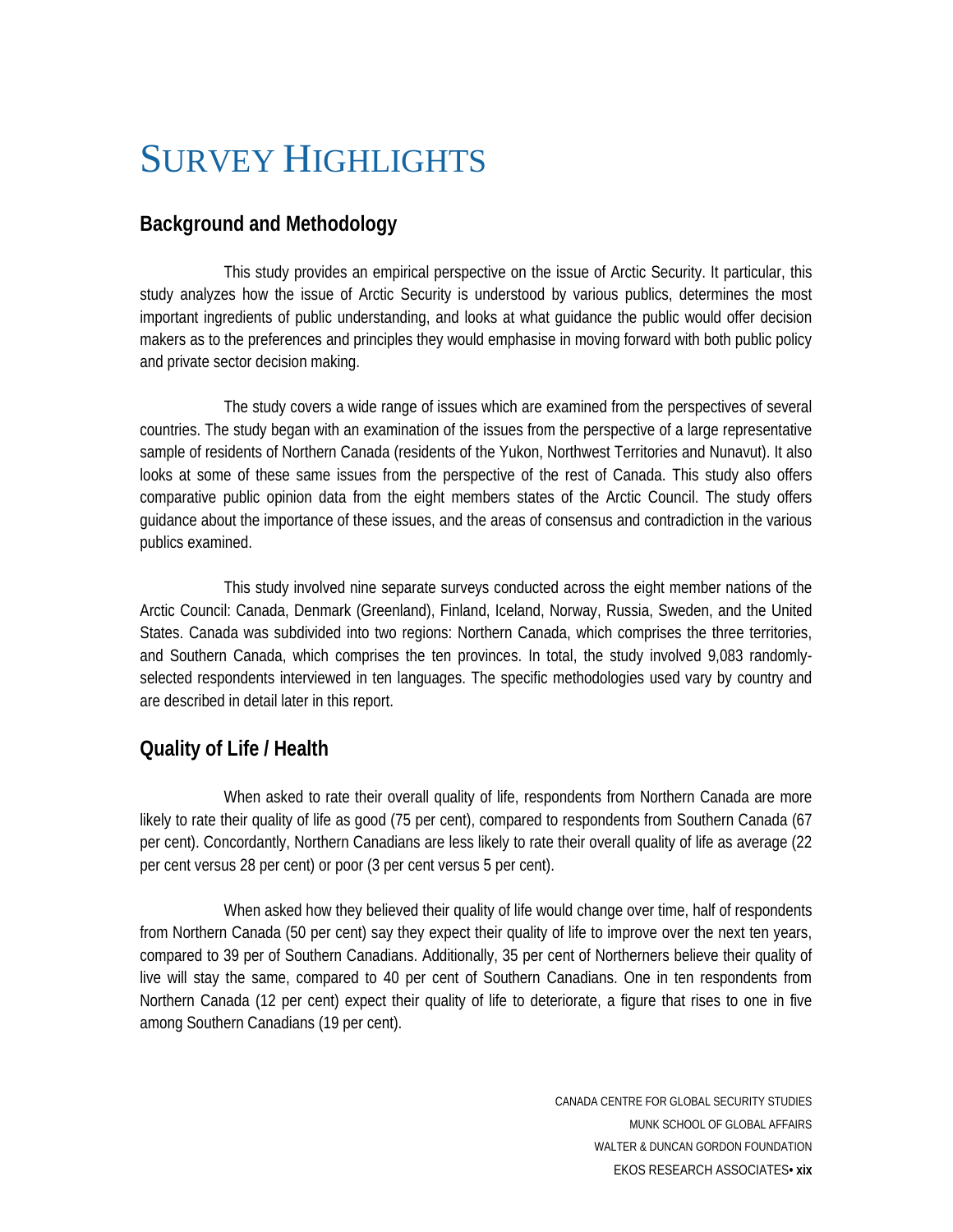When asked to rate their overall health, respondents from Northern Canada appear to see themselves as marginally healthier, with 69 per cent rating their health as good, compared to 61 per cent of respondents from Southern Canada. Accordingly, Northerners are less likely to rate their health as average (27 per cent, compared to 30 per cent of Southern Canadians) or poor (4 per cent versus 9 per cent).

 In general, residents of the Yukon are particularly optimistic regarding their health and quality of life. The perceived quality of health and of life increase progressively with education and income.

#### **Issues Facing the Arctic**

 Residents of Southern Canada were asked, unprompted, to name the most important issue facing the country as a whole. Responses point to the economy as a leading priority, with 34 per cent of these respondents naming concerns such as jobs and economic growth as the most important issue. Governance issues are also seen as a highly important issue, mentioned by 15 per cent of respondents. Other important issues include the environment (8 per cent) and health care (8 per cent). Nine per cent of respondents offered no response.

 Respondents were asked, unprompted, to name what they considered to be the most important issue facing the Arctic region of Canada. A clear plurality of respondents (33 per cent of Northern Canadians and 39 per cent of Southern Canadians) sees the environment as the most important issue. This perception was shared by respondents across the eight Arctic Council states. One in ten Northern Canadians identifies housing and community infrastructure (9 per cent) and economic issues (7 per cent), as top priorities (compared to 1 per cent and 4 per cent of Southern Canadians, respectively). In contrast to their Northern counterparts, however, Southern Canadians see threats to Canadian sovereignty as a top concern (19 per cent, compared to just 6 per cent of Northern Canada residents).

#### **Arctic Security**

 Respondents were asked to name the first issue that comes to mind when thinking about security and the Canadian Arctic. A small plurality of respondents from both Northern and Southern listed protecting Canada's borders from international threats (27 per cent in each case). One in ten Northern respondents said that Arctic security brings to mind the Arctic sovereignty debate (11 per cent) or the increased commercial traffic associated with the opening of the Northwest Passage. Responses from Southern Canadians, however, centred more on the Arctic sovereignty debate (14 per cent) and challenges that come with protecting the North (10 per cent).

 Respondents were also asked to rate the importance of five different aspects of security when it comes to protecting the Canadian Arctic. At the top of their list of priorities is environmental security (91 per cent of Northerners and 86 per cent of Southerners) and social security (90 per cent and 82 per cent). Roughly three-quarters say economic security is important (78 per cent and 72 per cent) while two-thirds

CANADA CENTRE FOR GLOBAL SECURITY STUDIES MUNK SCHOOL OF GLOBAL AFFAIRS WALTER & DUNCAN GORDON FOUNDATION **xx •** EKOS RESEARCH ASSOCIATES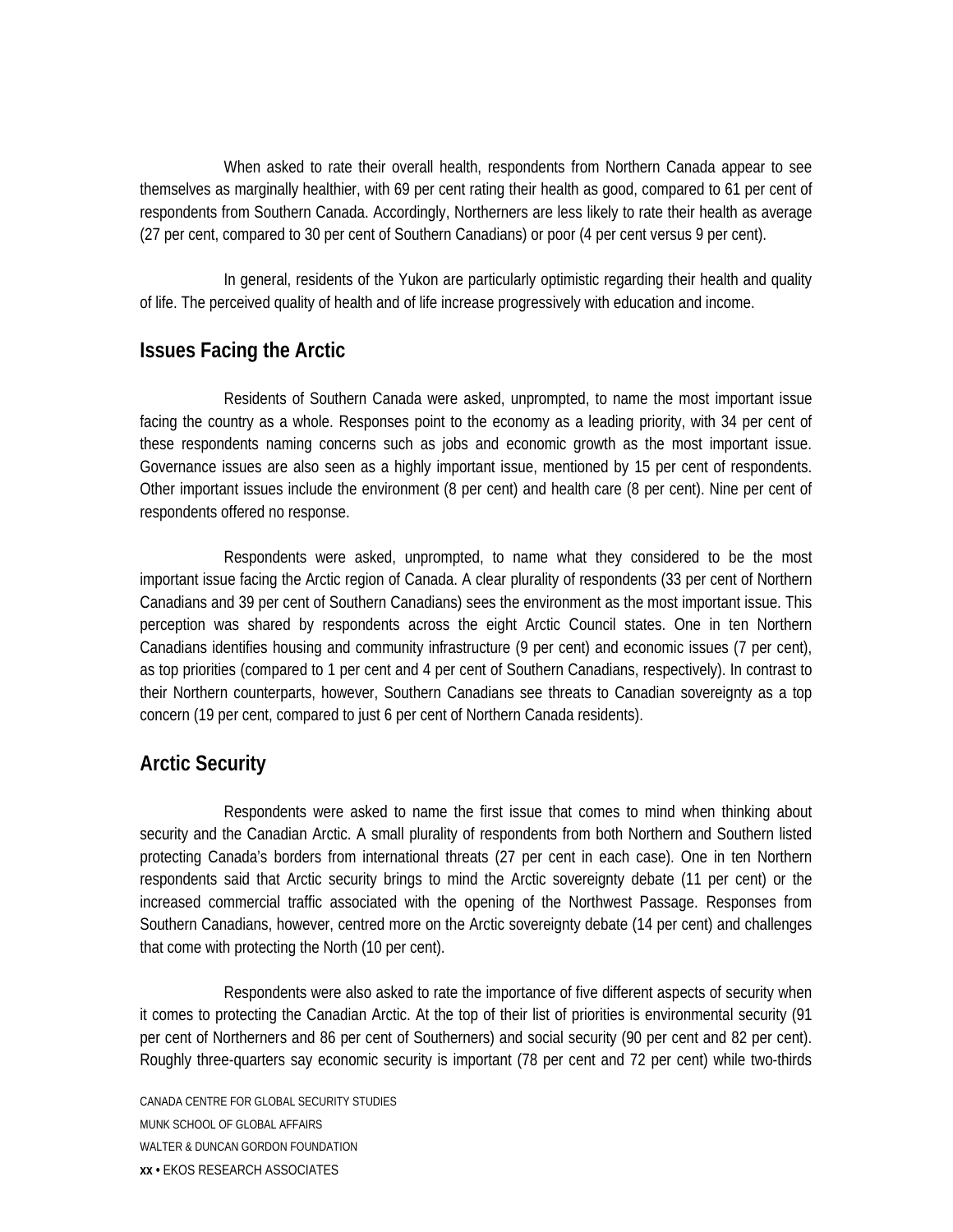feel cultural and language security is important (66 per cent and 61 per cent). There is a greater division on national security issues, with 69 per cent of Southern Canadians rating it as important, a figure that falls to just 56 per cent among Northern Canadians.

 When it comes to military security, a majority of Canadians feel that the Canadian Arctic should be a top priority, even it means reducing Canada's military presence in other parts of the world (59 per cent of Northern Canadians and 56 per cent of Southern Canadians). Similarly, just over half of Canadians say that the Arctic should be the most important focus of Canada's foreign policy (55 per cent and 53 per cent).

#### **Priorities in the Arctic**

Respondents were presented with a series of statements pertaining to the Canadian Arctic and asked to rate the extent to which they agree or disagree with each one. The vast majority of respondents agree that all Canadians should be able to experience the same quality of life (90 per cent of Northern Canadians and 81 per cent of Southern Canadians). A clear majority also agree that the best way to protect Canada's interests in the Arctic is to have people living there (81 per cent and 71 per cent); that strengthening Canada's climate change policies is a critical step in ensuring the security of Arctic residents (78 per cent and 71 per cent); that Indigenous traditional culture should always be taken into account in public decisions making (77 per cent and 77 per cent); and that the Arctic should be a nuclear weapon free zone (76 and 78 per cent). Canadians are somewhat more divided on whether the Canadian Arctic is a key part of Canada (77 per cent of Northern Canadians indicate they consider it be a key part, compared to just 63 per cent of Southern Canadians) and Northerners are somewhat less enthusiastic regarding the prospect of strengthening Canada's military presence in the North (52 per cent of Northern Canadians agree that Canada should strengthen its military presence, compared to 60 per cent of Southerners).

 When asked to rank the importance of various elements surrounding life in the Canadian Arctic, capacity to provide good quality health care, education, and drinking water is a top priority among Canadians (98 per cent of Northern Canadians and 86 per cent of Southern Canadians rate it as important). Other elements that are seen as highly important are capacity to respond to disasters (92 per cent and 90 per cent say important), capacity to respond to emergencies (91 and 85 per cent), improving basic public infrastructure (90 per cent and 82 per cent), and strong policies to combat climate change and prevent pollution and environmental disasters (89 per cent and 83 per cent). Strong policies to preserve traditional ways of life are particularly important to residents of Northern Canada (76 per cent, compared to 65 per cent of residents of Southern Canada), while Southerners are slightly more likely to support strong security services to respond to international threats (64 per cent and 69 per cent).

 Respondents in Northern Canada were asked to rate the adequacy of different elements in the Arctic. The results show a widespread perception that the policies and infrastructure in the North are highly inadequate. Approximately four in ten respondents feel that the Canadian Arctic is well equipped to preserve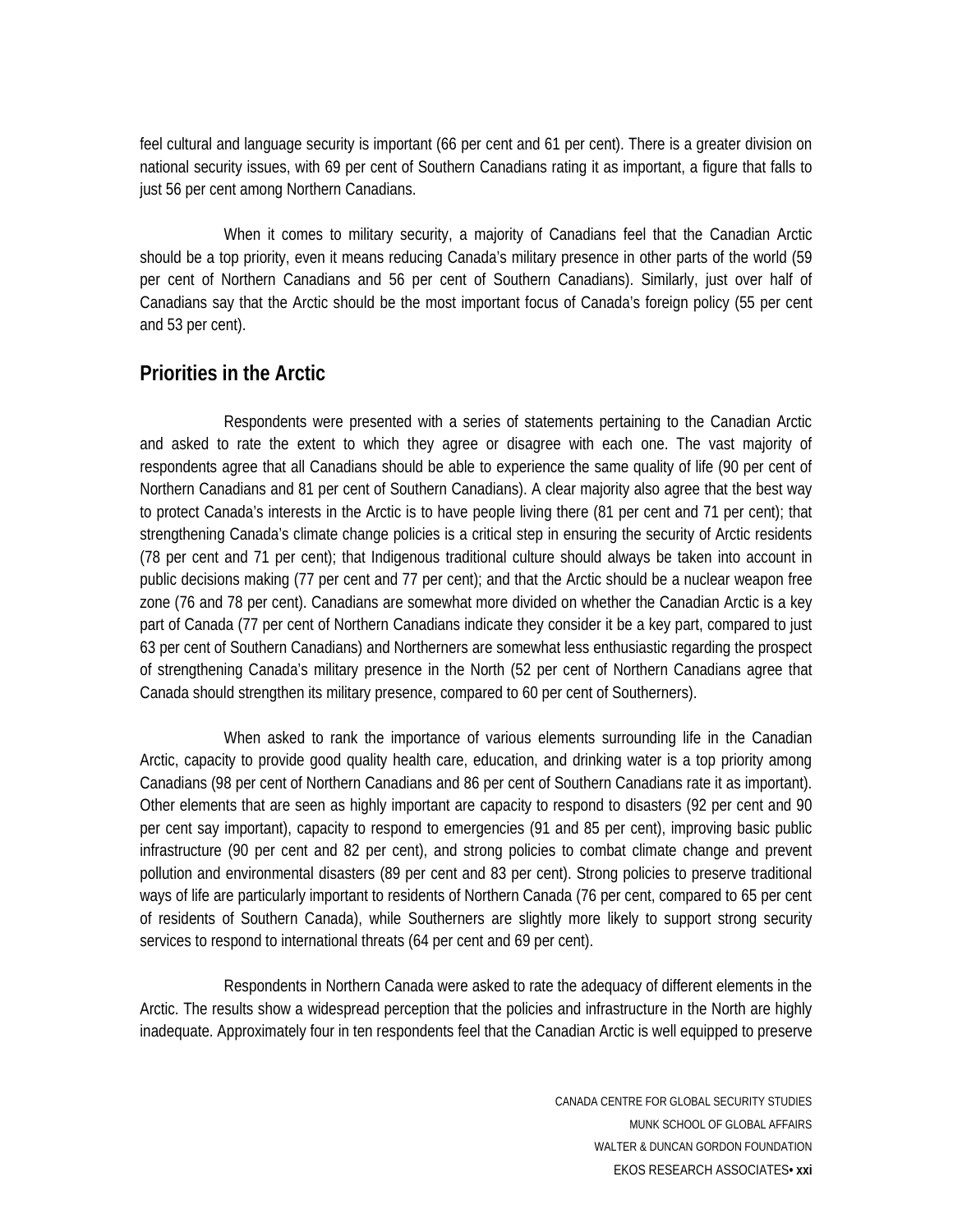traditional ways of life (43 per cent), respond to emergencies (40 per cent), and provide good access to health care, education, and drinking water (38 per cent). One-third say the Arctic's basic public infrastructure is adequate (32 per cent) while one in five say the Arctic is well equipped to respond to international threats (19 per cent) and to combat climate change (16 per cent). Just one in ten respondents (11 per cent) are confident that the Arctic is equipped to adequately respond to disasters.

 Respondents were also presented with the scenario of being in charge for a day and asked which of a range of policy options they would choose to invest in. The findings reveal that Canadians from both the North and the South see health care, infrastructure, and education as top priorities. Residents of the North are considerably more likely than their Southern counterparts to prioritize housing and culture, which is perhaps reflective of the differing levels of familiarly with Arctic issues between the two groups. Southerners place substantially more importance on military security.

 The Canadian Rangers are a mostly Indigenous militia force and a part of the Canadian Forces Reserves. Results suggest that Canadians are particularly supportive of giving the Rangers an expanded role. Fully 82 per cent of Northern respondents and 71 per cent of Southern respondents say the Canadian Rangers should be given an expanded role with additional personnel and resources, compared to just one in ten (12 per cent of Northern Canadians, 13 per cent of Southern Canadians) who say it would be too expensive. Support is particularly high among those over 60.

#### **International Cooperation in the Arctic**

 Respondents in each of the eight member states of the Arctic Council were presented with a list of countries and asked which one they would be *most* comfortable dealing with and which one they would be *least* comfortable dealing with on Arctic issues. Results show a clear preference for working with Scandinavian countries, as this was the most common response in eight of the nine regions examined (Northern Canada, Southern Canada, Denmark, Finland, Iceland, Norway, Russia, and Sweden). Canada, meanwhile comes out as a clear second choice, as it was ranked as one of the top two choices in six of the seven other Arctic nations. Perhaps not surprisingly, the United States selected its closest ally and neighbour (i.e., Canada) as its preferred partner in dealing with Arctic issues. Meanwhile, China was identified as the least desired partner by every nation except Russia, who expressed the most discomfort in working with the United States.

 Respondents from the eight member states of the Arctic Council were asked whether they feel that the Arctic should be a nuclear weapons free zone like Antarctica. Results show a clear preference for removing these weapons in seven of the nine regions examined. Norway is the most supportive of removing these weapons (82 per cent say they agree), followed by Southern Canada (78 per cent), Finland (77 per cent), Northern Canada (76 per cent), Iceland (75 per cent), and Denmark (74 per cent). Perhaps not surprisingly, respondents from the two nuclear weapons states – Russia and the United States – are more hesitant to agree that these weapons should be removed (56 per cent and 47 per cent, respectively).

CANADA CENTRE FOR GLOBAL SECURITY STUDIES MUNK SCHOOL OF GLOBAL AFFAIRS WALTER & DUNCAN GORDON FOUNDATION **xxii •** EKOS RESEARCH ASSOCIATES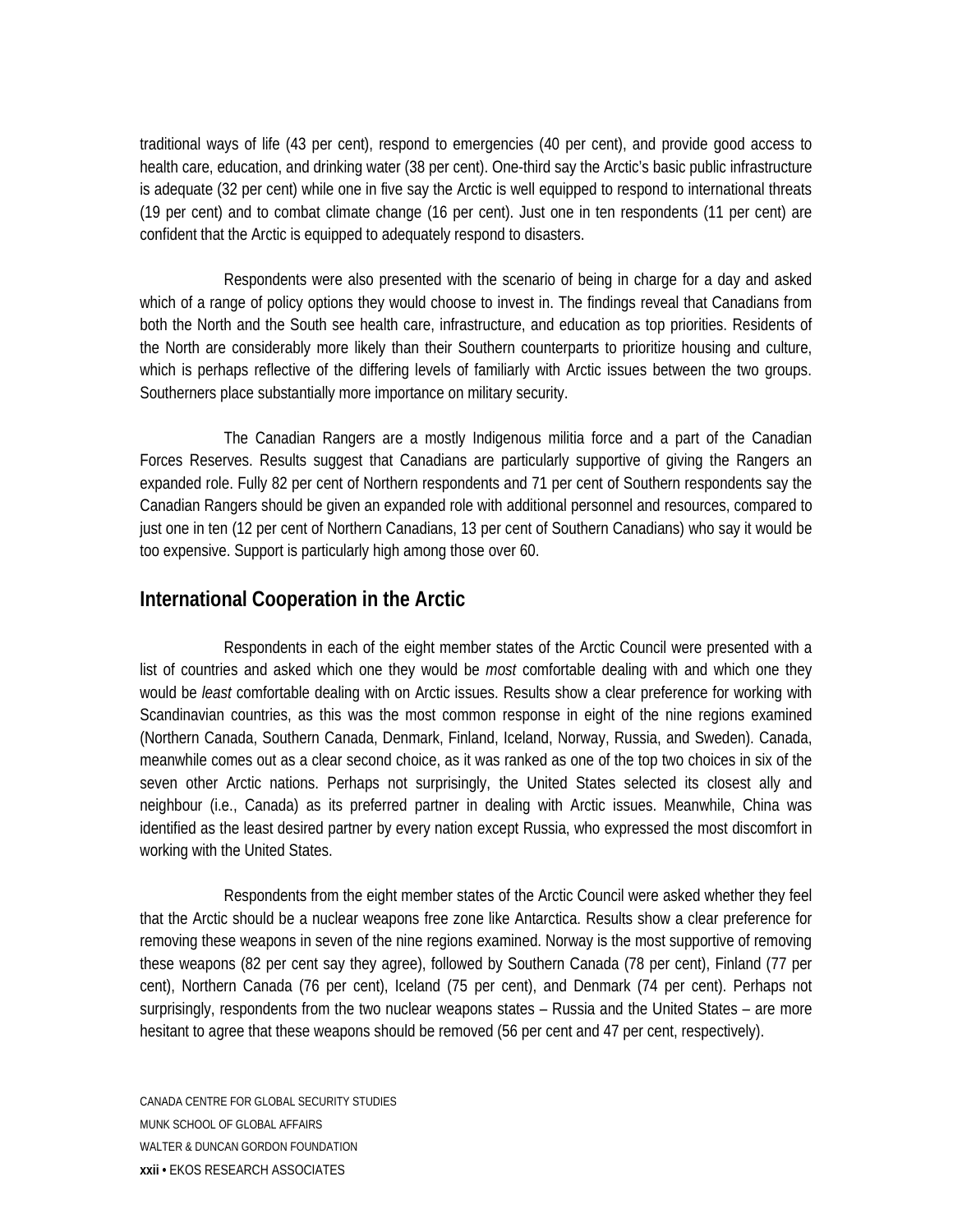Respondents were asked how they would like their government to handle border and/or resource sharing disputes in the Arctic. Results vary heavily by country. In Denmark, Finland, Norway, and Sweden, there is very strong support for either negotiating a compromise with other countries (selected by 64 per cent, 50 per cent, 49 per cent, and 35 per cent, respectively) or transforming the Arctic into an international territory like Antarctica (24 per cent, 37 per cent, 35 per cent, and 48 per cent, respectively). In Northern Canada, Southern Canada, and Russia, however, respondents are divided between pursuing a firm line in defending their sections of the Arctic (selected by 41 per cent, 43 per cent, and 34 per cent, respectively) or negotiating a compromise with other nations (46 per cent, 39 per cent, and 33 per cent, respectively). Iceland is heavily divided, though a small plurality (36 per cent), would prefer a more assertive role in defending their portion of the Arctic. The United States shows moderate support for a compromise (30 per cent) or creating an international territory (25 per cent), though the plurality of respondents are undecided (35 per cent).

 The issue concerning the Beaufort Sea is that the maritime boundary between Canada and the United States is in dispute. When asked how they feel their government should work to resolve the issue, Canadians were divided; half (50 per cent of Northern Canadians and 49 per cent of southern Canadians) say that Canada should assert its full sovereign rights over the area, while two-fifths (43 per cent in each case) feel that the two countries should work together to come to an agreement. Respondents from the United States, however, are much more keen on the concept of compromise, with 62 per cent saying that their government should work with Canadians officials. Just ten per cent say they would prefer their government assert its full sovereignty over the area and one-quarter (28 per cent) did not respond (perhaps a reflection of the differing levels of awareness between the two the residents of the two countries on this issue).

 Respondents from each of the eight members of the Arctic Council were asked whether they feel that the Northwest Passage is within Canadian water or an international waterway. Perhaps not surprisingly, the only region where the majority see the Passage as belonging to Canada is Canada itself (regardless of their geographical region). Other countries see it as an international waterway or as a territory whose ownership is in dispute. It is important to note, however, that the proportion of respondents in other countries that did not respond is extremely high, which may suggest relatively low levels of literacy on the issue of the Northwest Passage.

#### **International Views on the Arctic Council**

 Respondents from all eight countries were given a brief description of the Arctic Council and asked if they had heard of it. Awareness appears to be highest in Northern Canada (61 per cent say they are either clearly or vaguely aware of the Arctic Council) and Iceland (61 per cent). Roughly half of respondents from Southern Canada (51 per cent), Denmark (51 per cent), and Finland (47 per cent) say they have heard of the Arctic Council. Awareness of the Arctic Council is relatively lower in Norway (40 per cent) and Sweden (27 per cent) and is lowest in Russia (21 per cent) and the United States (16 per cent).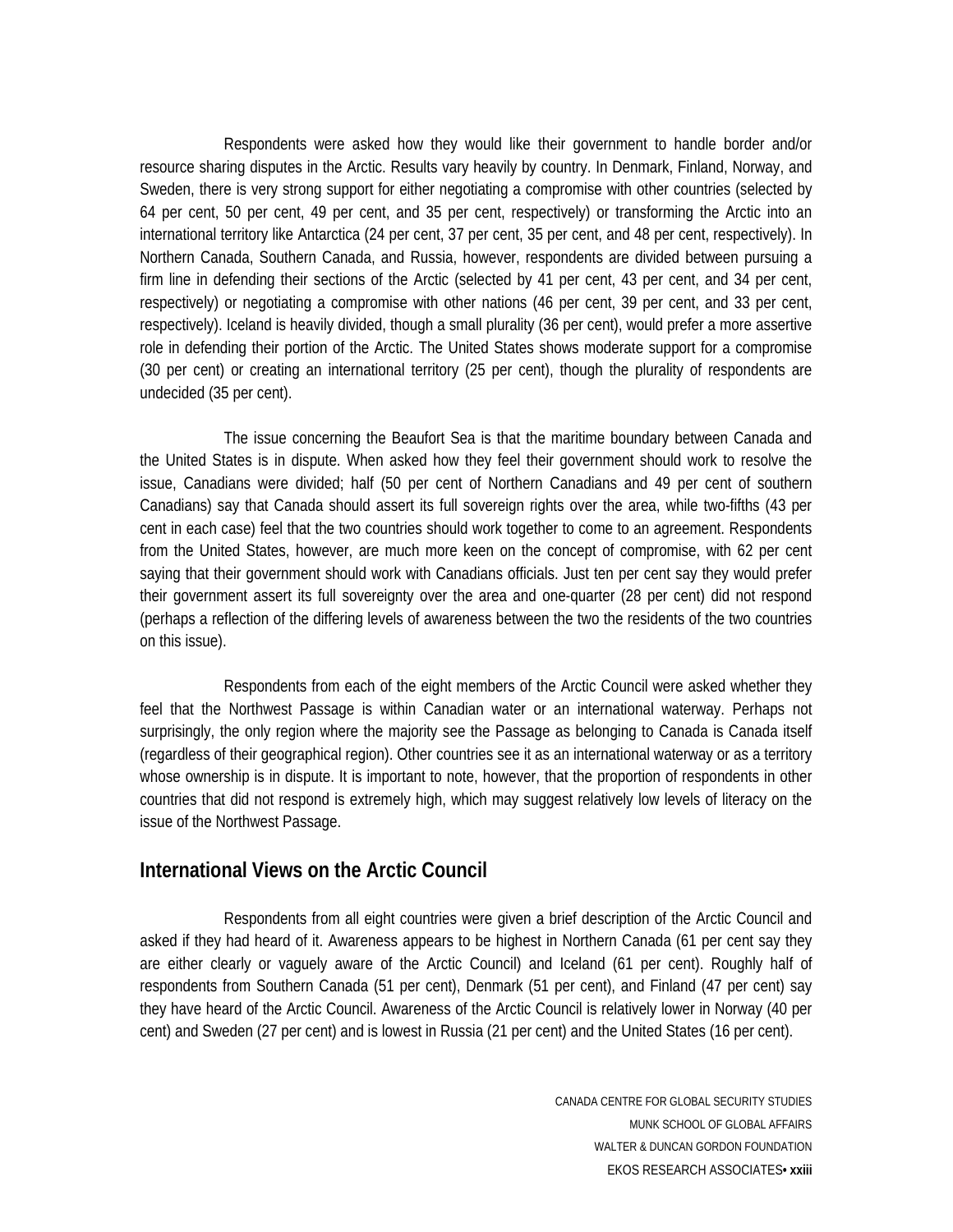Respondents were prompted with a description of the Arctic Council and were asked whether they "support the idea of an Arctic Council so that the eight Arctic nations can work together on common Arctic issues". Northern Canadians are the most supportive of the Council, with 91 per cent saying they support the idea. Eight in ten residents of Southern Canada (82 per cent) and Sweden (81 per cent), as well as three-quarters of respondents from Finland (77 per cent), Denmark (76 per cent), and Norway (72 per cent) support the concept. Support for the Arctic Council drops to 63 per cent in Iceland and further to just over half of respondents from the United States (56 per cent) and Russia (55 per cent).

Respondents were asked if they feel that the Arctic Council should also cover areas such as peace-building and military security. Fully eight in ten respondents from Russia (85 per cent), Iceland (85 per cent), Southern Canada (82 per cent), Finland (81 per cent), and Northern Canada (80 per cent) say they would support expanding the Arctic Council's role to include military security. Similarly, two-thirds of respondents from Sweden (70 per cent), the United States (69 per cent), and Norway (66 per cent) endorse such as role. This idea receives a somewhat more lukewarm response in Denmark, where just 57 per cent would support expanding the Council's role.

The prospect of expanding the Arctic Council's role to include military security, however, is greeted with a higher degree of scepticism. While Russia is highly supportive of expanding the Council's role to include security (81 per cent), receptivity is much lower in other countries. Six in ten respondents from Southern Canada (62 per cent), Sweden (61 per cent), and Northern Canada (59 per cent) and half of respondents from Norway (51 per cent), the United States (51 per cent), and Denmark (48 per cent) are supportive of the idea. Support drops to just 44 per cent in Iceland and 39 per cent in Finland.

Respondents who support the concept of the Arctic Council were asked whether they feel that non-arctic states like China or organizations like the European Union should be invited to join the Arctic Council and have a say in Arctic affairs. The results suggest that Sweden is the most open to including non-Arctic states, with 64 per cent saying they should have a say. Roughly half of respondents from Russia (49 per cent), Finland (48 per cent), Denmark (46 per cent), and Norway (45 per cent) believe that non-Arctic states should be included, a figure that drops to one in four in Iceland (24 per cent), the United States (23 per cent), and Northern Canada (22 per cent). Just fifteen per cent of respondents from Southern Canada believe that non-Arctic states should have a say in Arctic affairs.

Study findings are described in more detail in the remainder of this report.

CANADA CENTRE FOR GLOBAL SECURITY STUDIES MUNK SCHOOL OF GLOBAL AFFAIRS WALTER & DUNCAN GORDON FOUNDATION **xxiv •** EKOS RESEARCH ASSOCIATES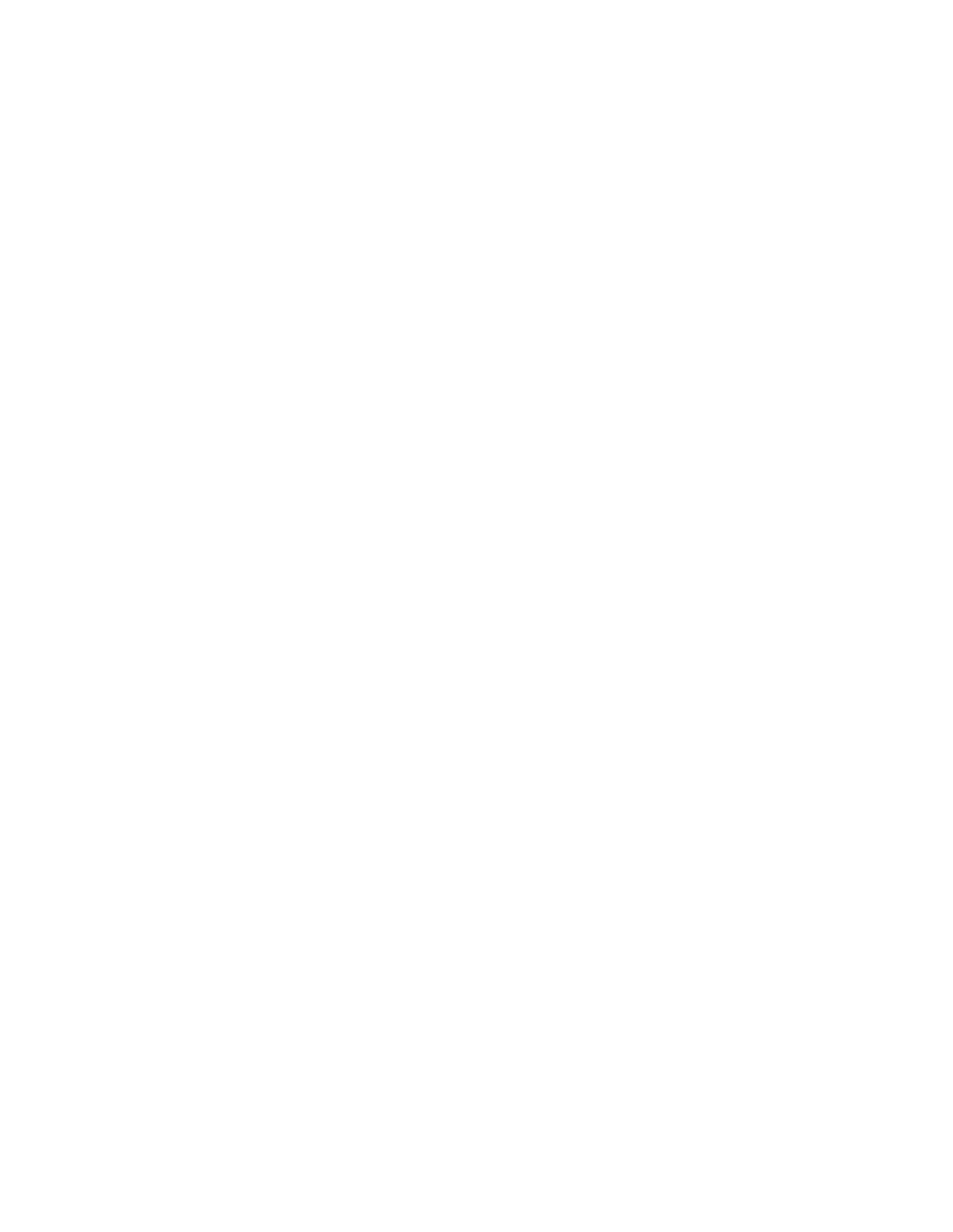# <span id="page-28-0"></span>1. QUALITY OF LIFE AND **HEALTH**

 In this chapter, we compare the self-rated health and quality of life of Northern and Southern Canada. Interestingly, respondents from Northern Canada see themselves as healthier and better off than those from Southern Canada. Residents of the Yukon are particularly optimistic regarding their health and quality of life. Perhaps not surprisingly, perceived health and quality of life increase progressively with education and income.

### 1.1 QUALITY OF LIFE

 Respondents were asked to rate their overall quality of life. Interestingly, respondents from Northern Canada are more likely to rate their quality of life as good (75 per cent, compared to 67 per cent of respondents from Southern Canada). Concordantly, Northern Canadians are less likely to rate their overall quality of life as average (22 per cent versus 28 per cent) or poor (3 per cent versus 5 per cent).

- **›** In Northern Canada, residents of the Yukon provide the most positive assessment of their quality of life (84 per cent say good), while residents of Nunavut are less upbeat (65 per cent). Perceived quality of life increases progressively with income (91 per cent of those with a household income of over \$120,000, compared to just 54 per cent of those earning less than \$40,000), education (87 per cent of university graduates, compared to 56 per cent of those limited to a high school education), and age (82 per cent of those over 60, compared to 56 per cent of youth).
- **›** In Southern Canada, self-rated quality of life is highest in Alberta (74 per cent) and lowest in earning less than \$40,000) and education (76 per cent of university graduates, compared to 56 per cent of those limited to a high school education). Quebec (61 per cent). Quality of life also increases progressively with income (92 per cent of those with a household income of more than \$120,000, compared to just 44 per cent of those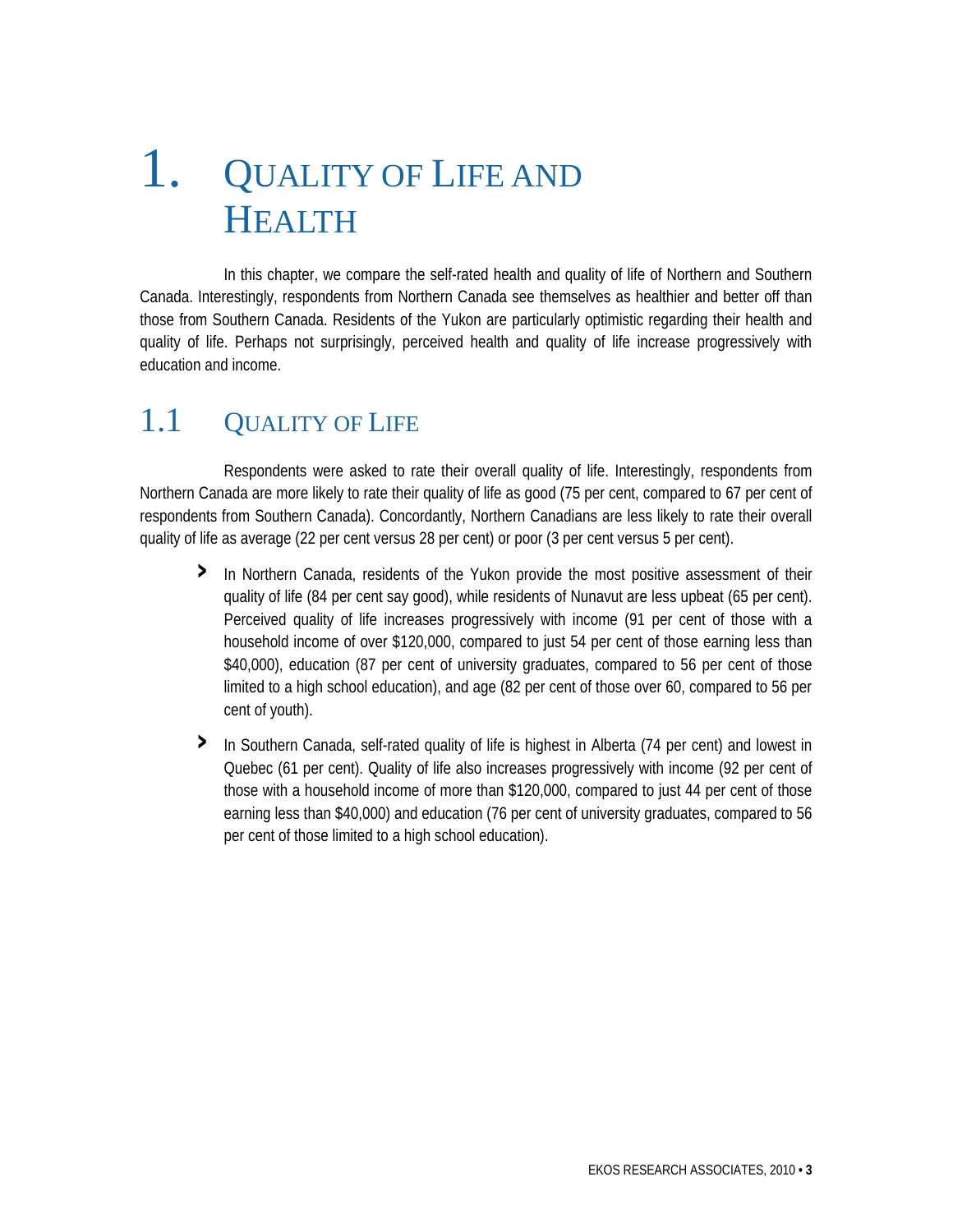#### **Quality of Life**



**"How would you rate your overall quality of life?"**

**EKOS Research**

**Associates Inc.** WDGF Canadian Arctic Survey – North/South, 2010

CANADA CENTRE FOR GLOBAL SECURITY STUDIES MUNK SCHOOL OF GLOBAL AFFAIRS WALTER & DUNCAN GORDON FOUNDATION **4 •** EKOS RESEARCH ASSOCIATES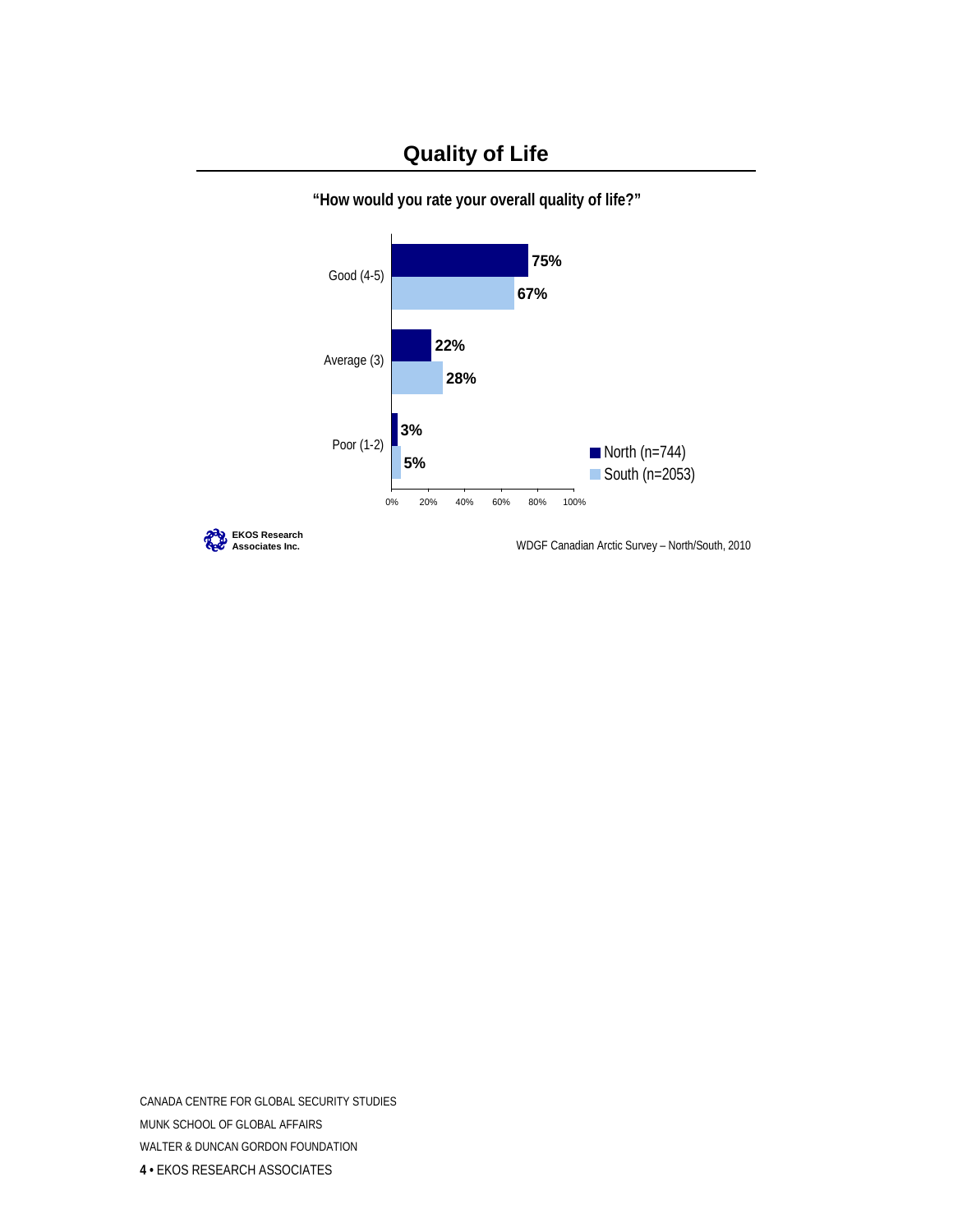### <span id="page-30-0"></span>1.2 EXPECTED QUALITY OF LIFE OVER TIME

Respondents were asked whether they felt that their quality of life would get better or worse over the next ten years. Interestingly, respondents from Northern Canada are considerably more optimistic regarding their future quality of life than their Southern counterparts. Half of respondents from Northern Canada (50 per cent) say they expect their quality of life to improve over the next ten years, compared to 39 per of Southern Canadians. Additionally, 35 per cent of Northerners believe their quality of live will stay the same, compared to 40 per cent of Southern Canadians. One in ten respondents from Northern Canada (12 per cent) expect their quality of life to deteriorate, a figure that rises to one in five among Southern Canadians (19 per cent).

- **›** In Northern Canada, those ages 25-39 and residents of the Yukon are the most likely to that their quality of life will get better over the next ten years (61 and 54 per cent, respectively). Those over 60 are somewhat more blasé regarding their future prospects (just 29 per cent say their quality of life will improve).
- **›** Among residents of Southern Canada, optimism decreases progressively with age, starting those with a household income of over \$120,000 (47 per cent), and Quebeckers (43 per cent). with a high of 73 per cent among youth and falling to just 19 per cent among those over 60. Likelihood to say that quality of life will improve is also higher among Albertans (49 per cent),



#### **Quality of Life Over Time**

**EKOS Research**

**Associates Inc.** WDGF Canadian Arctic Survey – North/South, 2010

CANADA CENTRE FOR GLOBAL SECURITY STUDIES MUNK SCHOOL OF GLOBAL AFFAIRS WALTER & DUNCAN GORDON FOUNDATION EKOS RESEARCH ASSOCIATES**• 5**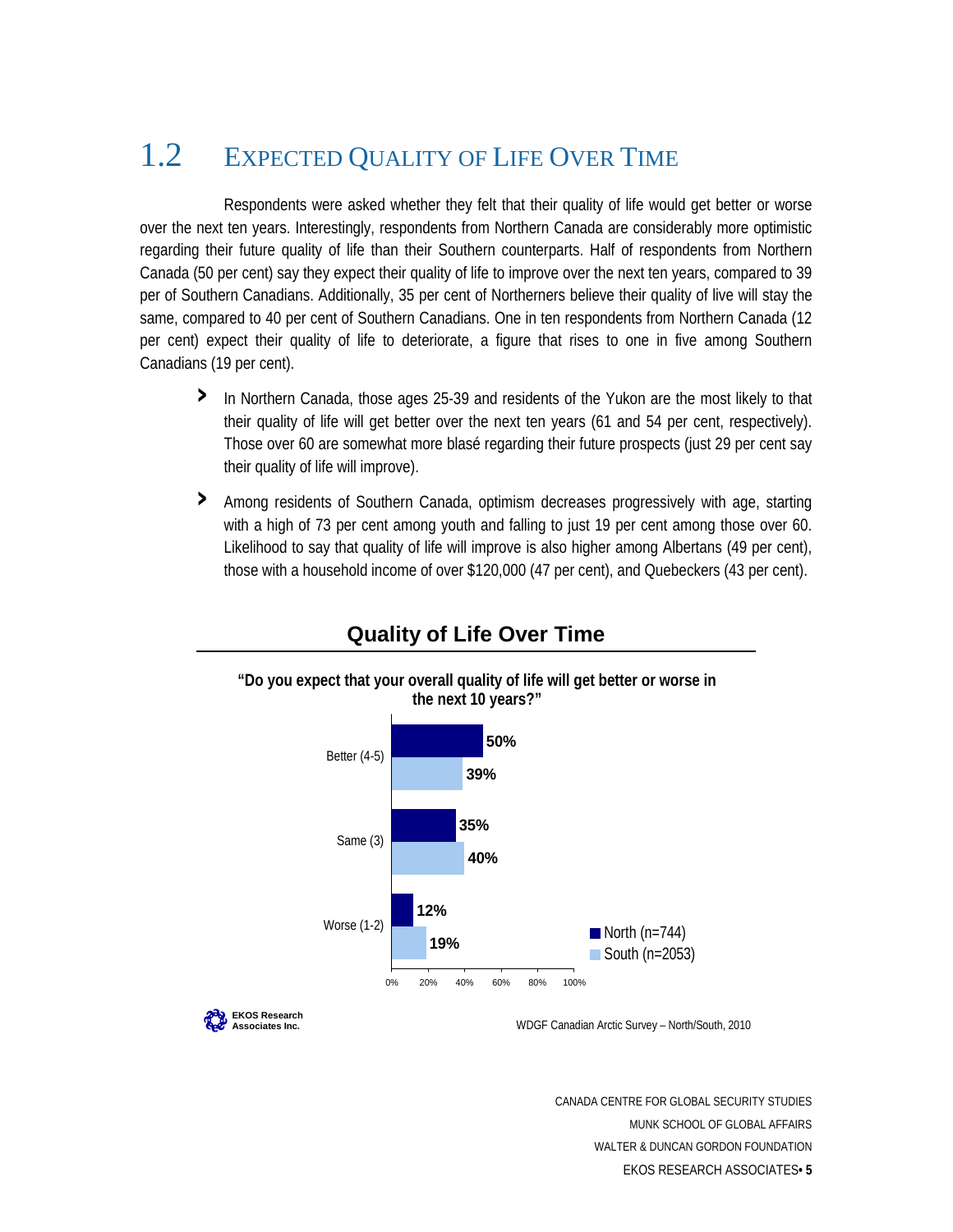### <span id="page-31-0"></span>1.3 RATED HEALTH

Respondents were asked to rate their health.<sup>1</sup> Once again, respondents from Northern Canada appear to see themselves as marginally healthier than their Southern counterparts, with 69 per cent rating their health as good, compared to 61 per cent of respondents from Southern Canada. Accordingly, Northerners are less likely to rate their health as average (27 per cent, compared to 30 per cent of Southern Canadians) or poor (4 per cent versus 9 per cent).

- **›** In Northern Canada, self-rated health is highest among residents of the Yukon (79 per cent rate it as good) and lowest in Nunavut (61 per cent). Perceived quality of life also increases progressively with income (80 per cent of those with a household income of more than \$120,000, compared to just 57 per cent of those earning less than \$40,000) and education (78 per cent of university graduates, compared to 59 per cent of those limited to a high school education).
- > In Southern Canada, rated health increases progressively with income (75 per cent of those compared to 50 per cent of high school graduates). Meanwhile, rated health decreases with age (76 per cent of youth, compared to just 52 per cent of those over 60). with a household income of over \$120,000 say they are in good health, compared to 50 per cent of those earning less than \$40,000) and education (68 per cent of university graduates,

<span id="page-31-1"></span><sup>1</sup> Note that this indicator measures self-rated health, not actual health.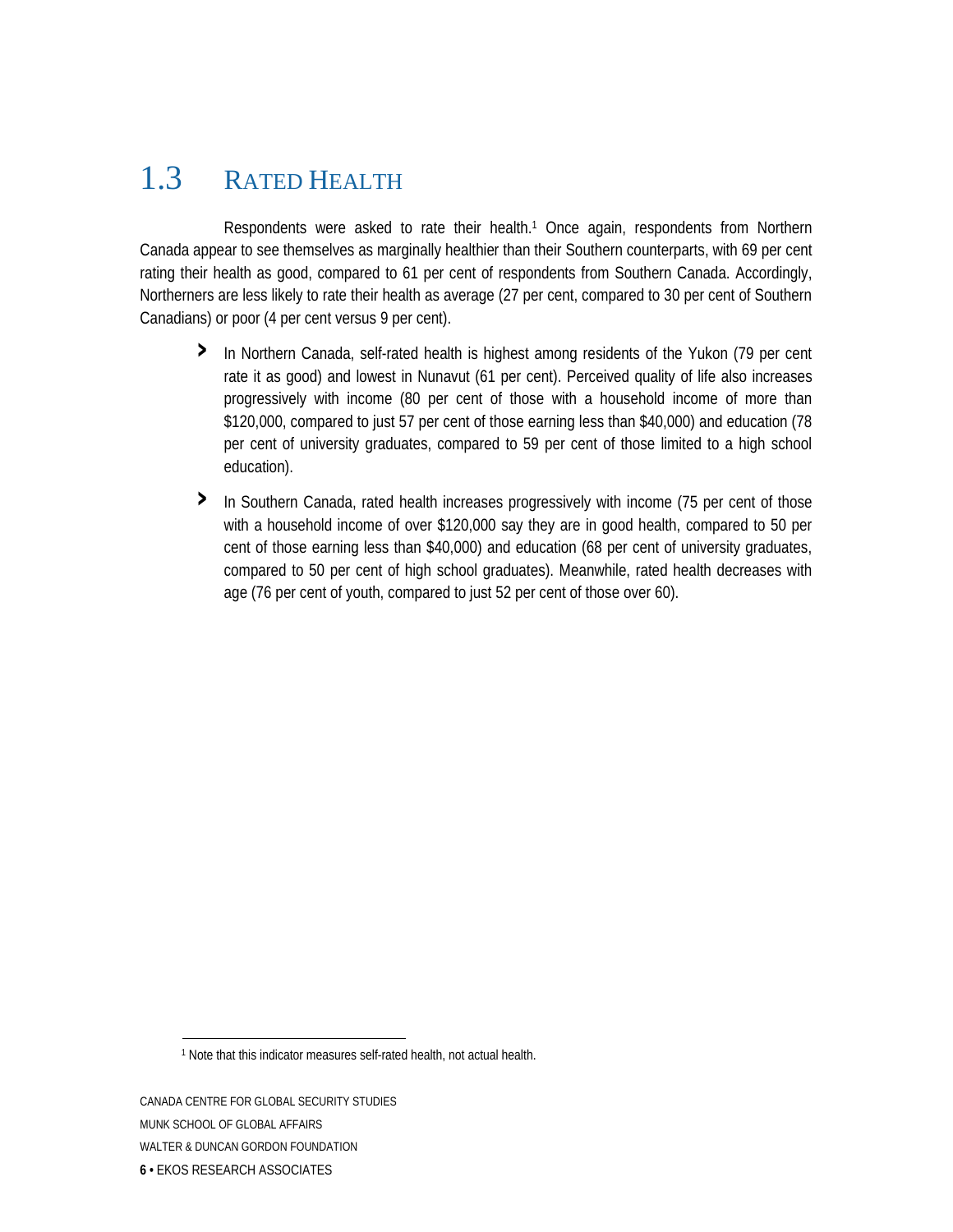#### **Rated Health**



**"How would you rate your health?"**

**EKOS** Research

**Associates Inc.** WDGF Canadian Arctic Survey – North/South, 2010

CANADA CENTRE FOR GLOBAL SECURITY STUDIES MUNK SCHOOL OF GLOBAL AFFAIRS WALTER & DUNCAN GORDON FOUNDATION EKOS RESEARCH ASSOCIATES**• 7**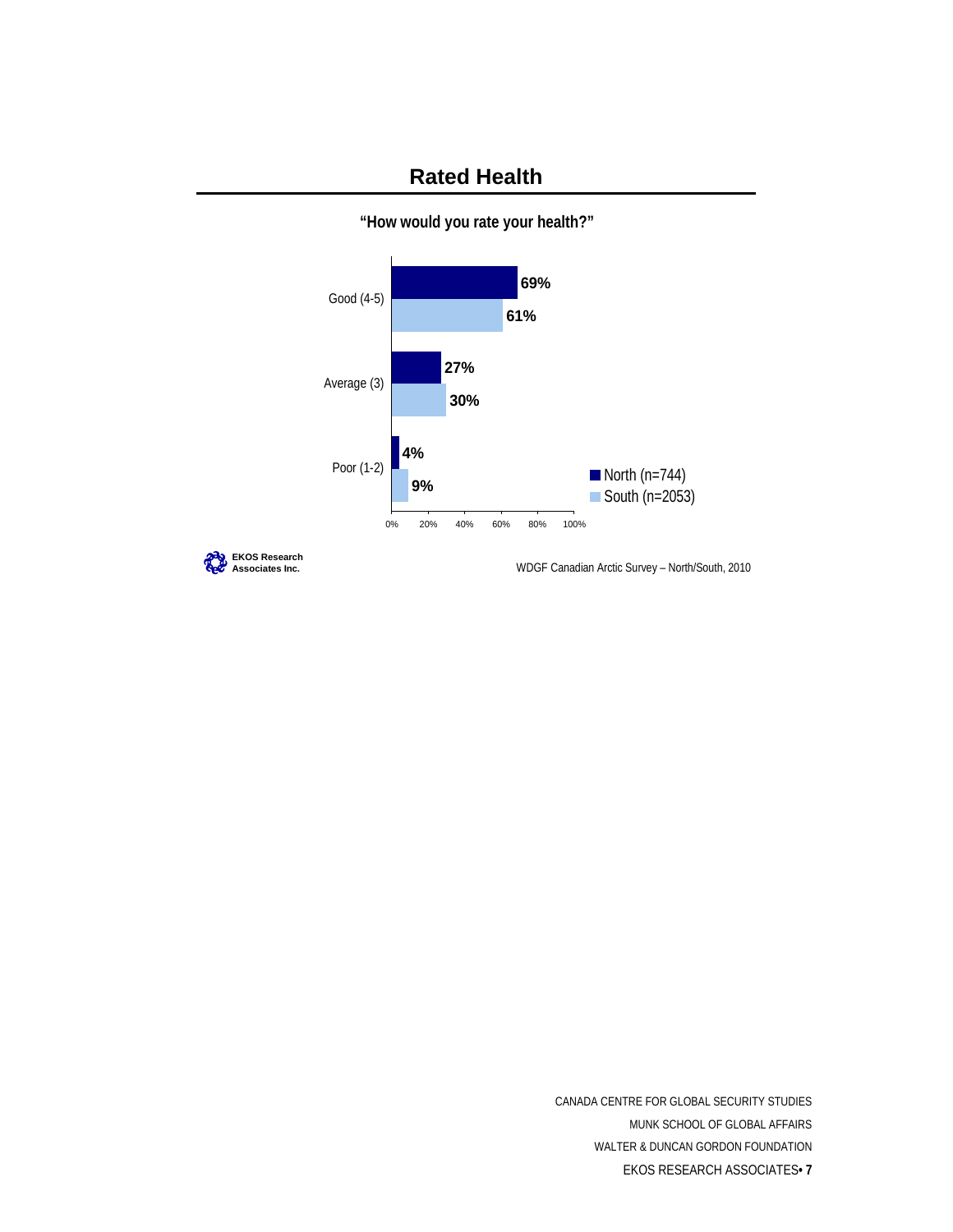# <span id="page-33-0"></span>2. ISSUES FACING THE ARCTIC

 Responses show that Canadians have vastly different perceptions of the needs of the Arctic region compared to the needs of Canada as a whole. The economy is seen as the dominant issue facing Canada today, while the environment ranks as the leading issue in the Arctic. There are also some interesting North-South divides. While Northern Canadians are relatively more likely to see infrastructure, the economy, and standards of living as the most important issue facing the Arctic, Southern Canadians are much more likely to prioritize threats to Canadian sovereignty.

### 2.1 PRIMARY ISSUES IN CANADA

 Residents of Southern Canada were asked, unprompted, to name the most important issue facing Canada as a whole. Responses point to the economy as a leading priority, with 34 per cent of these respondents naming economic issues such as jobs and growth as the most important issue. Governance issues are also seen as a highly important issue, mentioned by 15 per cent of respondents. Other important issues include the environment (8 per cent) and health care (8 per cent). Nine per cent of respondents offered no response.

- **›** Regionally, residents of Ontario are relatively more concerned with economic issues (41 per cent) while governance issues is the most common response among Quebeckers (25 per cent). Atlantic Canadians are significantly more likely to mention health care issues (16 per cent).
- **›** Economic issues are perceived as relatively more important by those with a household incomeof more than \$120,000 (42 per cent), those ages 40-59 (40 per cent), and men (39 per cent).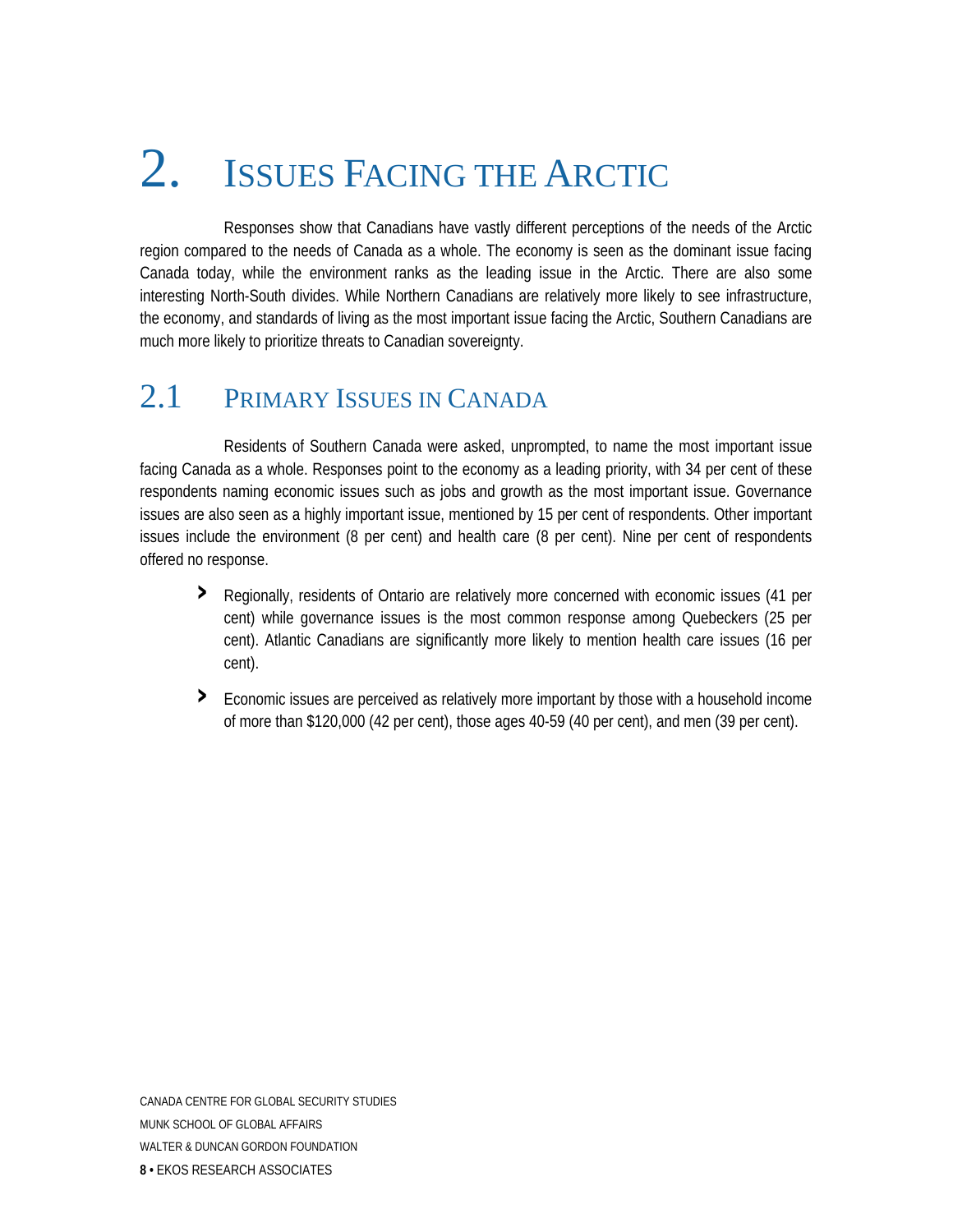#### **Most Important Issue Facing Canada**



**"What would you say is the most important issue facing Canada?"**

CANADA CENTRE FOR GLOBAL SECURITY STUDIES MUNK SCHOOL OF GLOBAL AFFAIRS WALTER & DUNCAN GORDON FOUNDATION EKOS RESEARCH ASSOCIATES**• 9**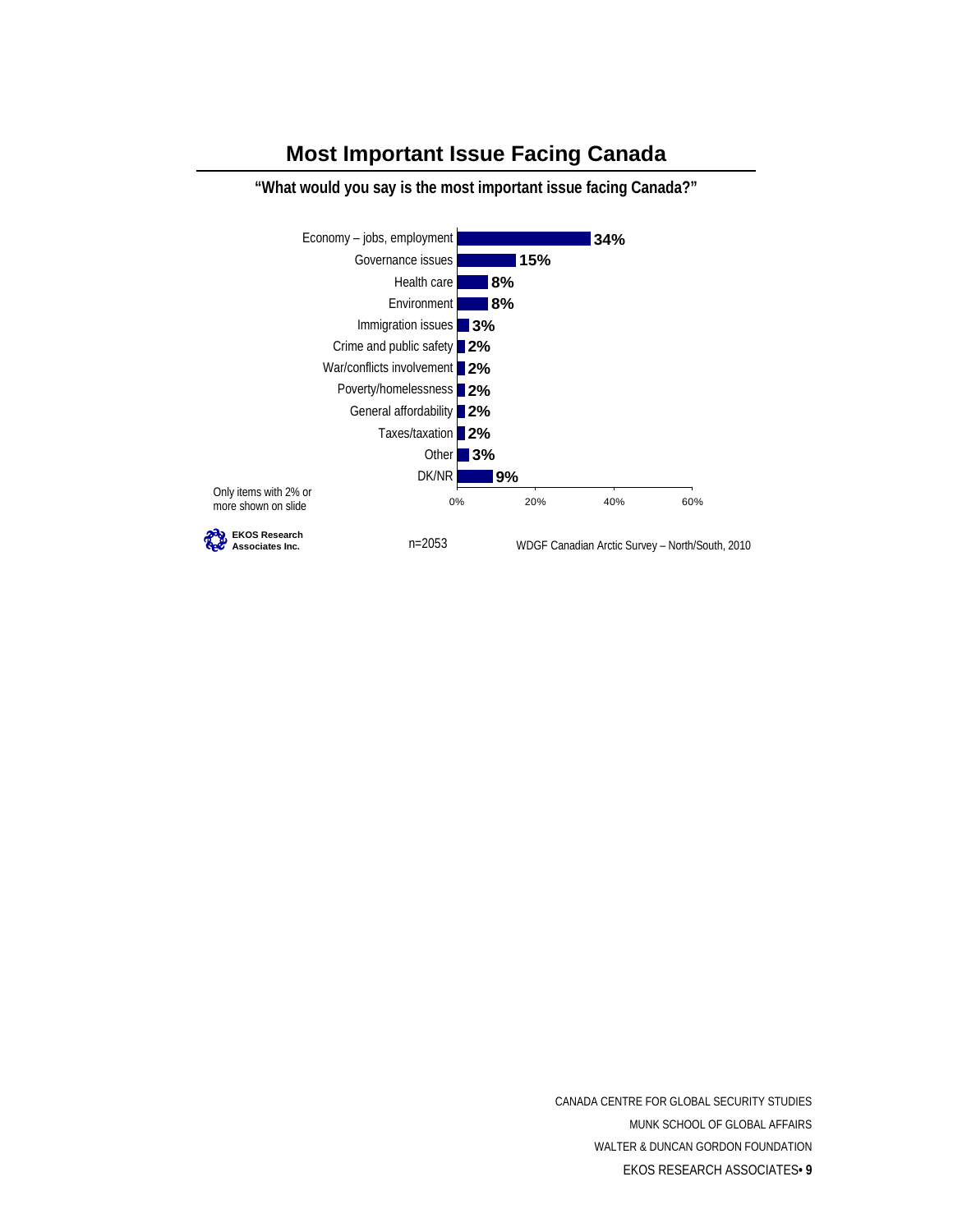### <span id="page-35-0"></span>2.2 PRIMARY ISSUES IN ARCTIC

 Arctic respondents were asked, unprompted, to name what they considered to be the most important issue facing the Arctic region of Canada. A clear plurality of Northern Canadians (33 per cent) sees the environment as the most important issue. One in ten identifies housing and community infrastructure (9 per cent), economic issues (7 per cent), or threats to Canadian sovereignty as top priorities (6 per cent). Other common responses include education (5 per cent), standard of living (5 per cent), and protection and development of natural resources (5 per cent). An additional eleven per cent did not offer a response.

- **›** Residents of the Yukon are more likely to see the environment as the most important issue facing the Arctic (46 per cent) than residents of Territories. Nunavummiut, meanwhile, are relatively more concerned with issues such as housing and community infrastructure (19 per cent) and education (11 per cent).
- **›** Those in the highest income bracket are relatively less concerned with environmental issues on issues such as the economy (10 per cent) and education (8 per cent). This is consistent (26 per cent of those with a household income of over \$120,000) and place greater importance with the views of Canadians in the South.
- > It is important to note that response rates are considerably lower among youth, those limited to a high school education, and those earning less that \$40,000 (28 per cent, 24 per cent, and 21 per cent, respectively, did not offer a response).

and security were being consistently or adequately explained to them either by the media or governments themselves. While they expressed an interest in these kinds of issues, they cited a lack of information as a barrier to their presentation. In the focus groups in Cambridge Bay, Nunavut, participants a number of participants indicated that they did not feel that the current issues, debates, and policies related to Arctic sovereignty

sovereignty are also a top concern, named by one in five respondents (19 per cent). Other common respons es include the protection and development of natural resources (7 per cent) and the economy (4 per cent). Similarly, residents of Southern Canada also see the environment as the most important issue facing the Arctic (39 per cent). In contrast to their Northern counterparts, however, threats to Canadian

**›** Residents of Atlantic Canada and Quebec are more likely to see the environment as a top priority (48 per cent and 46 per cent, respectively). Meanwhile, residents of Alberta, British Columbia, and Alberta (23 per cent, 23 per cent, and 22 per cent, respectively) are most likely to list threats to Canadian sovereignty.

CANADA CENTRE FOR GLOBAL SECURITY STUDIES MUNK SCHOOL OF GLOBAL AFFAIRS WALTER & DUNCAN GORDON FOUNDATION **10 •** EKOS RESEARCH ASSOCIATES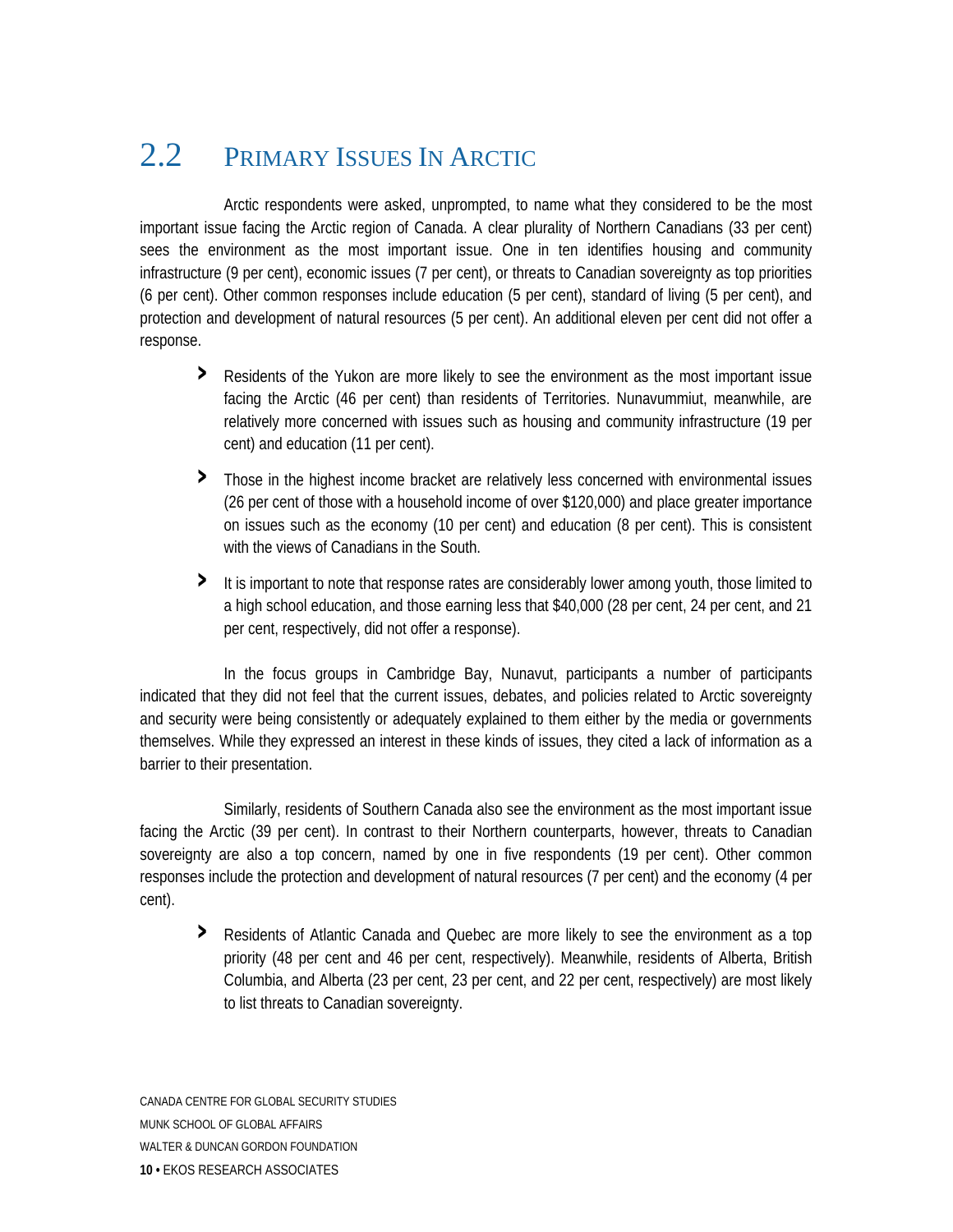- **›** Women are relatively more concerned with environmental issues (41 per cent, compared to 37 per cent of men) while men are more likely to see threats to Canadian sovereignty as a top issue (24 per cent, compared to 15 per cent of women).
- **›** Those in the lowest income brackets are more likely to perceive the environment as a leading concern (45 per cent of those with a household income of \$40,000-\$79,000 and 43 per cent of those earning less than \$40,000). In contrast, those with a household income of over \$120,000 are more likely to see threats to Arctic sovereignty as a top priority (27 per cent).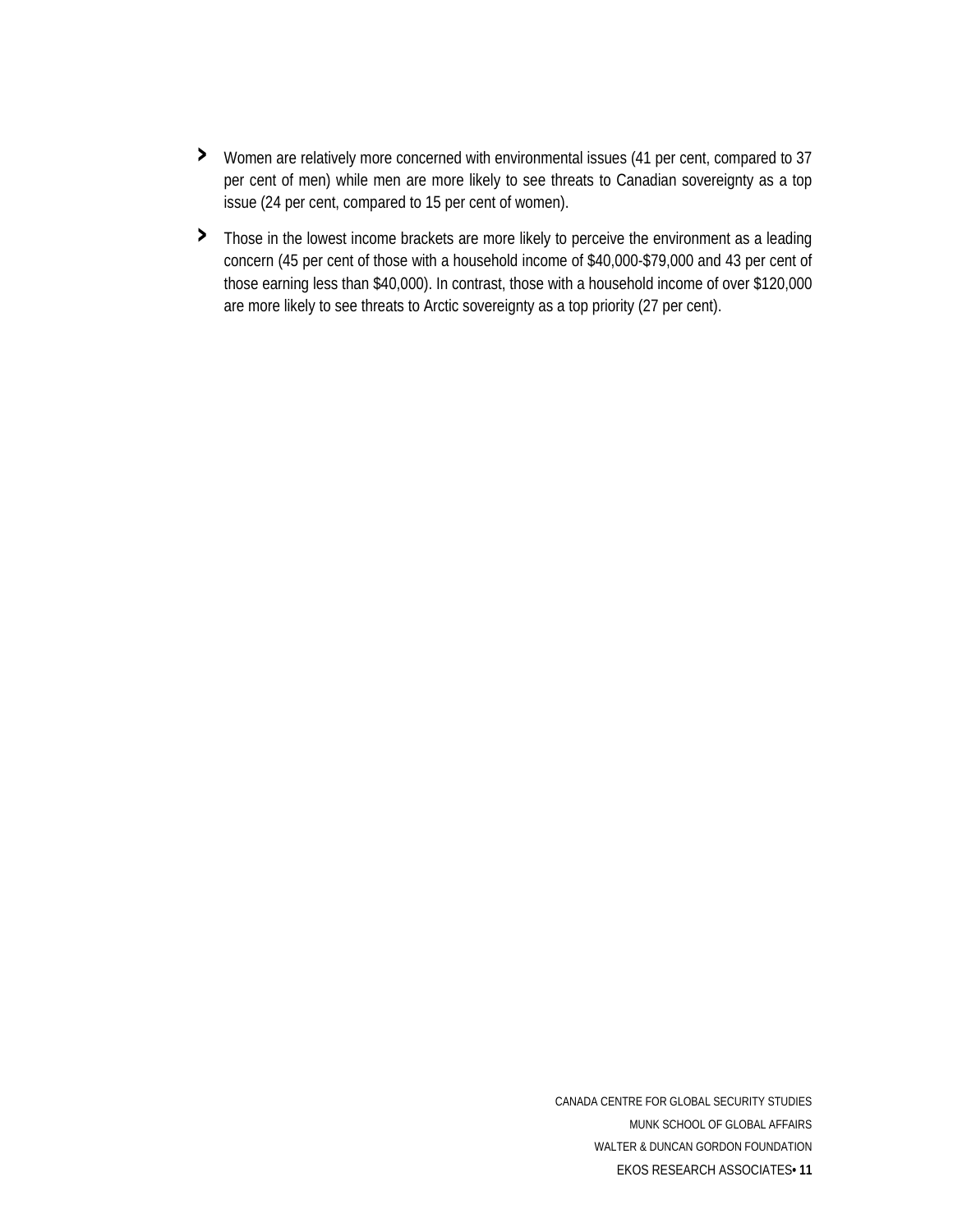#### **Primary Issues in Arctic**

**"What would you say is the most important issue facing the Arctic region of Canada?"**



CANADA CENTRE FOR GLOBAL SECURITY STUDIES MUNK SCHOOL OF GLOBAL AFFAIRS WALTER & DUNCAN GORDON FOUNDATION **12 •** EKOS RESEARCH ASSOCIATES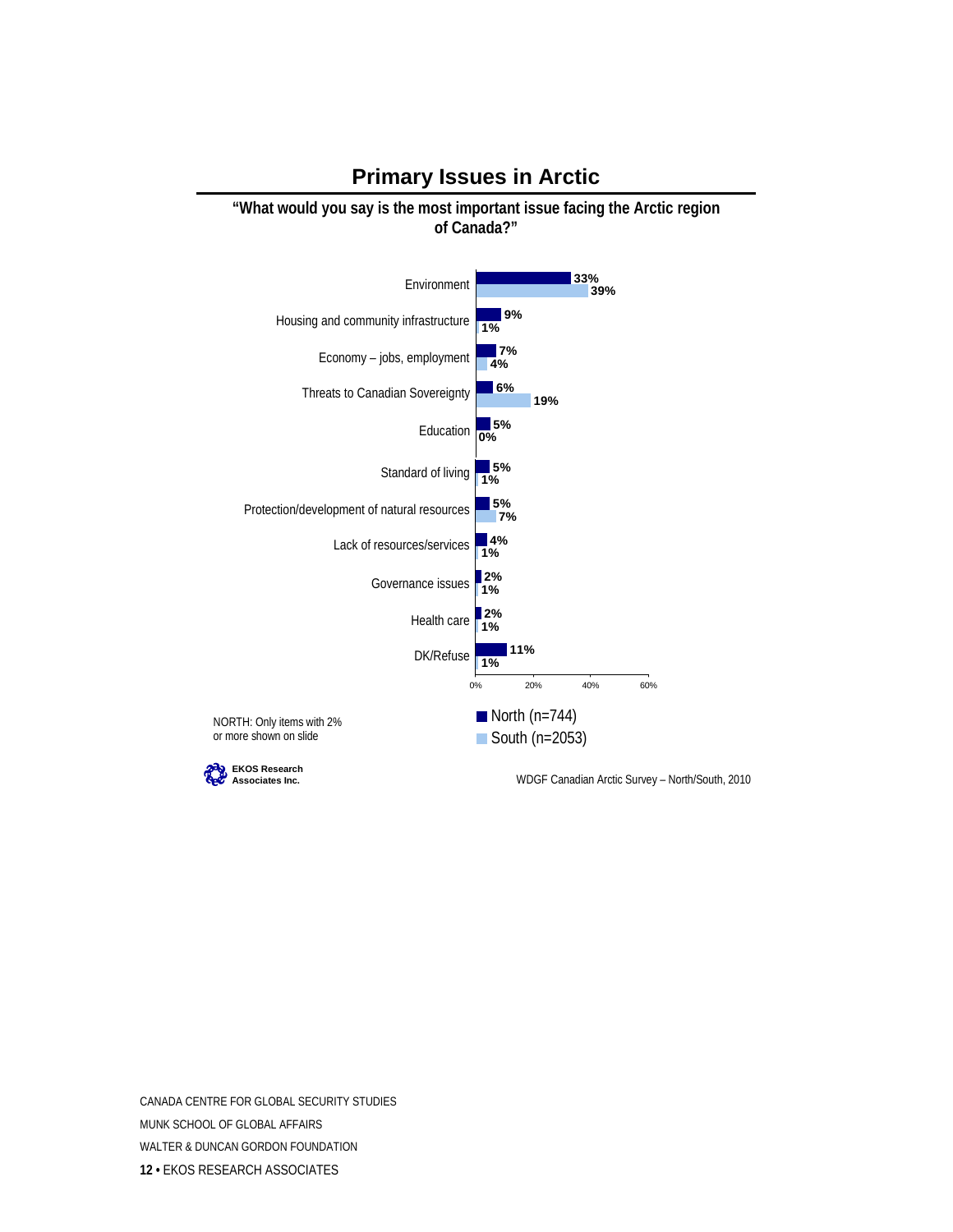# 3. ARCTIC SECURITY

 Results show that Canadians – both North and South – see environmental security and social security as key elements to protecting the Canadian Arctic. National security, while still seen as important, does not seem to be a leading priority. Nevertheless, Canadians from all regions say that the Arctic should be the primary focus of Canada's military and foreign policy. Therefore, while Arctic security is an issue that respondents believe needs to be addressed, they do not want it to be done at the expense of these other priorities.

## 3.1 DEFINITION OF SECURITY (UNPROMPTED)

 Respondents were asked, unprompted, to name the first issue that comes to mind when they think about security and the Canadian Arctic. Responses vary heavily, with a small plurality of respondents listing protecting Canada's borders from international threats (27 per cent). One in ten say that Arctic security brings to mind the Arctic sovereignty debate (11 per cent) or the potential of increased commercial traffic associated with the opening of the Northwest Passage. Other common responses include the difficulties and challenges that come with protecting the North (6 per cent), protecting the environment against climate change (5 per cent), and the need to protect resources from exploitation (2 per cent). An additional three per cent are undecided and 23 per cent offered not response.

**›** Response rates increase progressively with age, education, and income. The proportion of respondents who offered no response is highest among those with a household income of less than \$40,000 (48 per cent, compared to just 13 per cent of those earning over \$120,000), those limited to a high school education (43 per cent, compared to 11 per cent of those with a university degree), those under 25 (39 per cent, compared to 17 per cent of those over 60), and residents of Nunavut (30 per cent).

 Respondents from Southern Canada appear to share a similar definition of security. The plurality of these respondents name protecting Canada's borders from international threats as the first thing that comes to mind when it comes to Arctic security. One in seven (14 per cent) think of the Arctic sovereignty debate, while one in ten (10 per cent) think of the challenges that come with protecting the Arctic. Other common responses include protecting the environment against climate change (5 per cent), protecting resources from exploitation (4 per cent), and increased commercial traffic (3 per cent). An additional three per cent mentioned other elements and 22 per cent did not respond.

**›** when the issue of Arctic security arises (33 per cent, 30 per cent, and 30 per cent, respectively). Residents of Alberta, men, and those over 60 are more apt to think about international threats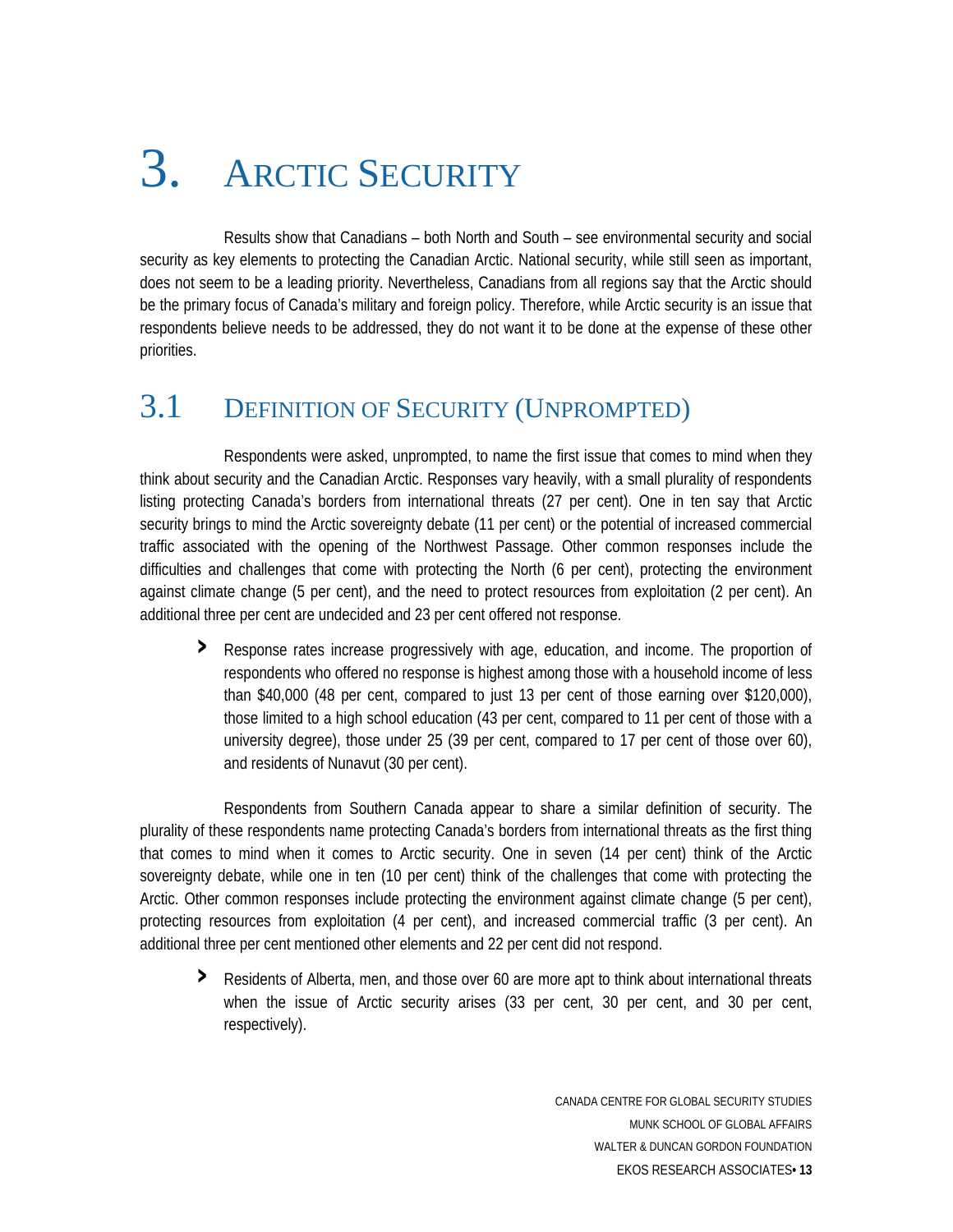**›** Residents of Quebec are the most likely to mention environmental issues such as climate change (11 per cent) while Atlantic Canada residents are more likely to list difficulties that come with protecting the North (16 per cent) and protecting resources from exploitation (9 per cent).

Responses from focus group participants, however, were more centred on issues that are much closer to home. When asked what they felt was meant by the term "Arctic security", one respondent explained:

 "*I think that in a sense – security – in a broad way, we want to... protect ourselves and our wishes and our goals for the future".* 

Another respondent said:

*"Security in the Arctic, for me that would be like, that my culture is still being alive and being able to stay alive. That's a really big issue in the North.."* 

While traditional security concerns were mentioned in the focus groups, comments were mostly centred on search and rescue capabilities and customs, rather than on military confrontation.

### **Definition of Security (Prompted)**

**"How important are each of the following to your own definition of security when it comes to protecting the Canadian Arctic?"**



CANADA CENTRE FOR GLOBAL SECURITY STUDIES MUNK SCHOOL OF GLOBAL AFFAIRS WALTER & DUNCAN GORDON FOUNDATION **14 •** EKOS RESEARCH ASSOCIATES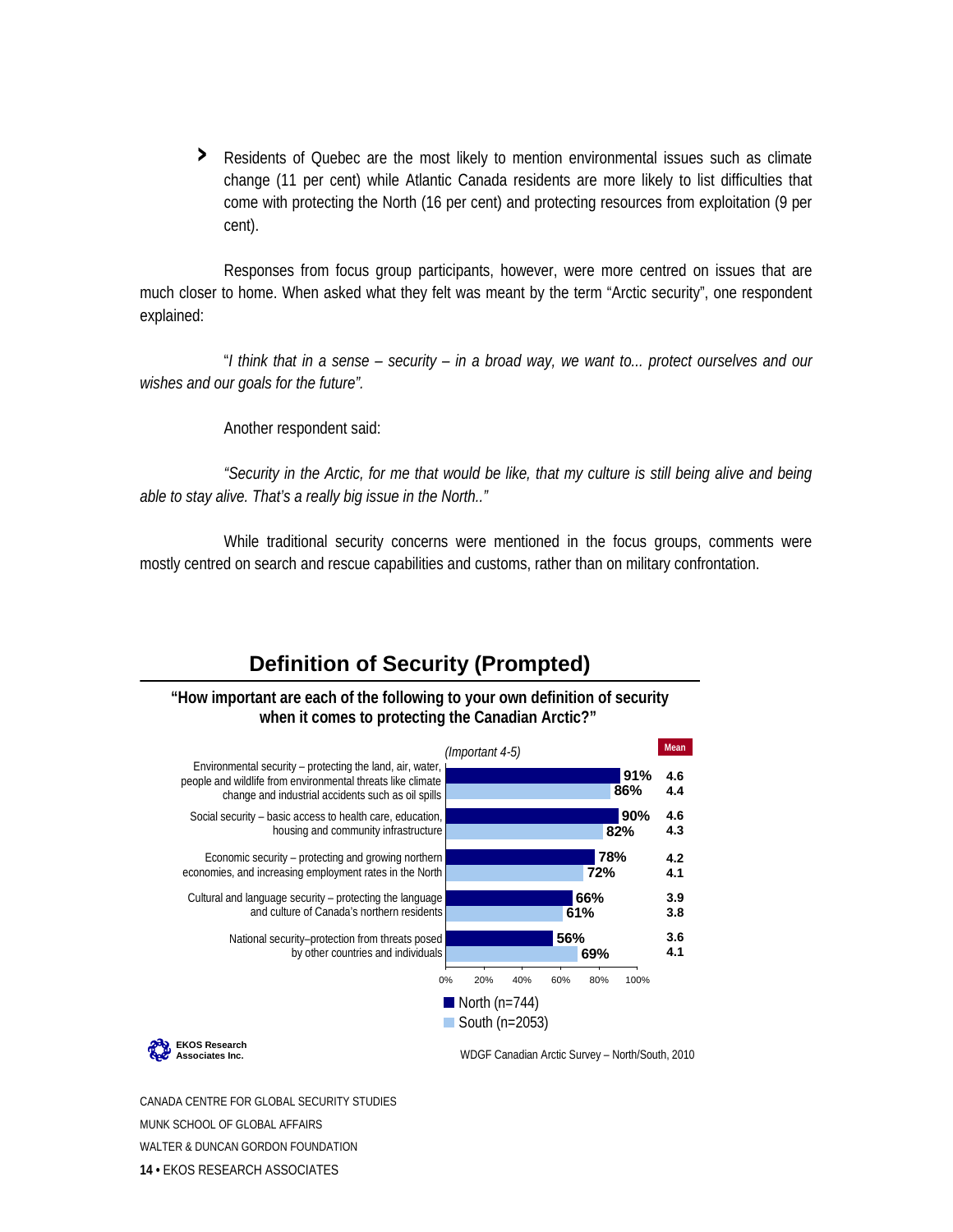## 3.2 DEFINITION OF SECURITY (PROMPTED)

 Respondents were asked to rate the importance of five different aspects of security when it comes to protecting the Canadian Arctic. Responses indicate some modest differences in the way residents of Northern and Southern Canada perceive security. Northern Canadians are relatively more likely to see domestic issues (social, economic, environmental, and cultural security) as the most important. Southern Canadians, however, place more importance on traditional national security issues.

 Fully nine in ten respondents from Northern Canada see environmental security and social security as crucial issues in protecting the Canadian Arctic (91 per cent and 90 per cent, respectively). Three-quarters (78 per cent) say economic security is important while two-thirds (66 per cent) believe cultural and language security are important. Just over half (56 per cent) feel that national security is important.

- **›** Compared to other territories, residents of Nunavut place relatively more importance on economic security (84 per cent) and cultural and language security (74 per cent).
- > Women appear relatively more concerned with social security (92 per cent, compared to 87 per cent among men) and cultural and language security (70 per cent versus 62 per cent).
- **›** Those over 60 are somewhat more concerned with national security issues (64 per cent).
- > Respondents limited to a high school education are significantly more likely to see national security as important (71 per cent, compared to just 46 per cent of those with a university education).

social security as important when it comes to protecting the Canadian Arctic (86 per cent and 82 per cent, respectively). Seven in ten underscore the importance of economic security (72 per cent) and national security (69 p er cent). Six in ten (61 per cent) say cultural and language security are important. More than eight in ten respondents from Southern Canada rate environmental security and

- **›** Regionally, residents of Quebec are relatively more concerned with environmental issues (92 per cent) while respondents from Ontario place more importance on economic security (75 per cent).
- **›** The perceived importance of national security, economic security, and cultural security appears to increase progressively with age. Those over 60 are more likely to emphasize the importance of social security (86 per cent, compared to 79 per cent of youth), economic security (79 per cent versus 66 per cent), and national security (77 per cent versus 49 per cent).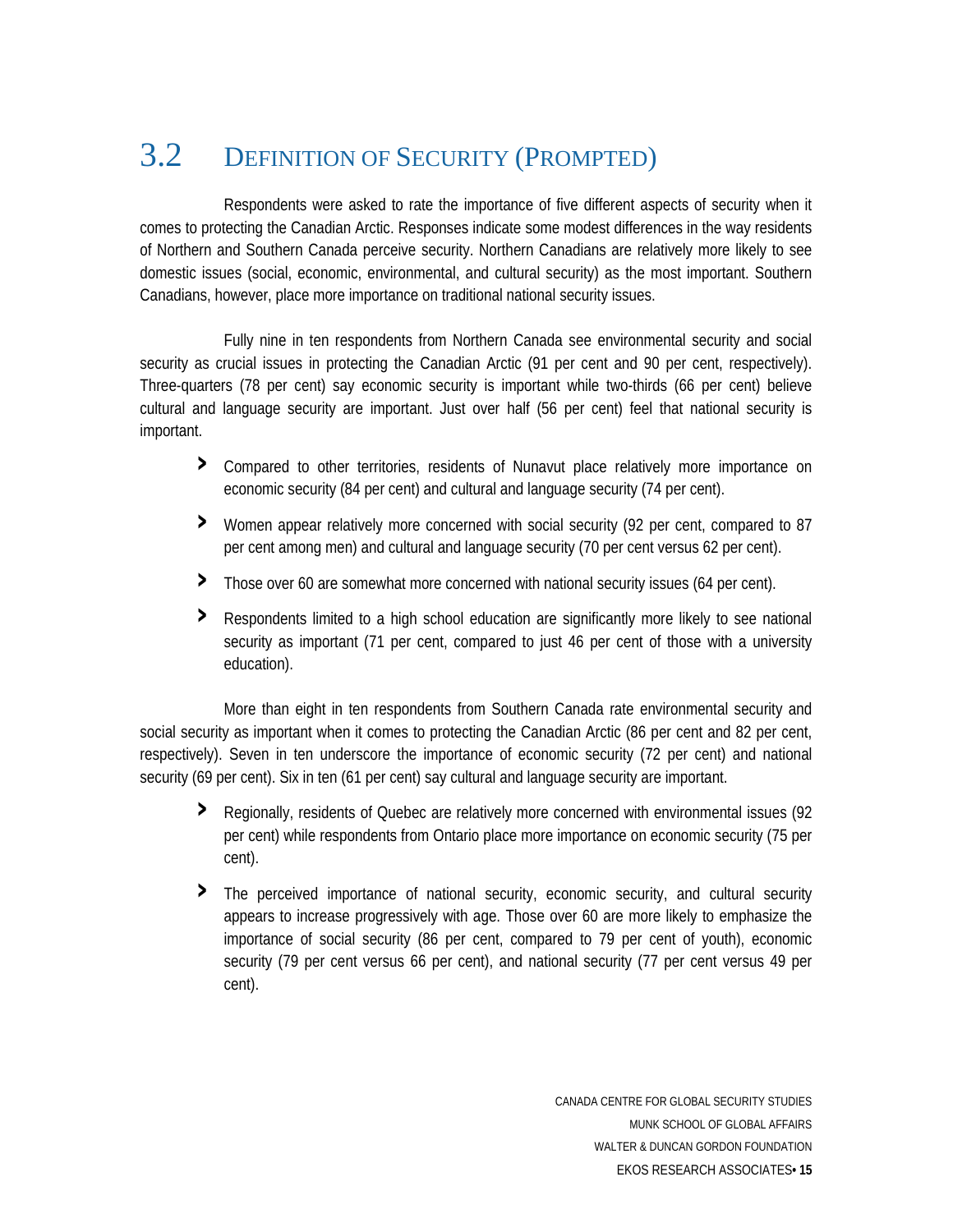- **›** Women consistently see each of the prompted security issues as important, with the exception of national security. For instance, 70 per cent of women rate cultural security as important, compared to just 51 per cent of men.
- > National security is more often seen as important by those with a high school education and those with a college degree (75 and 74 per cent, respectively, compared to 65 per cent of university graduates).
- > Those in the lowest income cohort (annual household income of less than \$40,000) are more likely to see social security (86 per cent) and cultural security (69 per cent) as important.



#### **Definition of Security (Prompted)**

**"How important are each of the following to your own definition of security when it comes to protecting the Canadian Arctic?"**

**EKOS Research**

**Associates Inc.** WDGF Canadian Arctic Survey – North/South, 2010

CANADA CENTRE FOR GLOBAL SECURITY STUDIES MUNK SCHOOL OF GLOBAL AFFAIRS WALTER & DUNCAN GORDON FOUNDATION **16 •** EKOS RESEARCH ASSOCIATES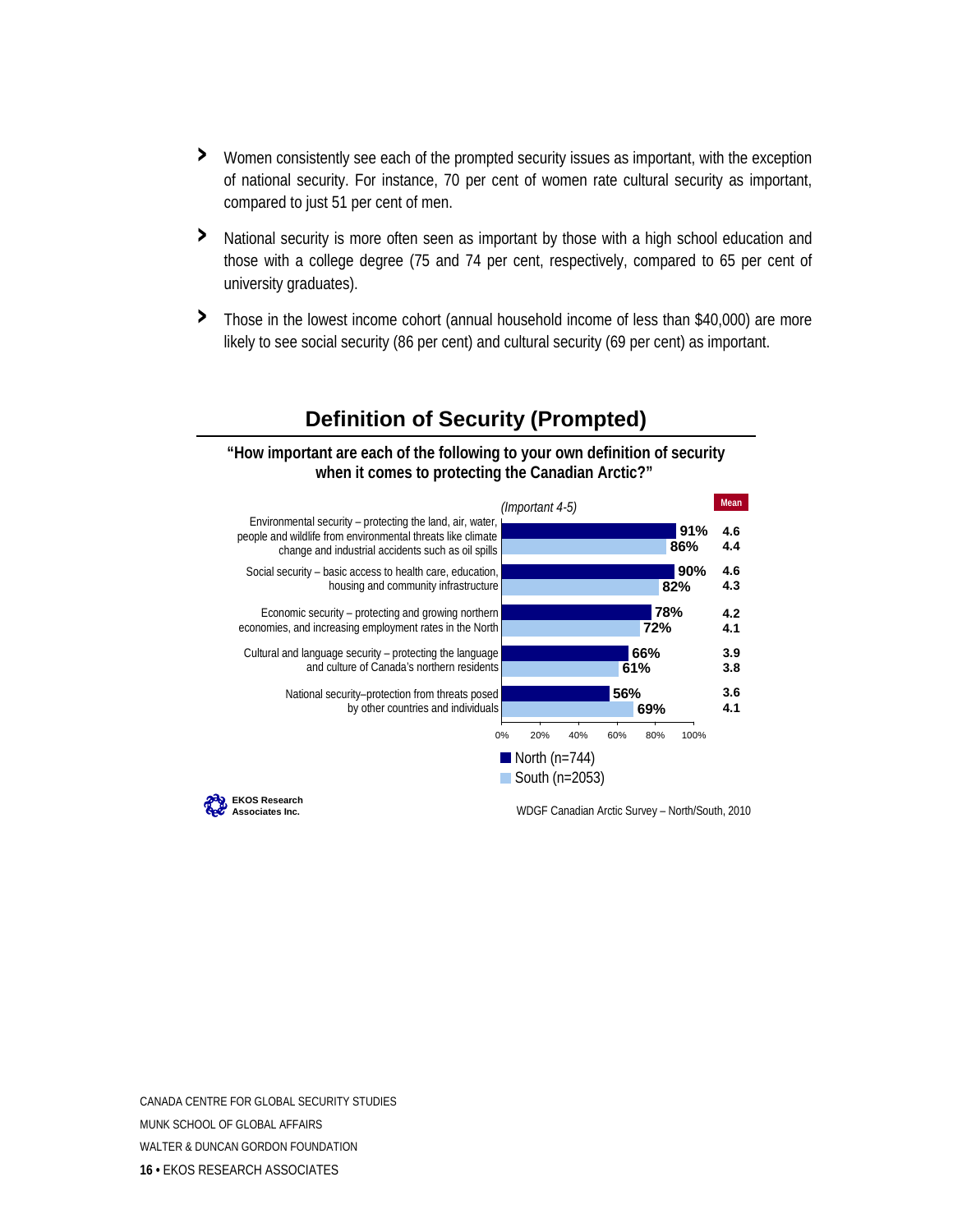## 3.3 IMPORTANCE OF THE MILITARY IN THE ARCTIC

 Respondents were asked if they feel that Canada should devote more military resources to the Arctic, even if it entails diverting resources from other parts of the world. A narrow majority of Northern Canadians (59 per cent) agree with this idea. In contrast, one in three respondents (32 per cent) says that Canada should not be diverting military resources away from conflict zones in other countries. An additional three per cent prefer neither of these options and five per cent offered no response.

**›** High school graduates and men are the most keen on putting more military resources towards the Canadian Arctic (65 per cent and 64 per cent, respectively).

 Southern Canada is equally supportive of prioritizing the Arctic, with over half of these respondents (56 per cent) saying that more military resources should be diverted to the Arctic, even at the expense of conflicts in other parts of the world. Just fourteen per cent feel that we should not divert resources from other countries. An additional 22 per cent selected neither of these options and eight per cent are uncertain.

**›** Men, high school graduates, those over 60, and those ages 40 to 59 show the most support for increasing Canada's military presence in the Arctic (62 per cent, 62 per cent, 62 per cent, and 60 per cent, respectively).

During the focus groups, participants were asked what they believe is meant when the government uses the term "Arctic security". One respondent stated that:

I myself believe that we don't have enough military bases up here and we need more resources in *rder to protect our security and sovereignty in the Arctic." o "When they are talking about security in the Arctic, they are basically talking about sovereignty and* 

At the same time, one of the other respondents explained:

least have a little more knowledge about the ports and what the law says in terms of foreign *policies." "I would like some officials other than military that are trained to be custom officers... they would at* 

there needs to be more resources to deal with the security and sovereignty challenges facing the Arctic, These statements suggest that residents of Northern Canada are not unanimous in how best to deal with the security challenges that are facing the Arctic. Some Northern respondents prefer a more militarily-focused policy, while others recommend an increased civilian presence. While it is agreed that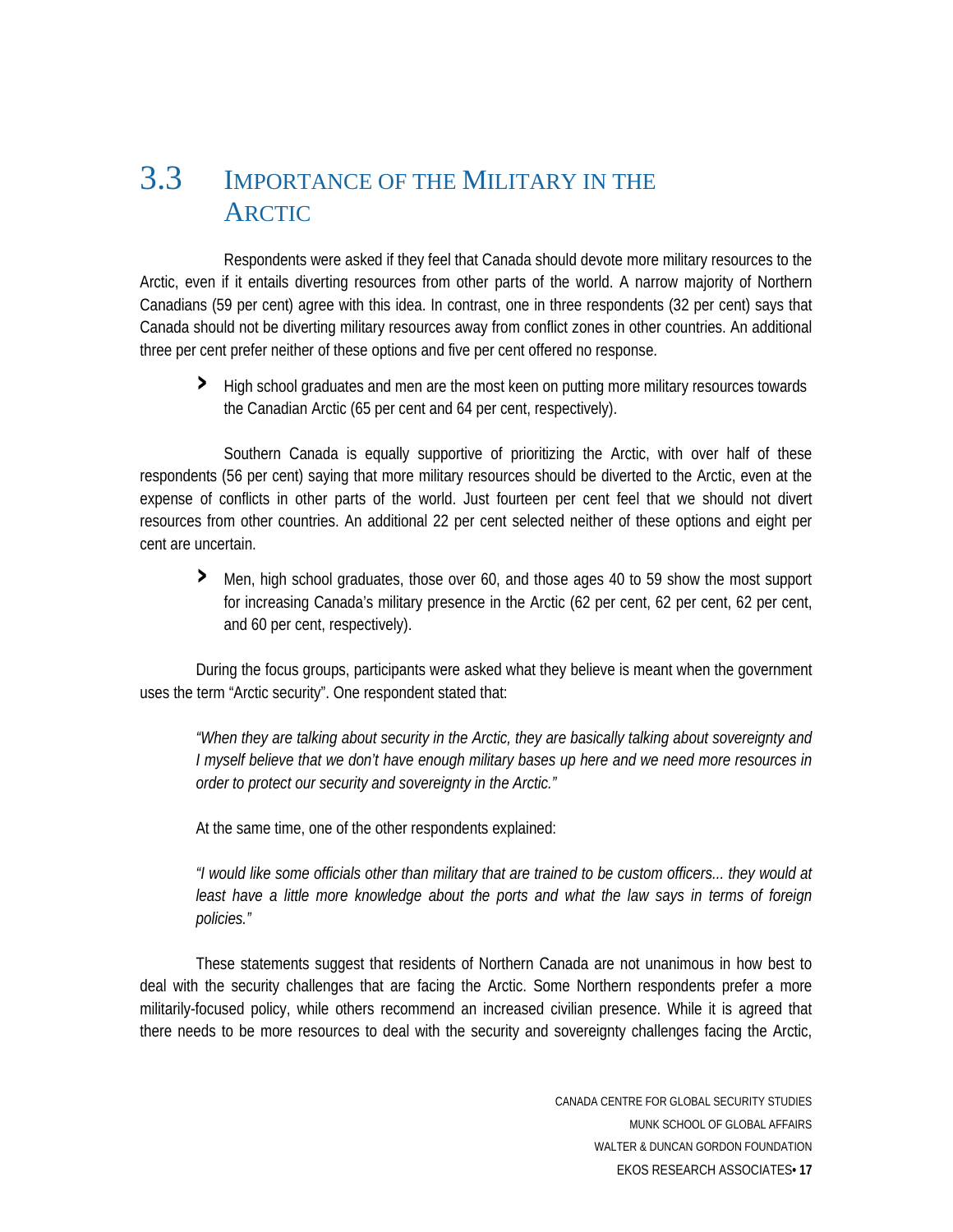there remains some debate among Northerners as to whether the military is the best tool for responding to these issues.



CANADA CENTRE FOR GLOBAL SECURITY STUDIES MUNK SCHOOL OF GLOBAL AFFAIRS WALTER & DUNCAN GORDON FOUNDATION **18 •** EKOS RESEARCH ASSOCIATES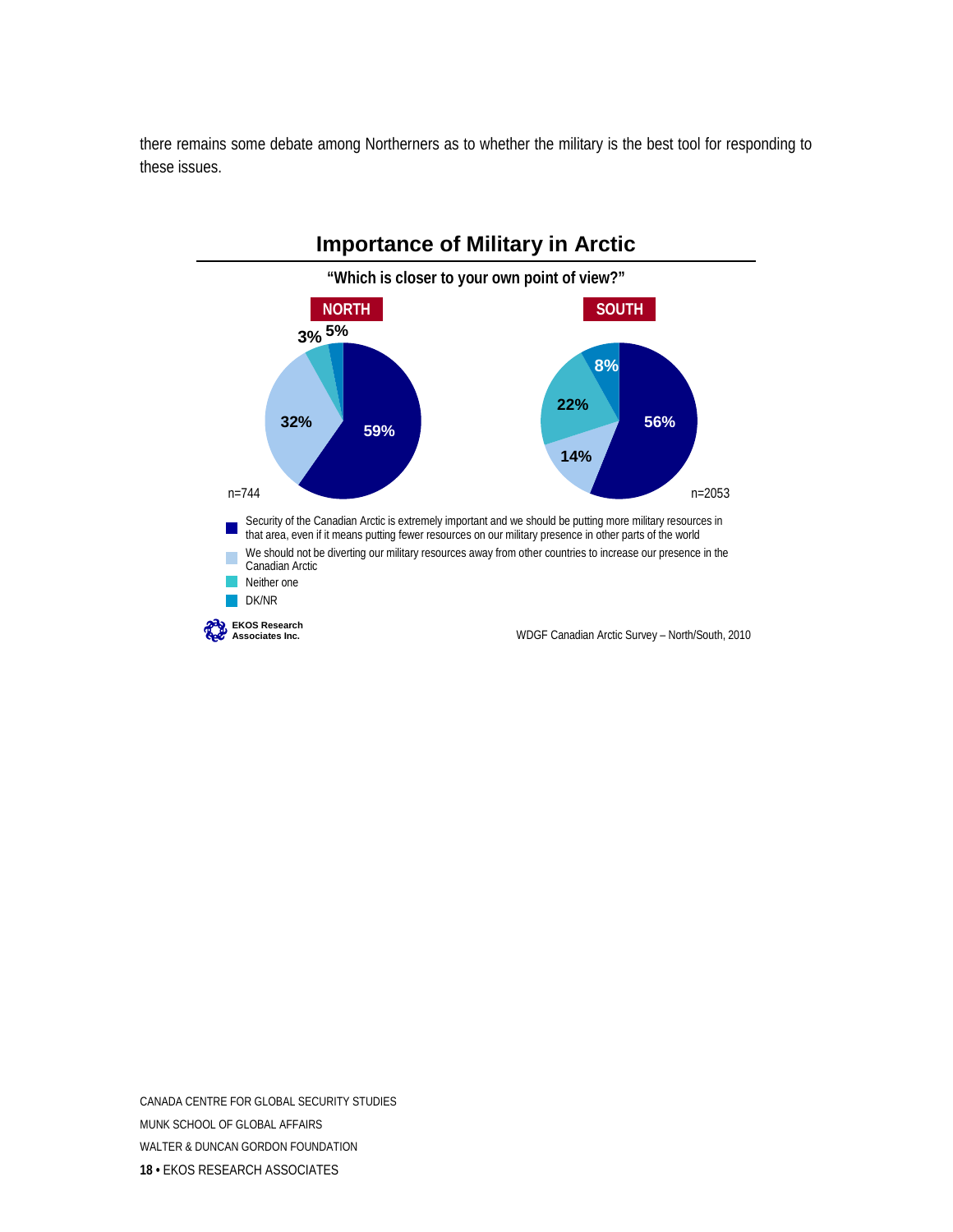## 3.4 THE ARCTIC AS AN ELEMENT IN CANADA'S FOREIGN POLICY

 Respondents were asked whether they feel that the Arctic should be the most important focus of Canada's foreign policy or whether the government should concentrate on parts of the world beyond the Arctic. Responses suggest a strong belief among Canadians that the Arctic should be the focal point of Canada's foreign policy. Just over half of respondents from Northern Canada (55 per cent) say that the Arctic should be the most important focus of Canadian foreign policy, compared to 34 per cent who feel that Canada's foreign policy should extend beyond just the Arctic. An additional eleven per cent offered no response.

- **›** Regionally, residents of Nunavut are more keen on setting the Arctic as the centre of Canada's foreign policy (65 per cent).
- > University graduates are more likely to argue that Canada's foreign policy should focus on areas other than the Arctic (41 per cent).

Canada should concentrate on parts of the world beyond the Arctic. An additional eighteen per cent are uncertain . Similar to Northern Canada, a slim majority of Southern Canadians (53 per cent) feel that the Arctic should be the heart of Canada's foreign policy. By comparison, three in ten (29 per cent) argue that

> Youth, men, and university graduates are more likely to say that Canada's foreign policy should concentrate on parts of the world beyond the Arctic (41 per cent, 35 per cent, and 35 per cent, respectively).

states in the intergovernmental Arctic Council, as evidence that disagreements can be resolved peacefully. The existence of these two "schools" of thought and the lack of consensus about the Arctic's future could account for the high non-response rates on these two questions. The relatively high level of non-response on this issue may reflect the conflicting messages that Canadians are receiving about the threat level in the Arctic. There is much debate among scholars about whether the Arctic is entering a "new Cold War" – a perception which is flamed by the Russian flagplanting on the North Pole in October 2007 and by the continued over-flights by Russian bombers. On the other hand, there are those who argue that this viewpoint is perhaps a bit reactionary and that the Arctic has the potential to be a "zone of peace" in the fashion that Mikhail Gorbachev proposed in Murmansk in 1987. They cite the Ilulissat Declaration by the five Arctic Coastal nations (Canada, the United States, Russia, Norway, and Denmark on behalf of Greenland), which states that outstanding border disputes will be resolved in a manner consistent with international law and calls for the continued cooperation of the Arctic

> CANADA CENTRE FOR GLOBAL SECURITY STUDIES MUNK SCHOOL OF GLOBAL AFFAIRS WALTER & DUNCAN GORDON FOUNDATION EKOS RESEARCH ASSOCIATES**• 19**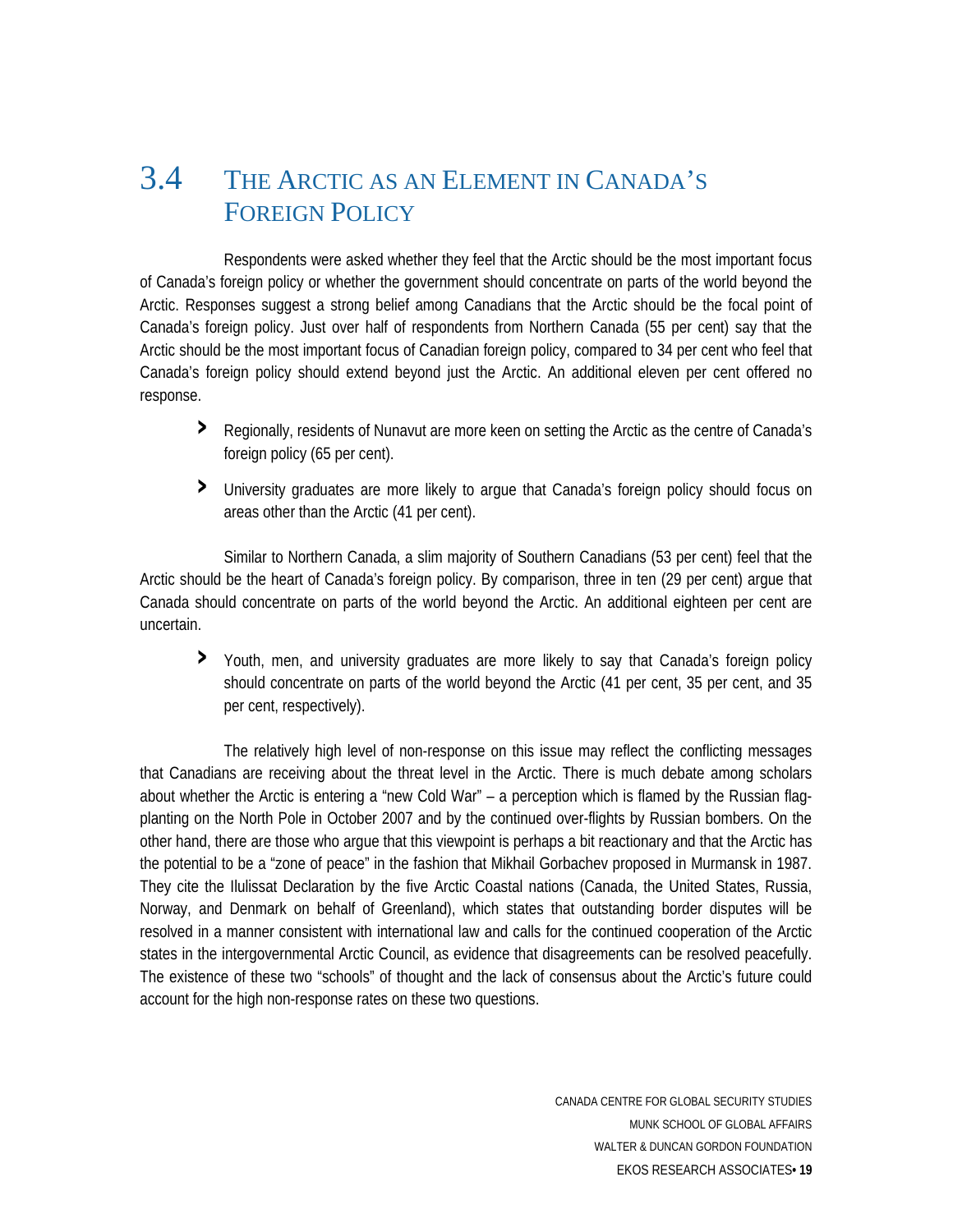

**Importance of Military in Arctic (II)**

CANADA CENTRE FOR GLOBAL SECURITY STUDIES MUNK SCHOOL OF GLOBAL AFFAIRS WALTER & DUNCAN GORDON FOUNDATION **20 •** EKOS RESEARCH ASSOCIATES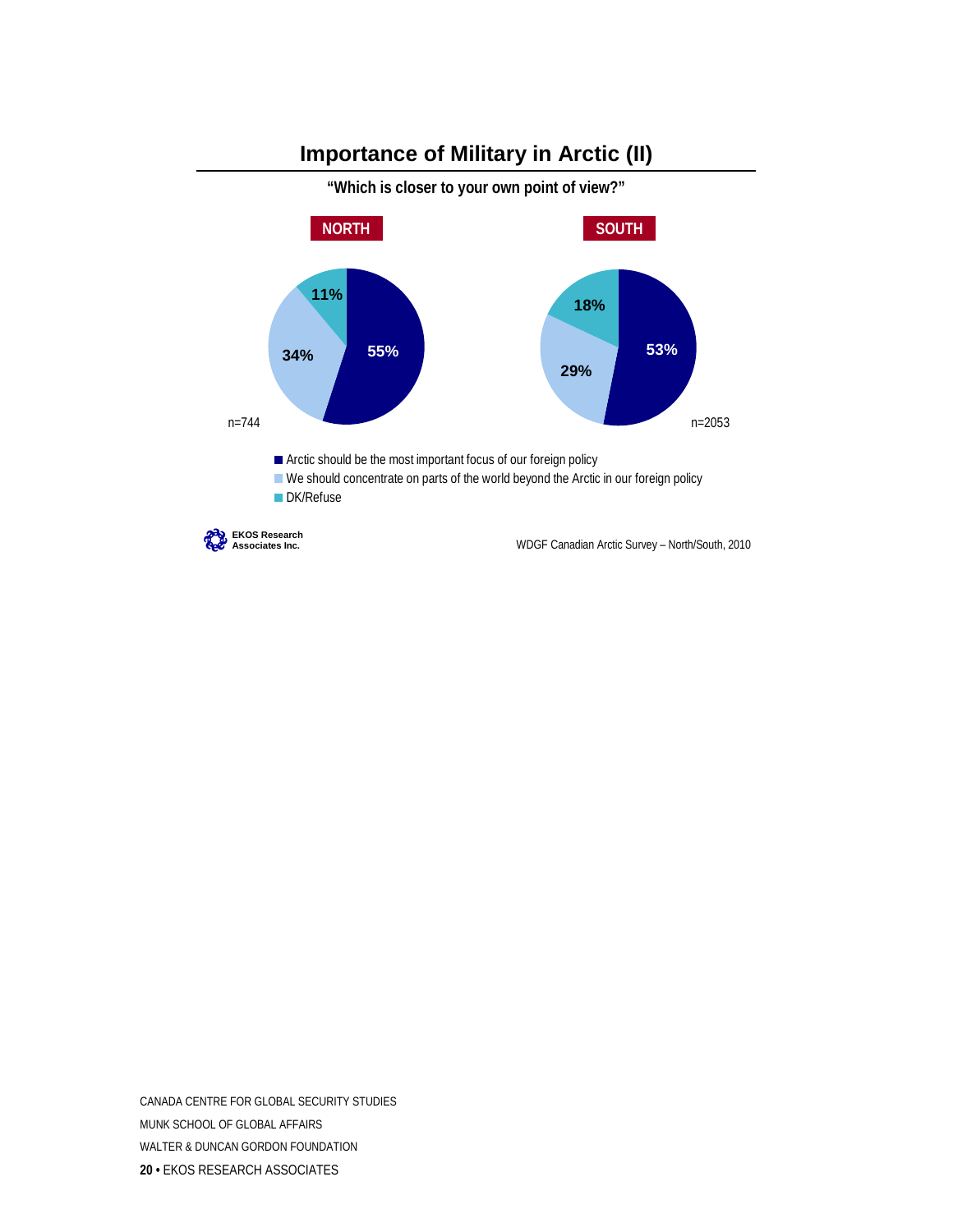# 4. PRIORITIES IN THE ARCTIC

 In both Northern and Southern Canada, the ability to experience the same quality of life as Canadians living in other jurisdictions is seen as a basic human right. Both regions of the country consistently rank areas such as health care and education as top priorities in the Arctic. Relative to their Southern counterparts, Northerners attach a much greater sense of importance to infrastructure and preserving culture, while military security consistently ranks last on their list of priorities. Southern Canadians, in contrast, favour a more bellicose approach and are more keen on diverting additional military resources to the Arctic.

## 4.1 OPINIONS

Respondents were presented with a series of statements pertaining to the Canadian Arctic and were asked to rate the extent to which they agree or disagree with each one. Among Northern Canadians, equal quality of life is perceived as essential, with nine in ten respondents (90 per cent) agreeing that all Canadians should be able to experience the same quality of life. Eight in ten (81 per cent) agree that the best way to protect the Arctic is to have Canadians living there, while a similar proportion (78 per cent) say that strengthening Canada's climate change policies is essential to Arctic security. Threequarters of these respondents (77 per cent) *disagree2*that the Canadian Arctic is not a key part of Canada (that is, they agree that the Canadian Arctic is a key part of Canada). Meanwhile, the same number say that traditional ways of life should be factored into decision making (77 per cent) and the Arctic should be a nuclear weapon free zone (76 per cent). Just half of Northern Canadians (52 per cent) believe that Canada should strengthen its military presence in the North.

- **›** Regionally, residents of Nunavut are most likely to agree that the Arctic is not a key part of Canada (21 per cent, compared to 14 per cent on average). Yukon residents are the most likely to agree that strong climate change policies are critical to Arctic security (85 per cent).
- **›** Women are more like to agree that traditional ways of life are important in shaping public to have Canadians living there (85 per cent) and that Canada should strengthen its military policy (82 per cent) and that climate change policies are crucial in the Arctic (81 per cent). Men, in contrast, are more likely to suggest that the best way to protect Canada's interests is presence there (56 per cent).

<span id="page-46-0"></span><sup>2</sup> This statement was intentionally worded as a negative statement so as to test for and guard against acquiescent response sets, which occur when respondents select the same response for each statement in order to complete the survey as quickly as possible. The fact that the majority of respondents say they disagree with this statement (whereas they agree with most other statements) is strong evidence that the consistently "pro-Arctic" attitudes are indeed a reflection of public opinion, and not simply a product of "yay-saying".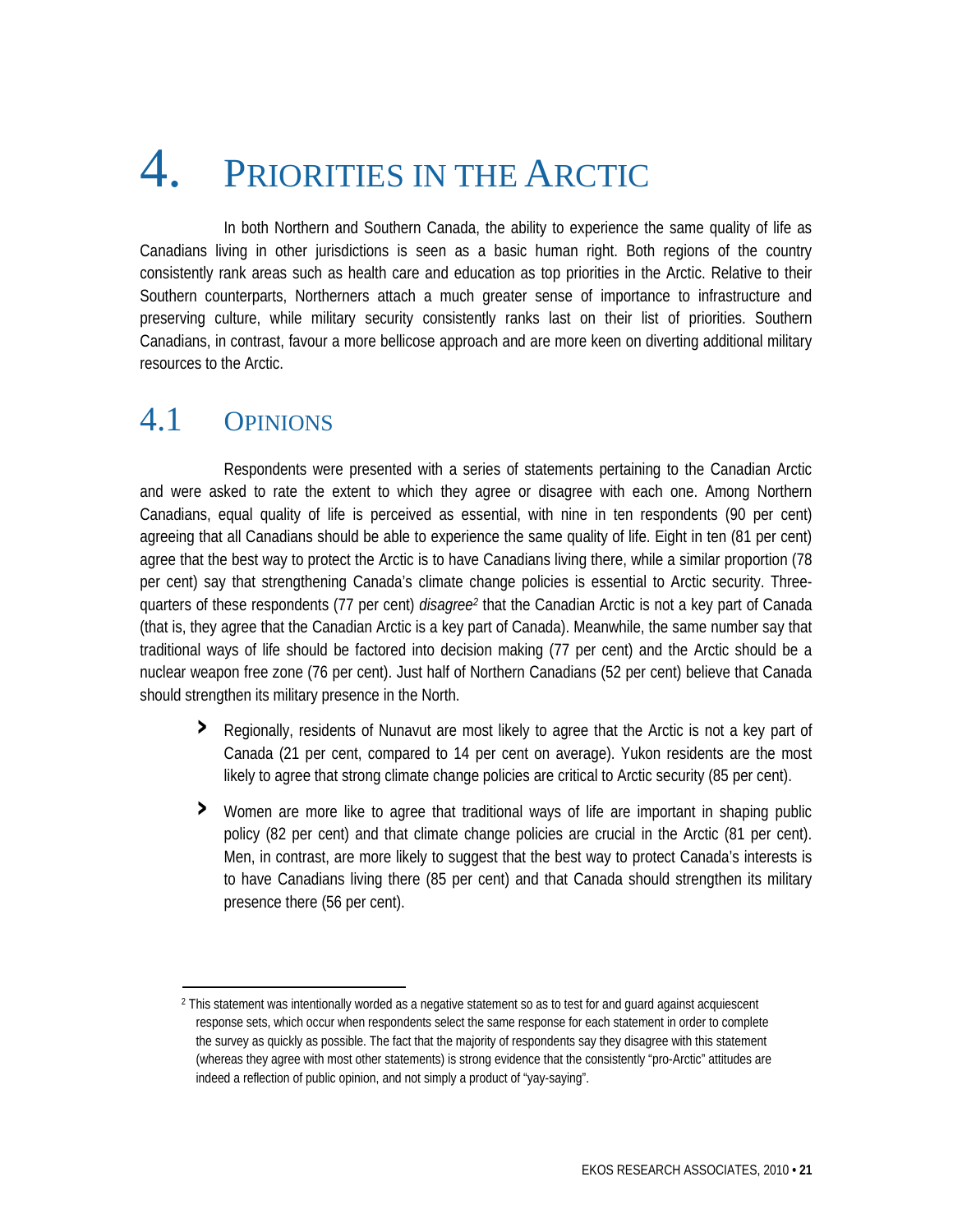**›** University graduates are much less likely to agree than Canada should bolster its military resources in the Arctic (43 per cent, compared to 64 per cent of high school graduates and 62 per cent of college graduates).

policies is critical to Arctic security (71 per cent). Six in ten respondents (63 per cent) *disagree* that the Arctic is not a key part of Canada and a similar proportion (60 per cent) say Canada should strengthen its military presence in the North. Southern Canadians exhibit somewhat different opinions than their Northern counterparts, particularly when it comes to culture and military security. Eight in ten of respondents from Southern Canada say that all Canadians should be able to experience the same quality of life (83 per cent), that the Arctic should be a nuclear weapon free zone (78 per cent), and that traditional ways of life should be factored in to public decisions (77 per cent). Seven in ten respondents say that the best way to protect Canada's interests is to have Canadians living there (71 per cent) and that strengthening Canada's climate change policy

- **›** Regionally, Quebeckers are more likely to say that all Canadians should enjoy the same quality of life (88 per cent), that the Arctic should be a nuclear weapon free zone (83 per cent), and that climate change policies are important to ensuring Arctic security (80 per cent), while they are the least keen on strengthening Canada's military presence (51 per cent). In a stark contrast, Alberta residents are much less likely to say that the Arctic should be free of nuclear weapons (67 per cent) or that strong climate change policies are essential (57 per cent).
- > Relative to men, women are more likely to suggest that all Canadians are entitled to the same per cent). Men are more likely than women to say that Canada should expand its military presence in the Arctic (64 per cent, compared to 56 per cent of women). quality of life (89 per cent, compared to 76 per cent of women), that traditional ways of life are important in decision making (84 per cent), that the Arctic should be a nuclear weapons free zone (81 per cent), and that fighting climate change is a crucial step in securing the Arctic (77
- the Arctic is to have Canadians living there (78 per cent of those over 60, compared to 56 per cent of youth) and that Canada should strengthen its military there (69 per cent versus 34 per **›** Older age groups are more likely to agree that the best way to protect Canada's interests in cent). Indeed, agreement with these statements increases progressively with age.

Echoing this theme, when asked "what is the most important issue facing the Arctic today?" one of the focus group participants stated:

"*I have concerns – lack of resources up North that some of Southern Canada – Canadians are taking for granted that I feel that there should be development here, as well, just as much".*

This statement further illustrates that the idea that all Canadians should experience the same quality of life resonates strongly with many of Canadians.

CANADA CENTRE FOR GLOBAL SECURITY STUDIES MUNK SCHOOL OF GLOBAL AFFAIRS WALTER & DUNCAN GORDON FOUNDATION **22 •** EKOS RESEARCH ASSOCIATES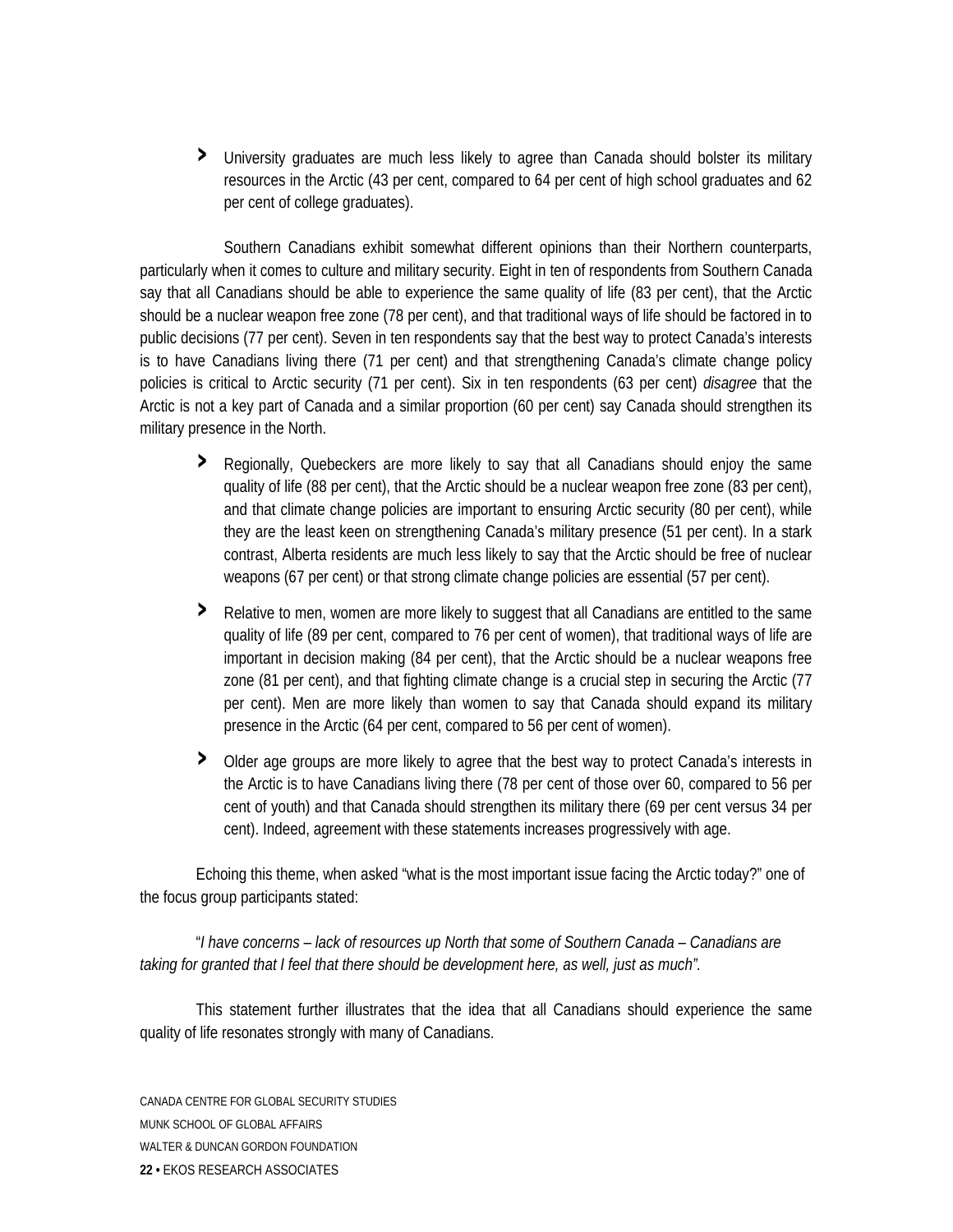

#### **Opinions**

CANADA CENTRE FOR GLOBAL SECURITY STUDIES MUNK SCHOOL OF GLOBAL AFFAIRS WALTER & DUNCAN GORDON FOUNDATION EKOS RESEARCH ASSOCIATES**• 23**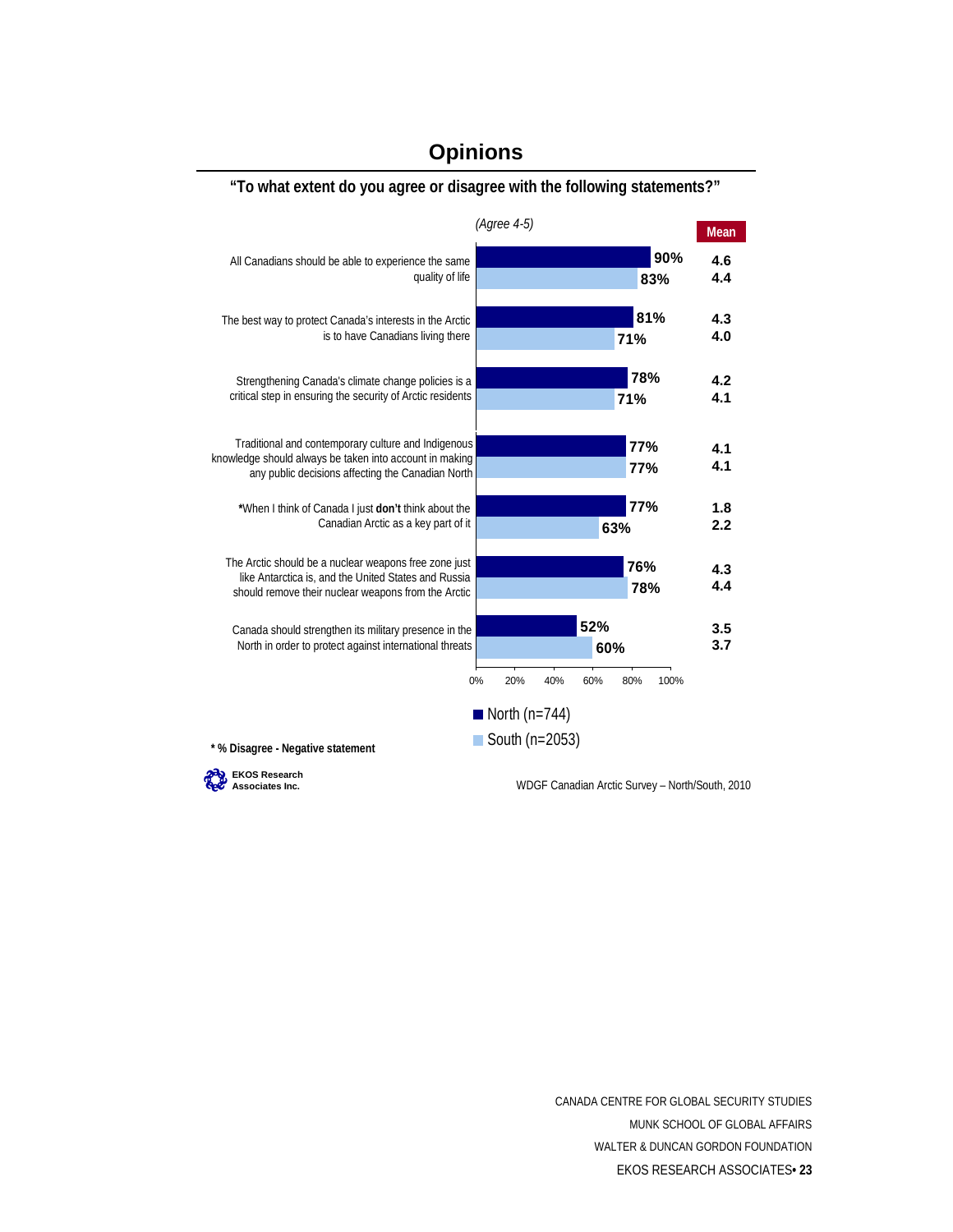## 4.2 IMPORTANCE OF DIFFERENT ELEMENTS OF INFRASTRUCTURE IN THE ARCTIC

 Respondents were asked to rank the importance of various elements surrounding life in the Canadian Arctic. In Northern Canada, nearly all respondents (98 per cent) rate the capacity to provide access to quality health care, education, and drinking water to residents as important. Similarly, nine in ten respondents place a great deal of importance on capacity to respond to disasters (92 per cent), capacity to respond to emergencies (91 per cent), basic public infrastructure (90 per cent), and policies to combat climate change (89 per cent) as important. Strong policies to preserve traditional ways of life in the North are treated as important by three-quarters of respondents (76 per cent). Military security, while still seen as important, does not rank as highly as other elements (64 per cent).

- **›** Relative to men, women attach more importance to issues such as public infrastructure (95 per cent) and climate change (92 per cent).
- > University graduates are more likely to see strong climate change policies as important (92 per cent) while those who are high school or college educated place a greater sense of importance on military security (76 and 75 per cent, respectively).

public infrastructure (82 per cent). Roughly two-thirds feel that military security (69 per cent) and strong policies to preserve traditional ways of life in the North (65 per cent) are important. Southern Canadians appear to share a similar set of values to their Northern counterparts in that they rank these issues in a similar order, though they treat each issue with a somewhat lesser degree of importance. Nine in ten of Southern Canadian respondents say that capacity to respond to disasters (90 per cent), capacity to provide good access to health care, education, and drinking water to residents (86 per cent), and the capacity to respond to emergencies (85 per cent) are important. Eight in ten respondents attach a strong sense of importance to strong policies to combat climate change (83 per cent), and basic

- **›** With the exception of military security, women and those over 60 are significantly more likely to rank these issues as important. For instance, capacity to provide good access to health care, education, and drinking water is seen as important by 92 per cent of women, compared to 81 per cent of men.
- **›** Military security appears to be a much higher priority among those over 60 (78 per cent), those limited to a high school education (76 per cent), and college graduates (75 per cent).

Social and infrastructure issues were also raised in the focus groups. For example, one respondent in the focus groups explained:

Another respondent suggested that there was a "*lack of resources, like proper transportation for Search and* "*One of the major issues in every community – that you hear everywhere – is social issues*".

CANADA CENTRE FOR GLOBAL SECURITY STUDIES MUNK SCHOOL OF GLOBAL AFFAIRS WALTER & DUNCAN GORDON FOUNDATION **24 •** EKOS RESEARCH ASSOCIATES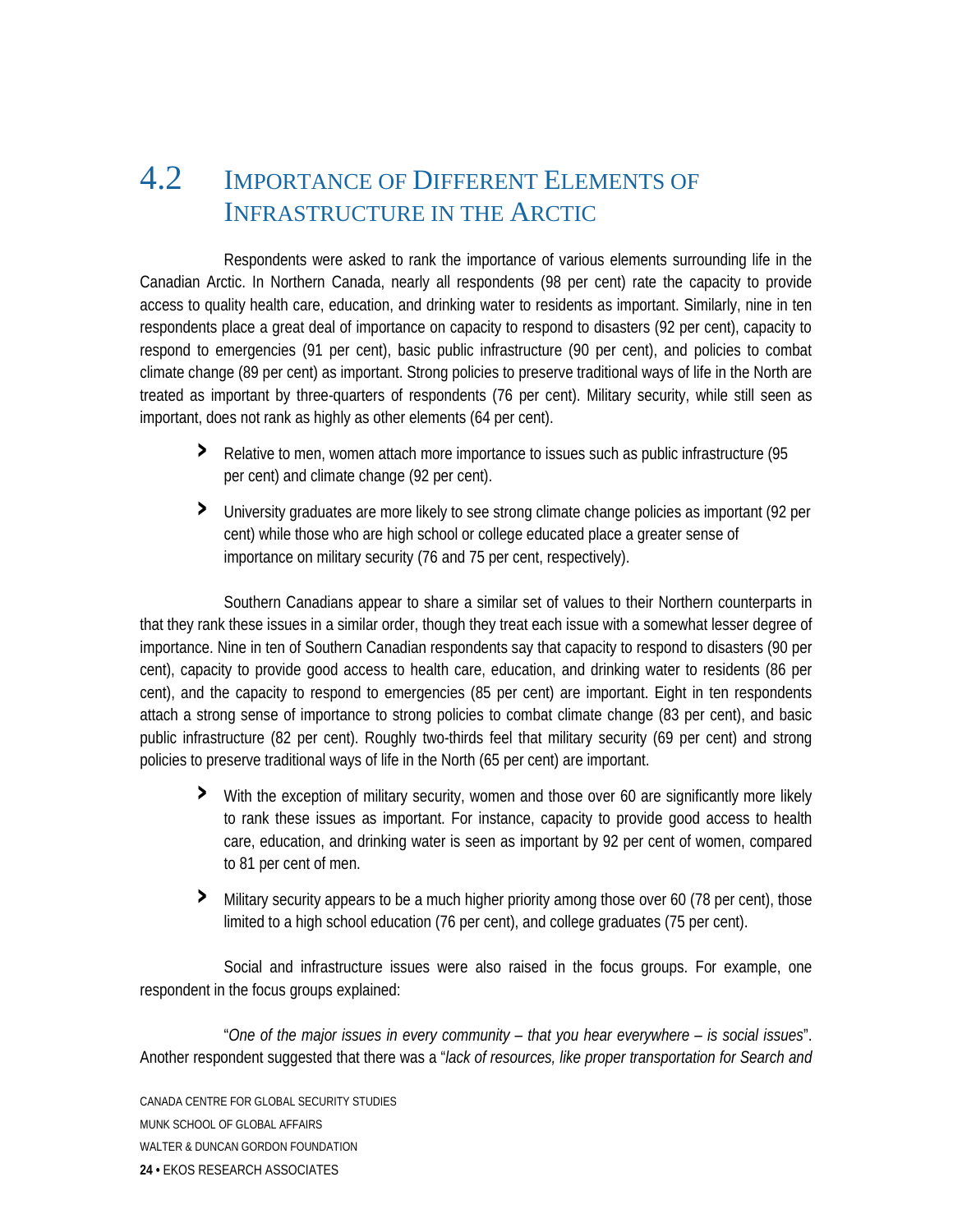Rescue. Those resources should be based up here instead of in the South. They should be based up here *to get closer, rather than flying from Yellowknife*".

 These comments further illustrate the public's concern with social issues and infrastructure deficits.

> CANADA CENTRE FOR GLOBAL SECURITY STUDIES MUNK SCHOOL OF GLOBAL AFFAIRS WALTER & DUNCAN GORDON FOUNDATION EKOS RESEARCH ASSOCIATES**• 25**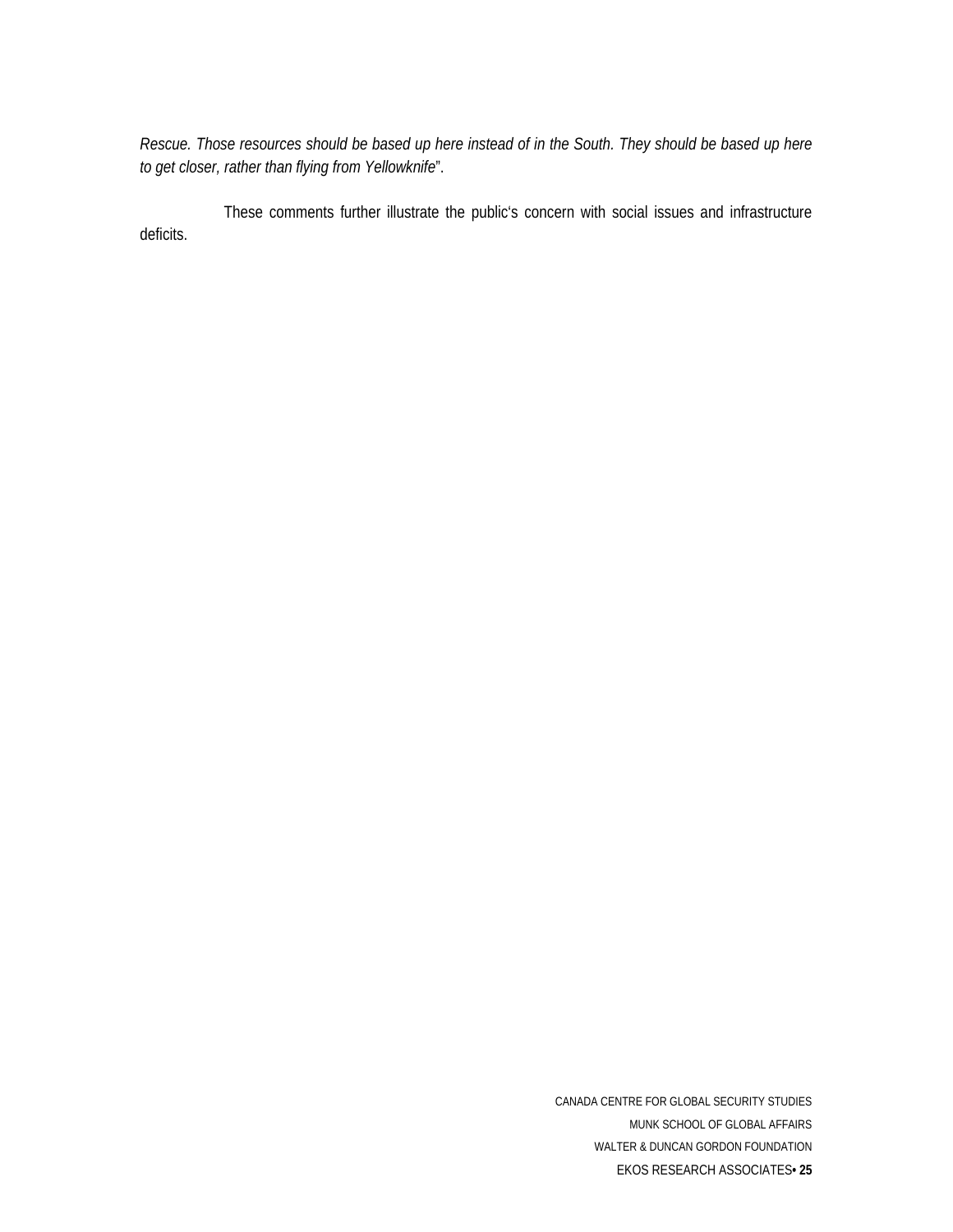#### **Importance of Different Elements of Arctic**



**"How important are each of the following in the Canadian Arctic today?"**



**Associates Inc.** WDGF Canadian Arctic Survey – North/South, 2010

CANADA CENTRE FOR GLOBAL SECURITY STUDIES MUNK SCHOOL OF GLOBAL AFFAIRS WALTER & DUNCAN GORDON FOUNDATION **26 •** EKOS RESEARCH ASSOCIATES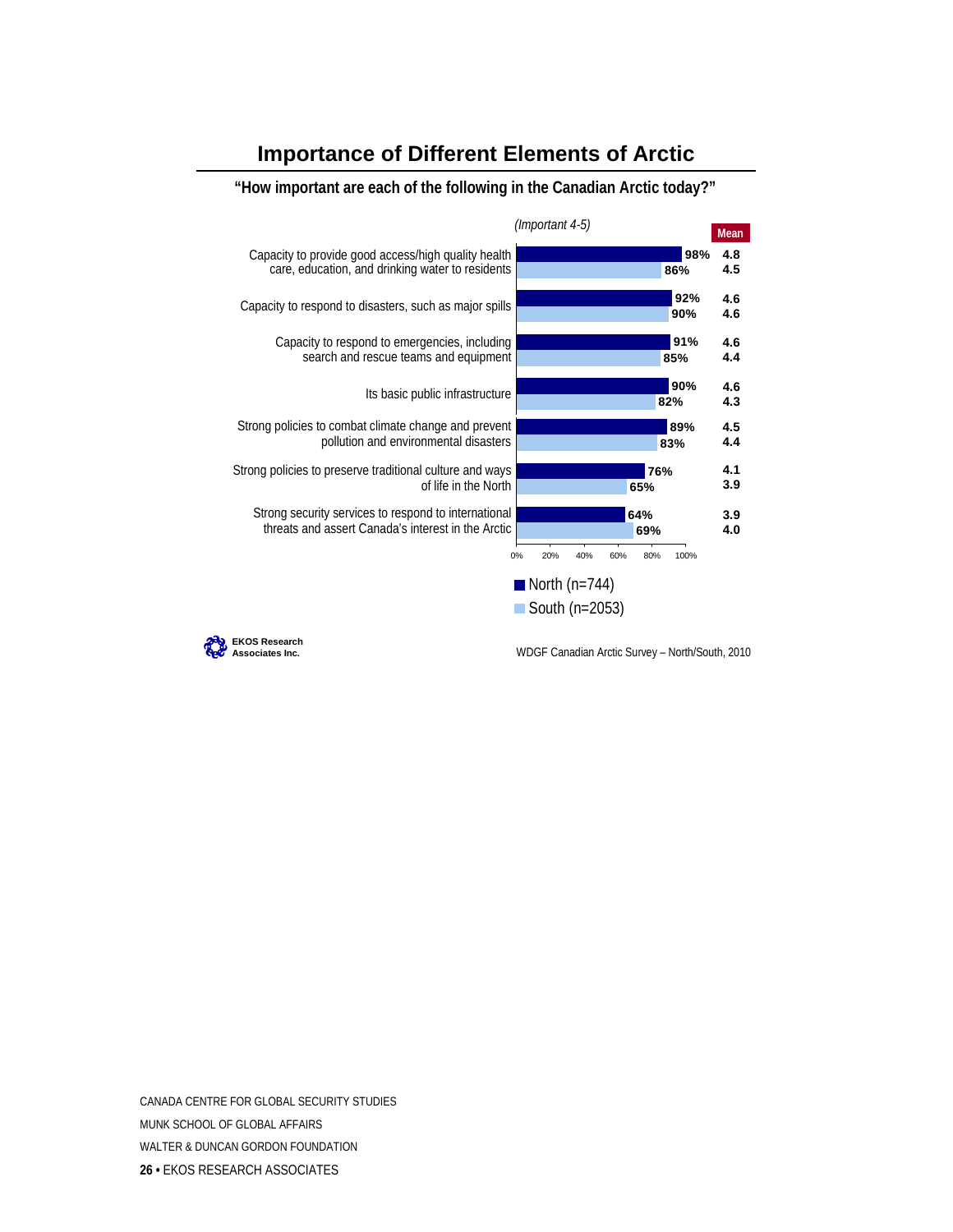## 4.3 ADEQUACY OF DIFFERENT ELEMENTS OF ARCTIC CAPABILITIES

 Respondents in Northern Canada were asked to rate the adequacy of different elements in the Arctic. Results reveal a particularly grim assessment of the Arctic's capacity to meet the needs of its residents. In particular, capacity to combat climate change and capacity to respond to disasters such as oil spills are seen as gravely inadequate.

 Approximately four in ten respondents feel that Canadian Arctic is well equipped to: preserve traditional ways of life (43 per cent), respond to emergencies (40 per cent), and provide good access to health care, education, and drinking water (38 per cent). One-third say that the Arctic's basic public infrastructure (32 per cent) is adequate, while one in five say that the Arctic is well equipped to respond to international threats (19 per cent) and to combat climate change (16 per cent). Just one in ten respondents (11 per cent) are confident that the Arctic is equipped to deal with disasters.

**›** In nearly every case, residents of the Northwest Territories, youth, those limited to a high school education, and those in the lowest income cohort (i.e. those with a household income of less than \$40,000) are more likely to perceive these elements as adequate. For instance, the Canadian Arctic is deemed well equipped to preserve traditional ways of life by 57 per cent of youth, 50 per cent of high school graduates, 47 per cent of Northwest Territories residents, and 46 per cent of those earning less than \$40,000.

 The results also show some dramatic gaps in the importance placed on these elements and their perceived adequacy. For instance, 92 per cent of respondents rated capacity to respond to disasters as important, but only 11 per cent say the Arctic is well equipped to deal with such an event (yielding a gap of 81 per cent). Similarly, responses show a 73-point difference in the importance placed on the ability to combat climate change and the Arctic's capacity to actually do so. Other significant gaps are present in providing good access to health care, education, and drinking water (60 points), basic public infrastructure (58 per cent), capacity to respond to emergencies (52 per cent), capacity to respond to international threats (45 per cent), and policies to preserve traditional culture and ways of life (33 per cent).

 Responses from focus groups also suggest that capacity to respond to disasters is a top concern for those living in the North. One respondent in Cambridge Bay noted:

*"I know last summer we had two major ships that had some problems over our Northwest Passage and it worries me... One of them was an oil tanker actually delivering fuel. If there had been a disaster there it would have been a catastrophe for our environment – if there had been an oil spill.. that's what worries me, you know "*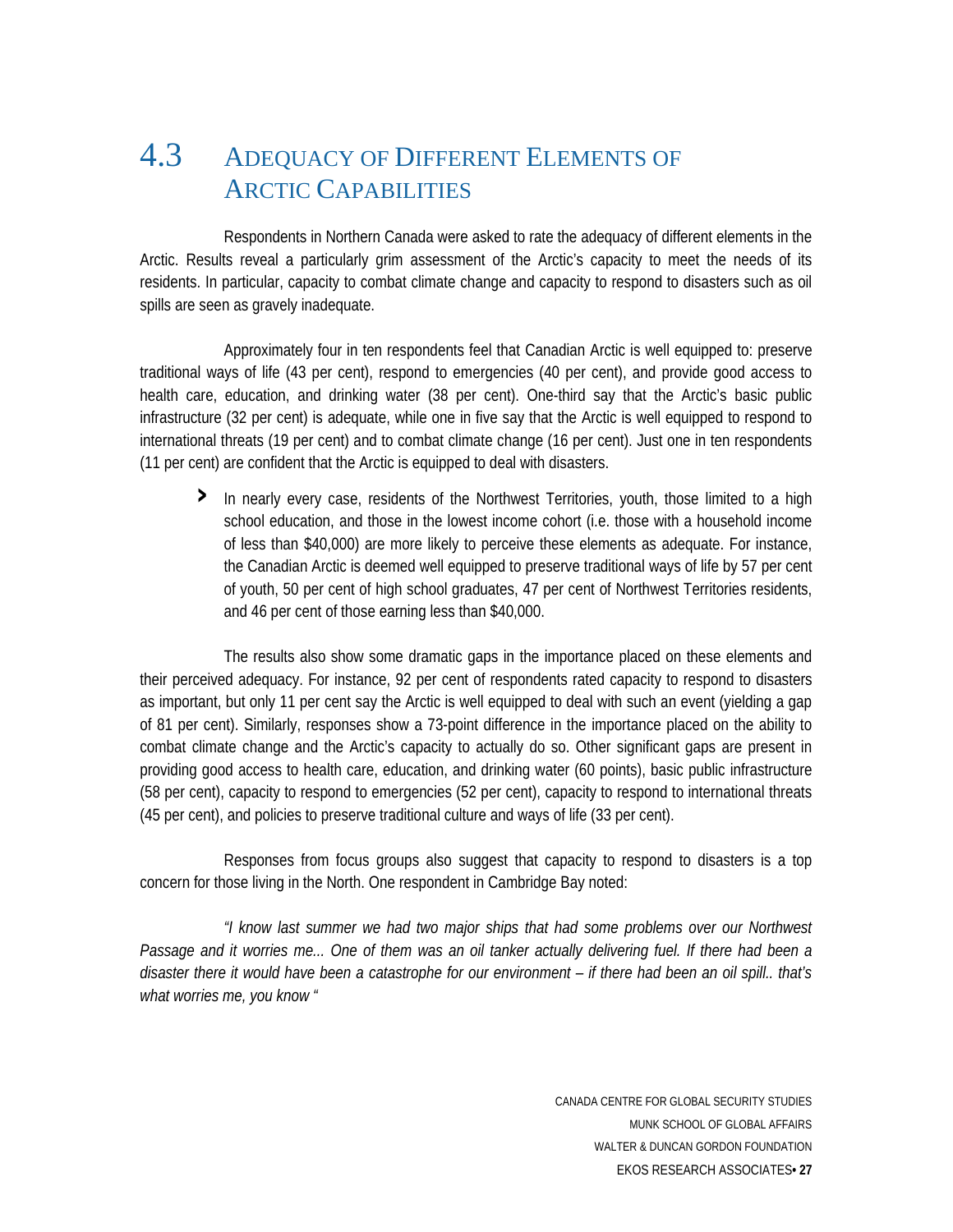#### **Adequacy of Different Elements of Arctic**

#### **"How well equipped do you think the Canadian Arctic is today to be able meet current needs in each of the following areas?"**





**Associates Inc.** WDGF Canadian Arctic Survey – North/South, 2010

CANADA CENTRE FOR GLOBAL SECURITY STUDIES MUNK SCHOOL OF GLOBAL AFFAIRS WALTER & DUNCAN GORDON FOUNDATION **28 •** EKOS RESEARCH ASSOCIATES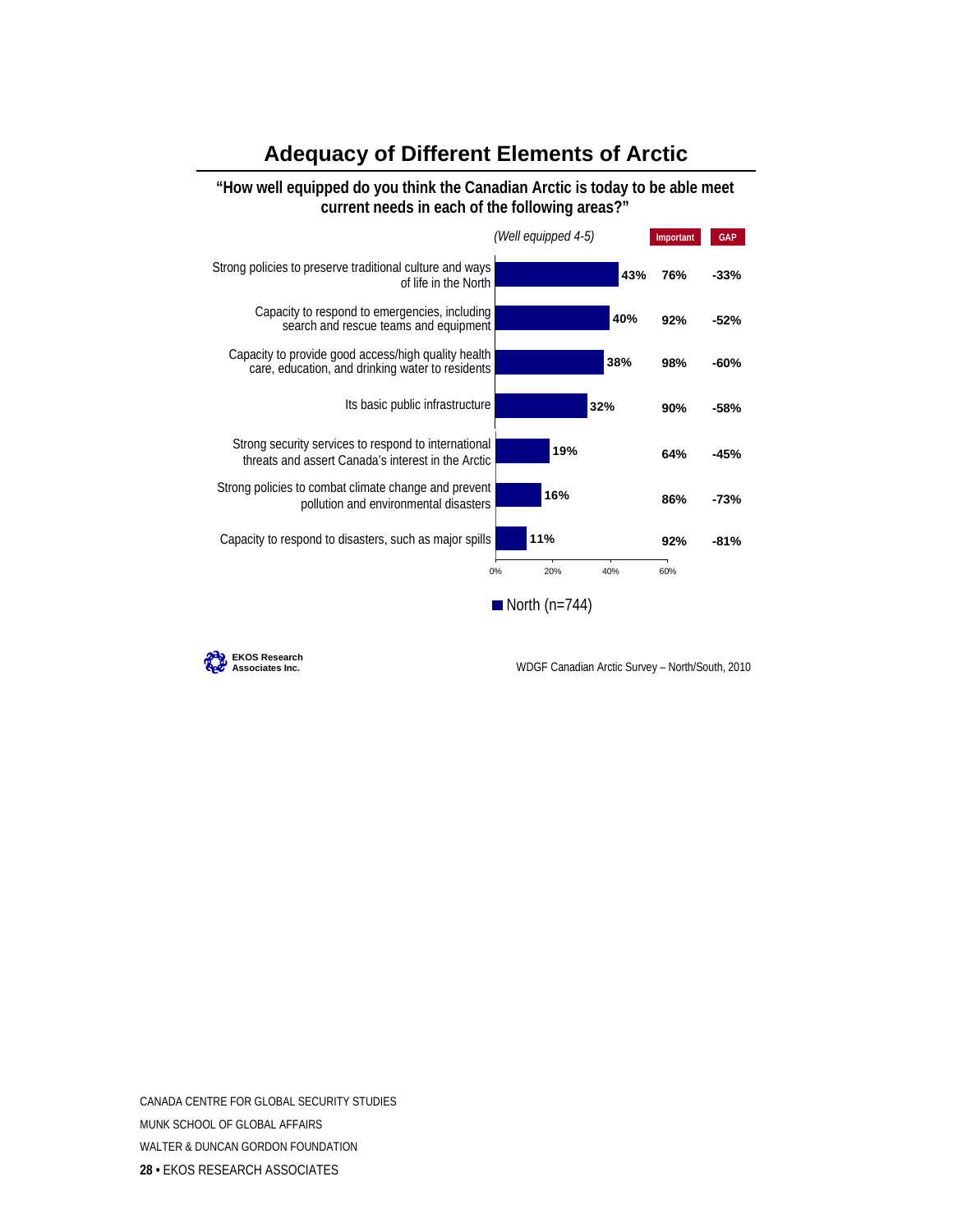## 4.4 RANKING PRIORITIES – TRADE OFF

 Respondents were presented with a hypothetical scenario where they could decide how to allocate one billion dollars in government funding over the next ten years. They were then presented with pairs of choices (randomly selected from a list of twelve potential options) and asked to choose between the two. In a world where wants are infinite but resources are limited, this indicator provides a highly accurate picture of respondents' priorities, as it effectively forces them to order their preferences, rather than provide an arbitrary rating. A score of over 50 indicates that the option was selected over other options the majority of the time and is therefore a relative "winner". Conversely, a score of under 50 suggests a relative "loser".

 Responses show that Canadians from both the North and the South see health care, infrastructure, and education as top priorities. Residents of the North are considerably more likely than their Southern counterparts to prioritize housing and culture, which is perhaps reflective of the differing levels of familiarly with Arctic issues between the two groups. Southerners place substantially more importance on military security.

 In Northern Canada, the findings reveal that providing better health care was selected most often (chosen 66 per cent of the time over the other options tested), followed closely by building better infrastructure (65 per cent), building better houses (64 per cent), and increasing access to post-secondary education (63 per cent). Providing more protection for the environment, increasing capacity to respond to disasters, and developing programs to preserve culture and language were also selected by a majority or a near majority of respondents (53 per cent, 52 per cent, and 48 per cent, respectively). Increasing capacity for search and rescue, providing a program to train and employ local residents, increasing the development of natural resources, and developing tourism were given lower priority by Canadians (selected 38 per cent, 37 per cent, 35 per cent, and 33 per cent of the time, respectively) ranked in the middle. At the bottom of the list of tested items was increasing the military presence to secure the Arctic (selected just 24 per cent of the time).

- **›** Residents of the Northwest Territories are more likely to select increasing the development of natural resources over other options (42 per cent).
- **›** Men are more likely to choose increasing access to post-secondary education (69 per cent) . the environment (60 per cent), and providing programs to employ local residents (43 per cent) and increasing the development natural resources (40 per cent). Women, in contrast, are more likely to opt for providing better health care (72 per cent), providing more regulations to protect
- **›** Compared to other age groups, those over 60 are much more likely to choose increasing the military presence in the Arctic (36 per cent).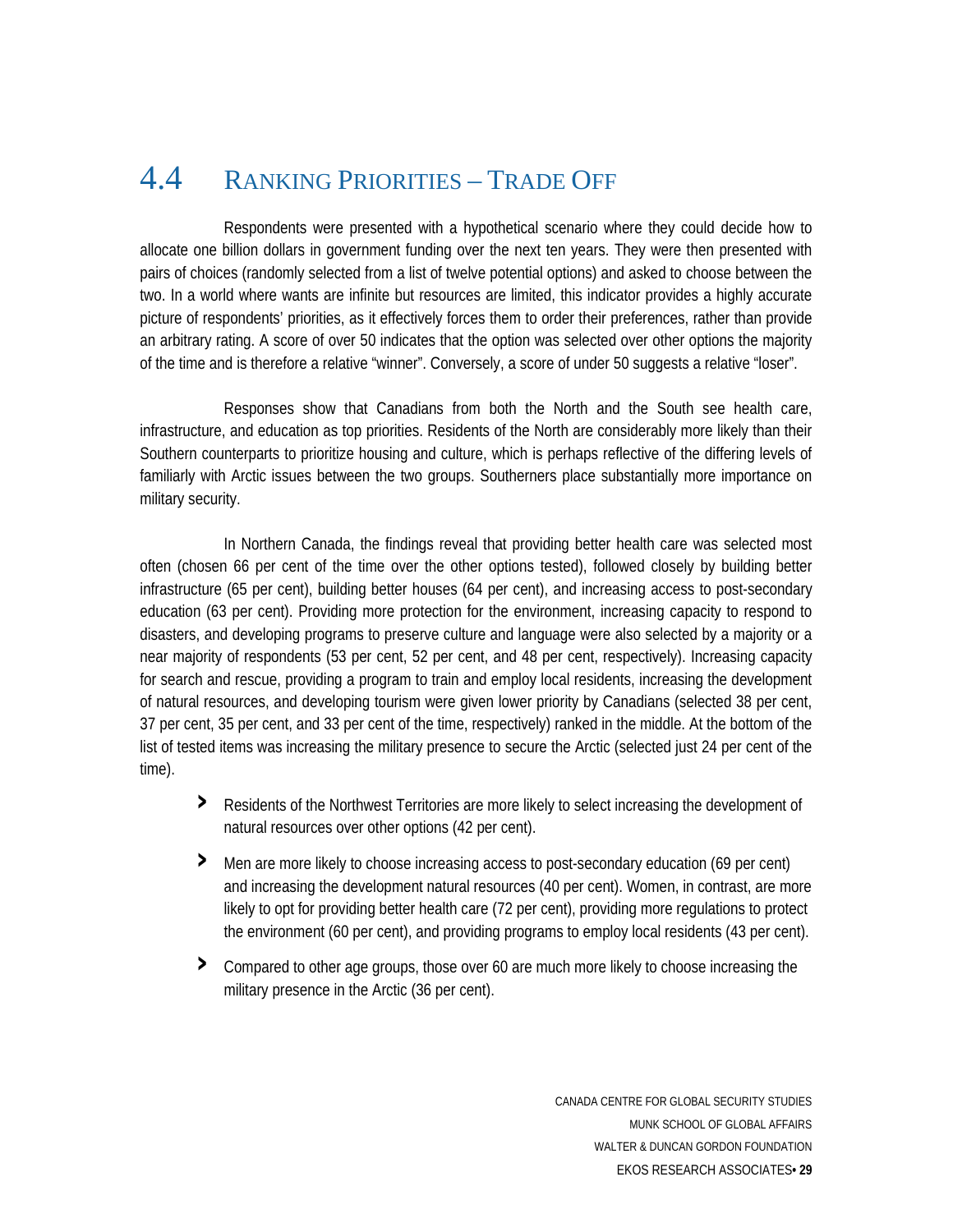secure the Arctic was selected 34 per cent of the time. Towards the bottom of the list of tested items was increasing ca pacity for search and rescue (33 per cent), increasing the development of mining of natural resources (3 3 per cent), and increasing the development of tourism in the Arctic (33 per cent). In Southern Canada, the findings reveal that building better infrastructure was selected most often (chosen 69 per cent of the time over the other options tested), followed by providing better access to health care (60 per cent), providing better policies to protect the environment (58 per cent), and increasing access to post-secondary education (56 per cent). Increasing capacity to respond to disasters was selected about half the time (49 per cent). Building more and better houses, providing a program to train and employ local residents, and implementing programs to preserve culture were given lower priority by Canadians (selected 40 per cent and 37 per cent, and 36 of the time, respectively). Increasing the military presence to

- **›** Regionally, residents of British Columbia are more likely to select developing tourism in the Arctic (44 per cent). Residents of Alberta, meanwhile, see a greater importance increasing the military presence there (43 per cent). Residents of the Prairies are particularly keen on developing the Arctic's natural resources (46 per cent), while residents of Quebec are more likely choose protecting the environment (69 per cent) and increasing the capacity to respond to disasters (58 per cent). Atlantic Canadians are more likely to opt for providing a program to train and employ local residents about half the time (49 per cent).
- > Men are more likely to choose increasing the military security in the Arctic (40 per cent) and likely to select providing better health care (63 per cent) and preserving culture and language increasing the development of natural resources (37 per cent). Women, meanwhile, are more (41 per cent).
- **›** As seen in Northern Canada, those over 60 in Southern Canada are more likely to prioritize increasing military security in the Arctic (40 per cent).
- **›** Perhaps not surprisingly, university graduates are more likely to prioritize increasing access to post-secondary education (59 per cent). These respondents are also more likely to choose protecting the environment (62 per cent). College graduates, meanwhile, are more likely to select increasing the military presence in the Arctic (40 per cent) while those limited to a high school education are more keen on providing programs to train and employ local residents (45 per cent).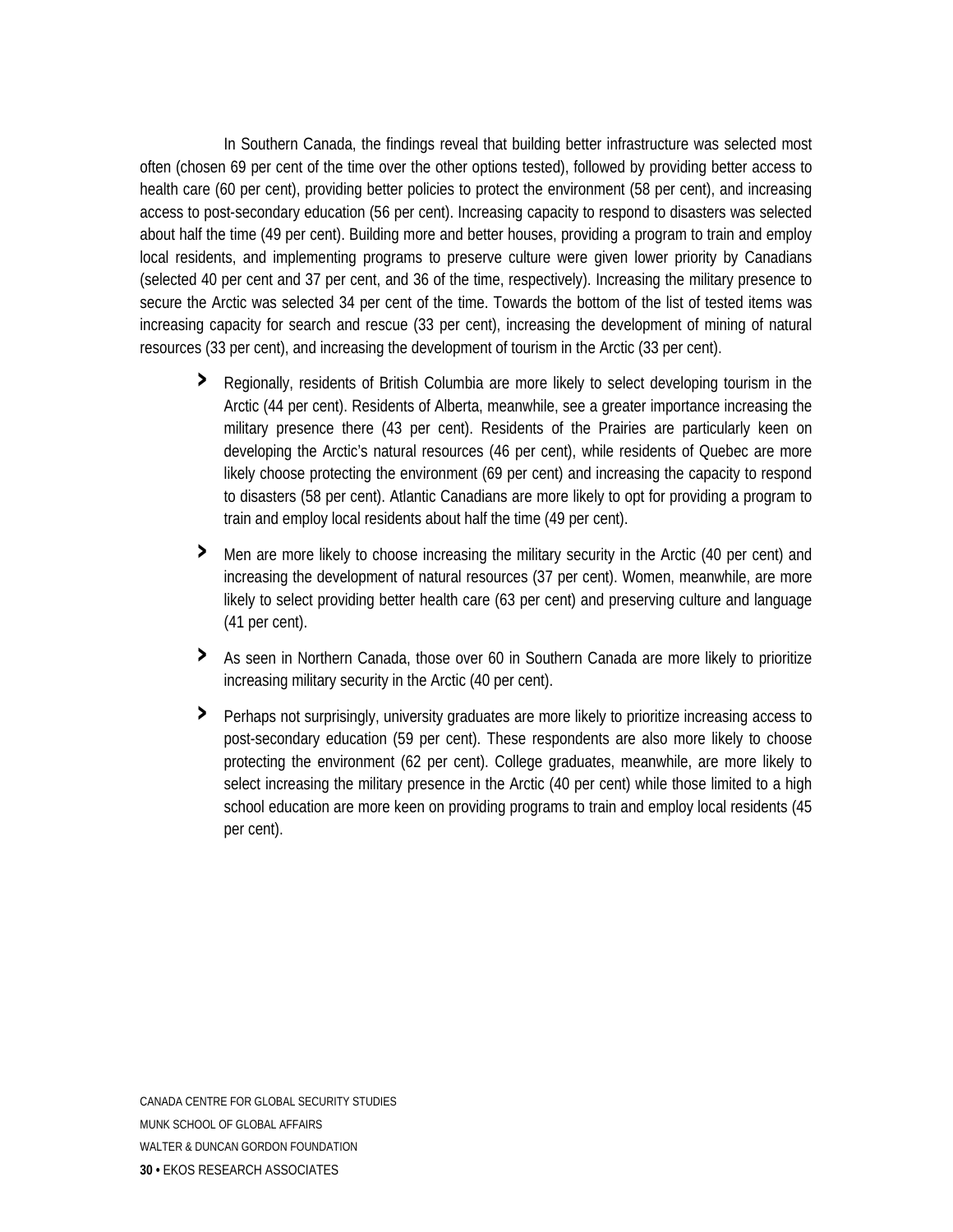#### **Ranking Priorities – Trade Off (North)**

**"Suppose you were in charge for a day and you had to choose how to invest one billion dollars over the next 10 years to help the Canadian Arctic prepare to face its future challenges. Which of the following investments…?"**



**Associates Inc.** WDGF Canadian Arctic Survey – North/South, 2010



CANADA CENTRE FOR GLOBAL SECURITY STUDIES MUNK SCHOOL OF GLOBAL AFFAIRS WALTER & DUNCAN GORDON FOUNDATION EKOS RESEARCH ASSOCIATES**• 31**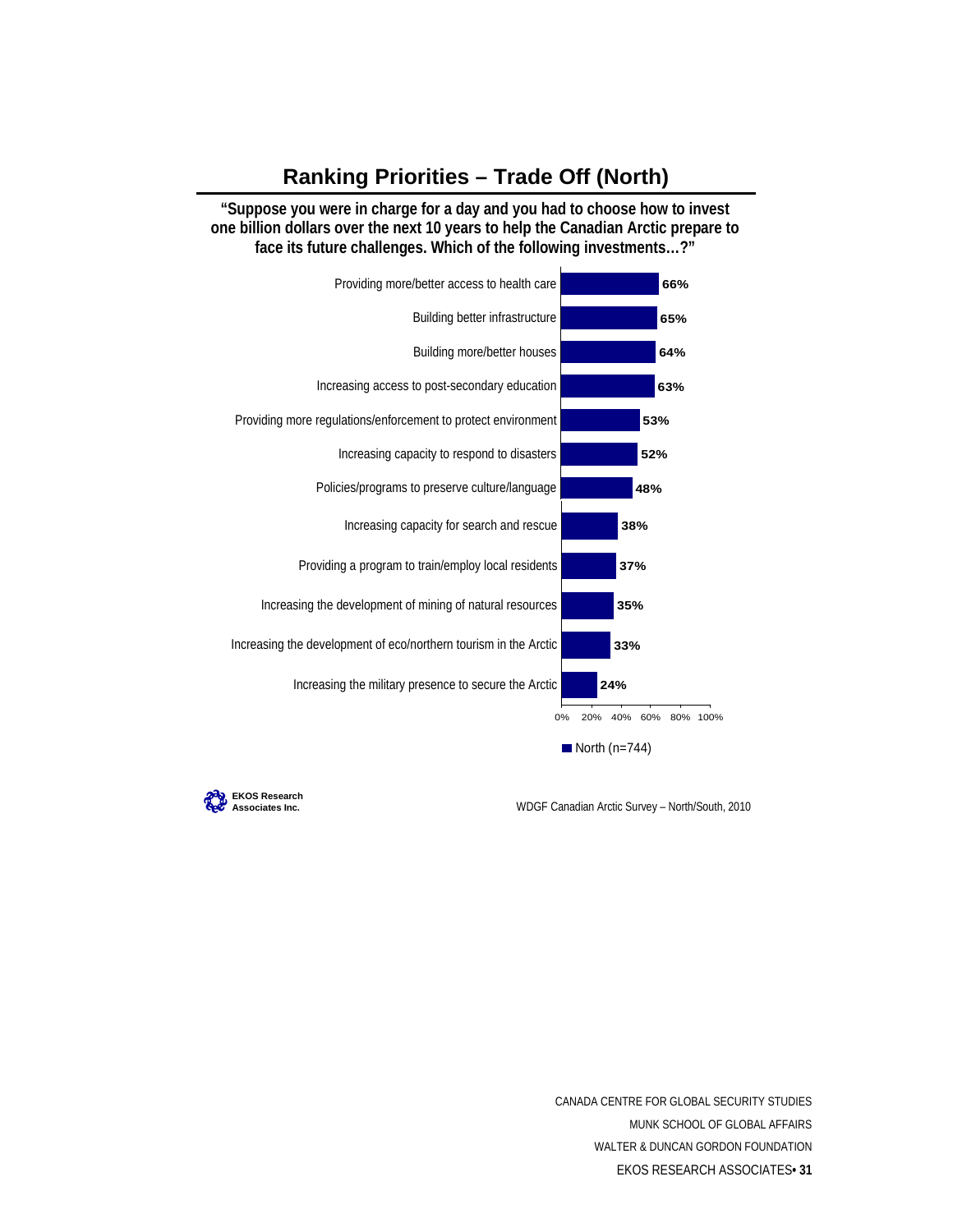#### **Ranking Priorities – Trade Off (South)**

**"Suppose you were in charge for a day and you had to choose how to invest one billion dollars over the next 10 years to help the Canadian Arctic prepare to face its future challenges. Which of the following investments…?"**





**Associates Inc.** WDGF Canadian Arctic Survey – North/South, 2010

CANADA CENTRE FOR GLOBAL SECURITY STUDIES MUNK SCHOOL OF GLOBAL AFFAIRS WALTER & DUNCAN GORDON FOUNDATION **32 •** EKOS RESEARCH ASSOCIATES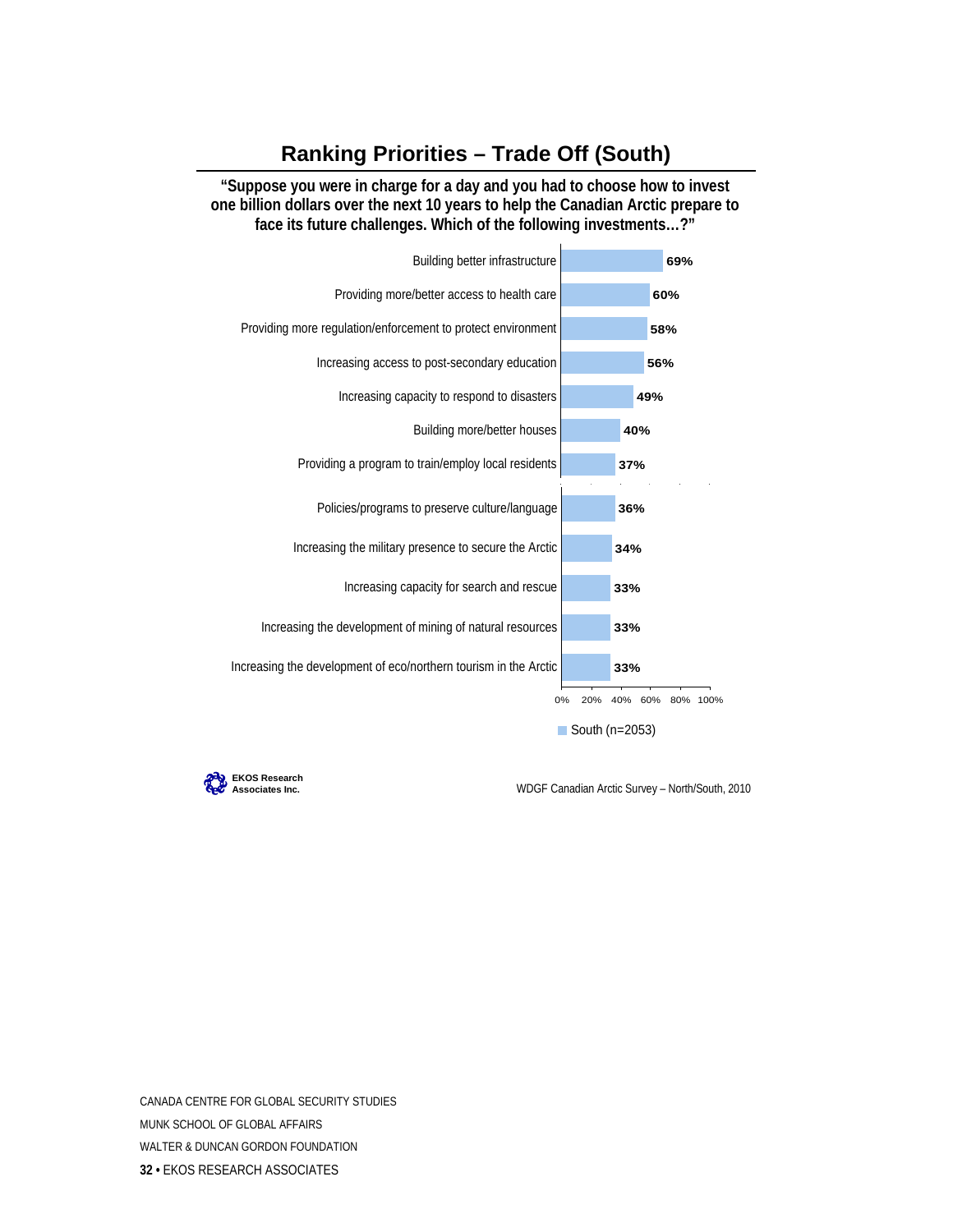## 4.5 SUPPORT FOR EXPANDING THE CANADIAN **RANGERS**

 The Canadian Rangers are a mostly Indigenous militia force and a part of the Canadian Forces Reserves. They form local patrols to carry out surveillance and search and rescue tasks in the Arctic. The Rangers are volunteers and are given some basic training by the Canadian Forces, a Lee Enfield rifle and a red sweatshirt. The Canadian Rangers have been put forward as exemplary for promoting cooperation between Arctic residents and the Canadian Forces.

 Respondents were asked whether they feel that the Canadian Rangers should be given an expanded role with additional personnel, resources, and training or whether they feel that it would be too expensive to do so and that Canada should rely more on existing equipment and personnel from the South. Responses suggest very strong support for expanding the Canadian Rangers, particularly in Northern Canada. Fully 82 per cent of Northern respondents say the Canadian Rangers should be given an expanded role, compared to just twelve per cent who say it would be too expensive. An additional five per cent are undecided.

**›** Support for expanding the role of the Rangers is particularly strong among those over 60 (90 per cent).

 Support for expanding the Canadian Rangers is somewhat more tepid among respondents from Southern Canada. This difference is due primarily to a much lower response rate, suggesting that Southern Canadians are less familiar with this organization. Seven in ten of these respondents (71 per cent) say they support expanding the Canadian Rangers, compared to just thirteen per cent who are opposed. Sixteen per cent are uncertain.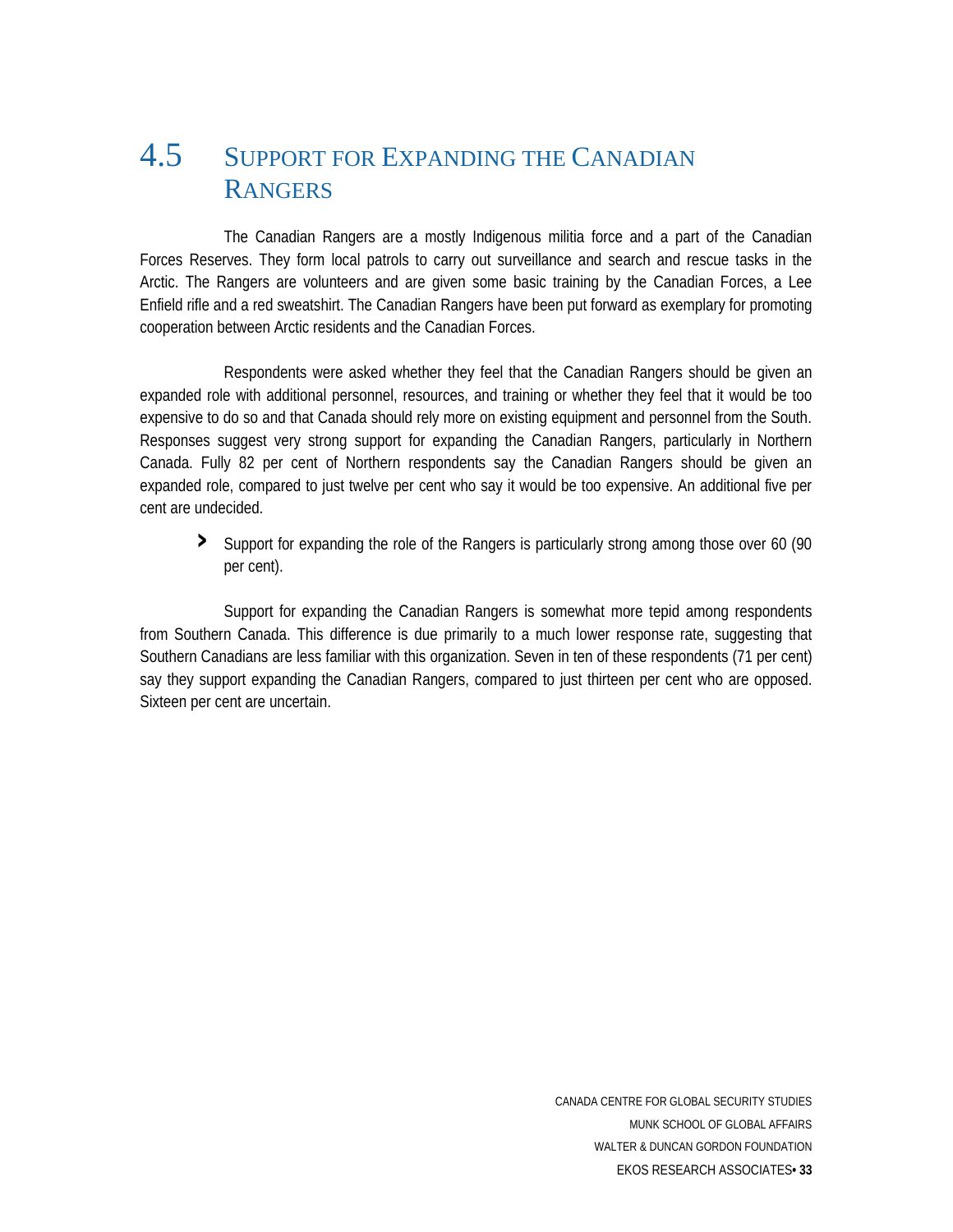

**Support for Expanding Canadian Rangers** 

CANADA CENTRE FOR GLOBAL SECURITY STUDIES MUNK SCHOOL OF GLOBAL AFFAIRS WALTER & DUNCAN GORDON FOUNDATION **34 •** EKOS RESEARCH ASSOCIATES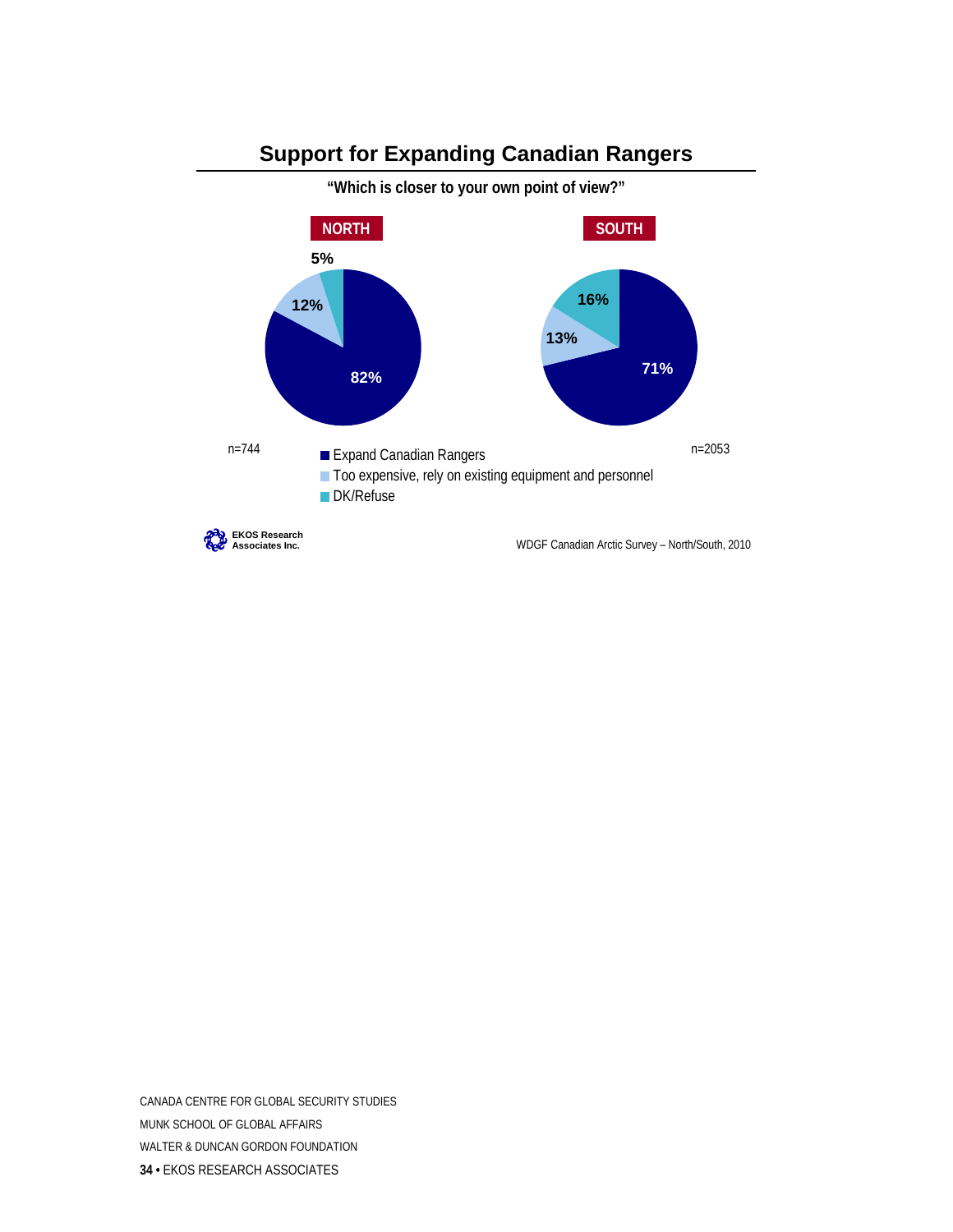# 5. INTERNATIONAL COOPERATION IN THE ARCTIC

 Responses suggest that Canadians would like their government to take a more assertive stance in the dispute over the Beaufort Sea and the Northwest Passage. While Americans show a strong willingness to work with Canadians to strike a deal over the Beaufort Sea, Canadians appear to entrenched in their view that this area is within their jurisdiction and that the Northwest Passage falls within Canadian territorial waters.

## 5.1 PREFERRED PARTNER IN DEALING WITH ARCTIC ISSUES

 Respondents in each of the eight member states of the Arctic Council were presented with a list of countries and asked which one they would be *most* comfortable dealing with on Arctic issues. Results show a clear preference for working with Scandinavian countries, as this was the most common response in eight of the nine regions examined (Northern Canada, Southern Canada, Denmark, Finland, Iceland, Norway, Russia, and Sweden). Canada, meanwhile comes out as a clear second choice, as it was ranked as one of the top two choices in six of the seven other Arctic states. Echoing their view on the Beaufort Sea boundary dispute (see section 6.4), Americans selected their closest ally and neighbour (i.e., Canada) as their preferred partner in dealing with Arctic issues.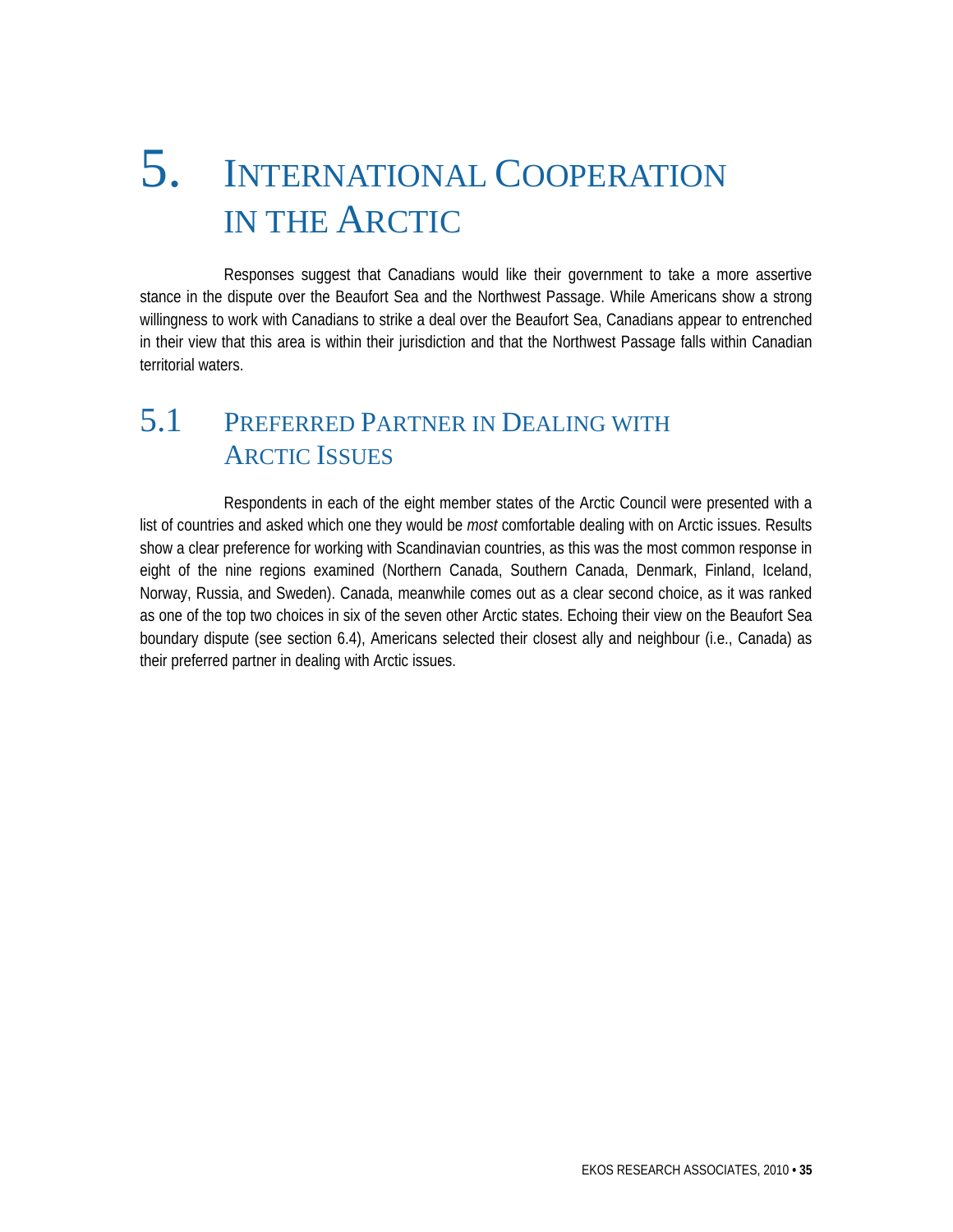| (your country) dealing with on Arctic issues?" |                     |                      |                     |
|------------------------------------------------|---------------------|----------------------|---------------------|
|                                                | <b>First Choice</b> | <b>Second Choice</b> | <b>Third Choice</b> |
| Northern Canada                                | Scandinavia         | The United States    | Russia              |
| Southern Canada                                | Scandinavia         | The United States    | Russia              |
| <b>Denmark</b>                                 | Scandinavia         | Canada               | The United States   |
| Finland                                        | Scandinavia         | Canada               | The United States   |
| Iceland                                        | Scandinavia         | Canada               | The United States   |
| Norway                                         | Scandinavia         | Canada               | The United States   |
| <b>Russia</b>                                  | Scandinavia         | The United States    | Canada              |
| Sweden                                         | Scandinavia         | Canada               | Other Europe        |
| <b>The United States</b>                       | Canada              | Scandinavia          | Other Europe        |

#### **Preferred Partner in Dealing with Arctic Issues**

**"Which of the following countries would you be most comfortable with**

**EKOS Research**

**Associates Inc.** WDGF Canadian Arctic Survey – North/South, 2010

CANADA CENTRE FOR GLOBAL SECURITY STUDIES MUNK SCHOOL OF GLOBAL AFFAIRS WALTER & DUNCAN GORDON FOUNDATION **36 •** EKOS RESEARCH ASSOCIATES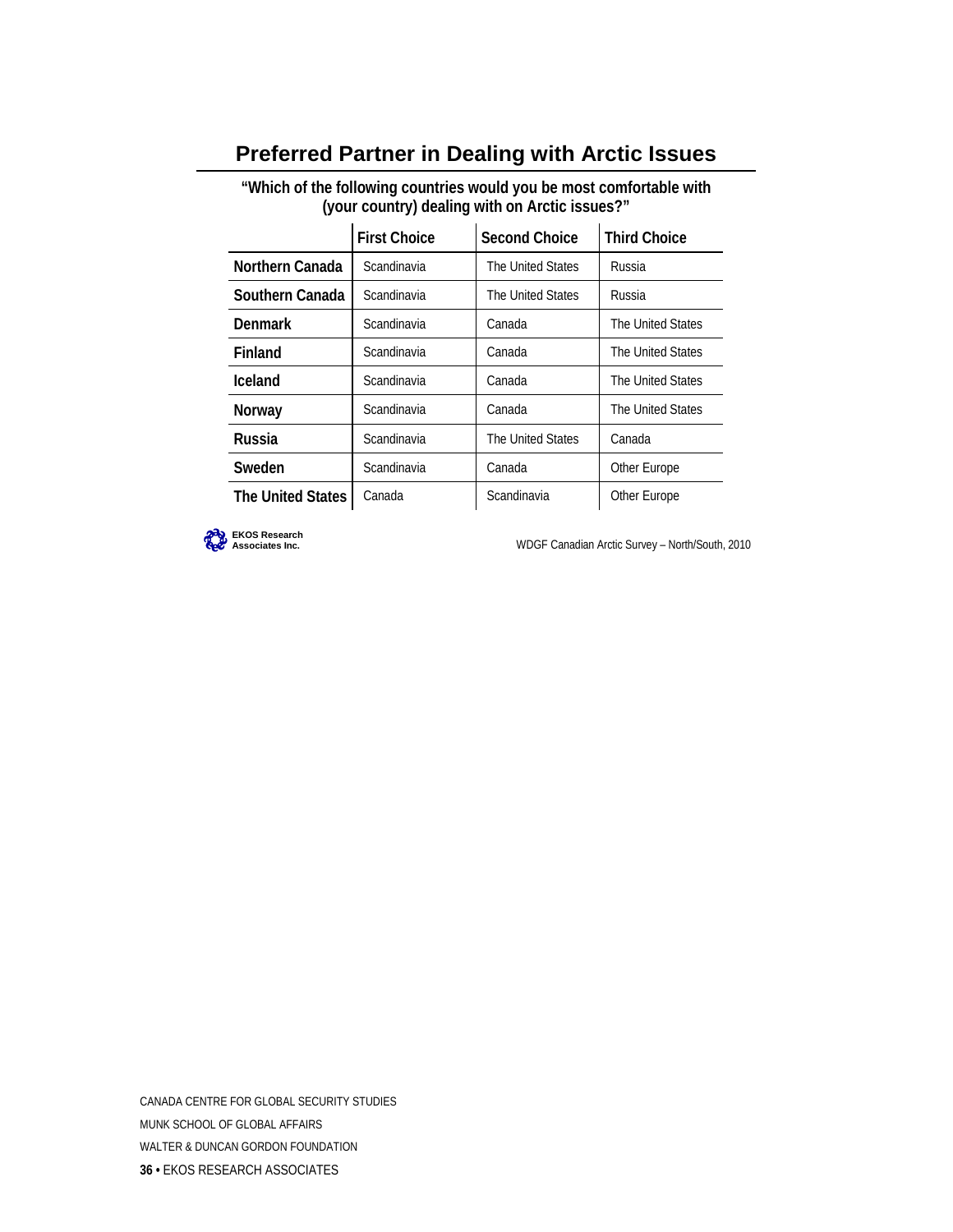## 5.2 LEAST PREFERRED PARTNER IN DEALING WITH ARCTIC ISSUES

Respondents in each of the eight member states of the Arctic Council were presented with the same list of countries and asked to identify which one they would be *least* comfortable in dealing with on Arctic issues. The results overwhelmingly point to China as the least desired partner, as this was the most common response is eight of the nine regions examined. Russia, in contrast, appears to be least comfortable in dealing with the United States, perhaps a reflection of lingering sentiments from the Cold War.

### **"Which of the following countries would you be least comfortable with (your country) dealing with on Arctic issues?" The United States** | China | Russia | Other Europe **Sweden** | China | The United States | Other Europe **Russia** The United States Scandinavia China **Norway China** The United States Other Europe **Iceland** China **The United States** Russia **Finland China China China China Prope** The United States **Denmark** | China | The United States | Other **Southern Canada** China **Russia** Russia Reference Reference States **Northern Canada** China **The United States** Russia **First Choice Second Choice Third Choice**

#### **Least Preferred Partner in Dealing with Arctic Issues**



**Associates Inc.** WDGF Canadian Arctic Survey – North/South, 2010

CANADA CENTRE FOR GLOBAL SECURITY STUDIES MUNK SCHOOL OF GLOBAL AFFAIRS WALTER & DUNCAN GORDON FOUNDATION EKOS RESEARCH ASSOCIATES**• 37**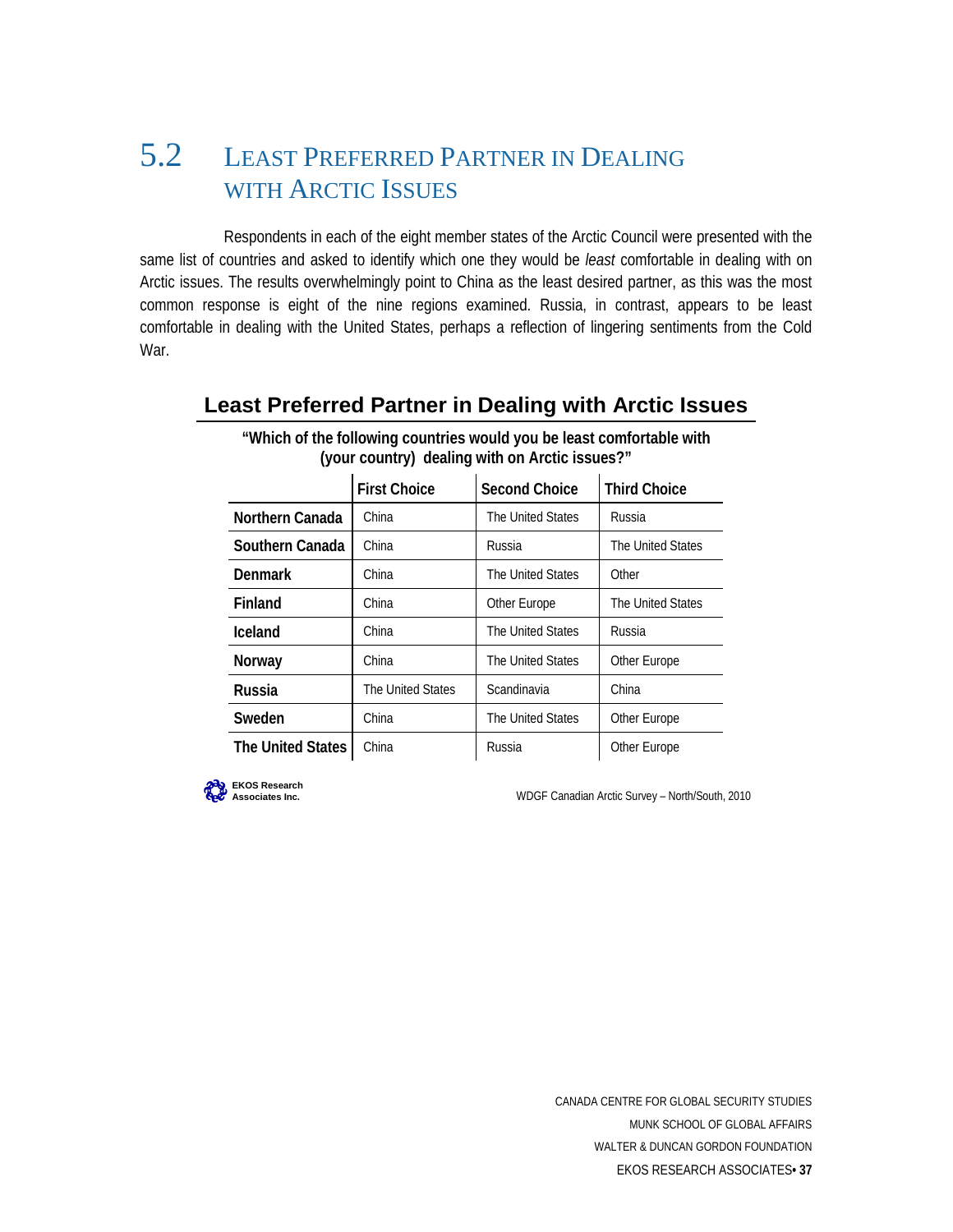## 5.3 NUCLEAR WEAPONS IN THE ARCTIC

Respondents from the eight member nations of the Arctic Council were asked whether they feel that the Arctic should be a nuclear weapon free zone like Antarctica. Results show a clear preference for removing these weapons in seven of the nine regions examined. Norway is the most supportive of removing nuclear weapons (82 per cent say they agree), followed by Southern Canada (78 per cent), Finland (77 per cent), Northern Canada (76 per cent), Iceland (75 per cent), and Denmark (74 per cent). Perhaps not surprisingly, respondents from the two nuclear superpowers – Russia and the United States – are more hesitant to agree that these weapons should be removed (56 per cent and 47 per cent, respectively).



### **Nuclear Weapons in the Arctic**

CANADA CENTRE FOR GLOBAL SECURITY STUDIES MUNK SCHOOL OF GLOBAL AFFAIRS WALTER & DUNCAN GORDON FOUNDATION **38 •** EKOS RESEARCH ASSOCIATES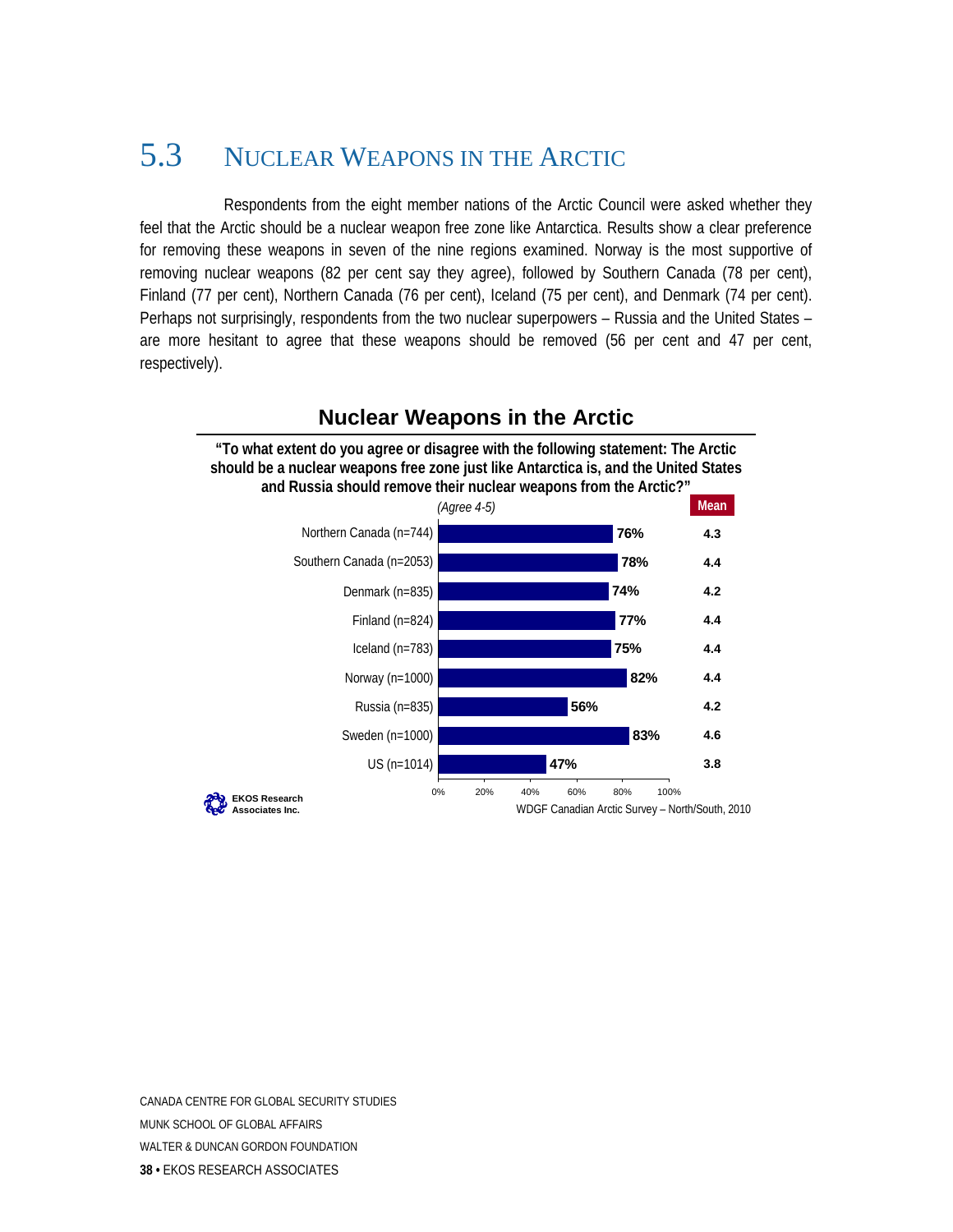## 5.4 APPROACH TO BEAUFORT SEA DISPUTE WITH US

 The boundary between Canada and the United States in the Beaufort Sea is in dispute. Differences on interpreting from which point each country's two hundred mile territorial sea extends from, result in a pie-shaped piece of water in the Beaufort Sea claimed by both countries. This area is believed to be rich in natural resources, including oil and gas.

 Residents of Canada and the United States were asked whether they feel that the two countries should work together to strike a deal to resolve their dispute over the Beaufort Sea or whether they would prefer to see their government assert its full sovereign rights over the area. The results show two starkly different views between the two countries. While Canadians appear to lean towards the option of asserting their full sovereign rights over the area, Americans appear to be more open to the idea of striking a deal between the two countries.

 Half of respondents from Northern Canada (50 per cent) say that Canada should assert its full sovereign rights over the Beaufort Sea while 43 per cent say they would prefer to work with the United States to come to an agreement. Six per cent are undecided about this issue.

- **›** Respondents from the Northwest Territories are more likely to suggest that Canada should assert its full sovereign rights (55 per cent).
- **›** Those over 60 and those with a university degree are more keen on the idea that Canada should work with the United States to come to an agreement (51 and 48 per cent, respectively).

rights over the Beaufort Sea, compared to 43 per cent who would rather strike a deal. Eight per cent offered no response. Similarly, half of Southern Canadians (49 per cent) would prefer to assert their full sovereign

- **›** College graduates are more likely to say that Canada should assert its full sovereign rights (57 per cent).
- **›** Once again, those over 60 and those with a university degree would prefer to work with the United States (50 and 46 per cent, respectively).

the proportion of American respondents who did not offer a response is significantly higher than in Canada A clearly majority of respondents from the United States (62 per cent) say they would like their government work with Canada to strike a deal regarding the Beaufort Sea, while just ten per cent say they would prefer that their government try to assert full sovereign rights over the area. It is important to note that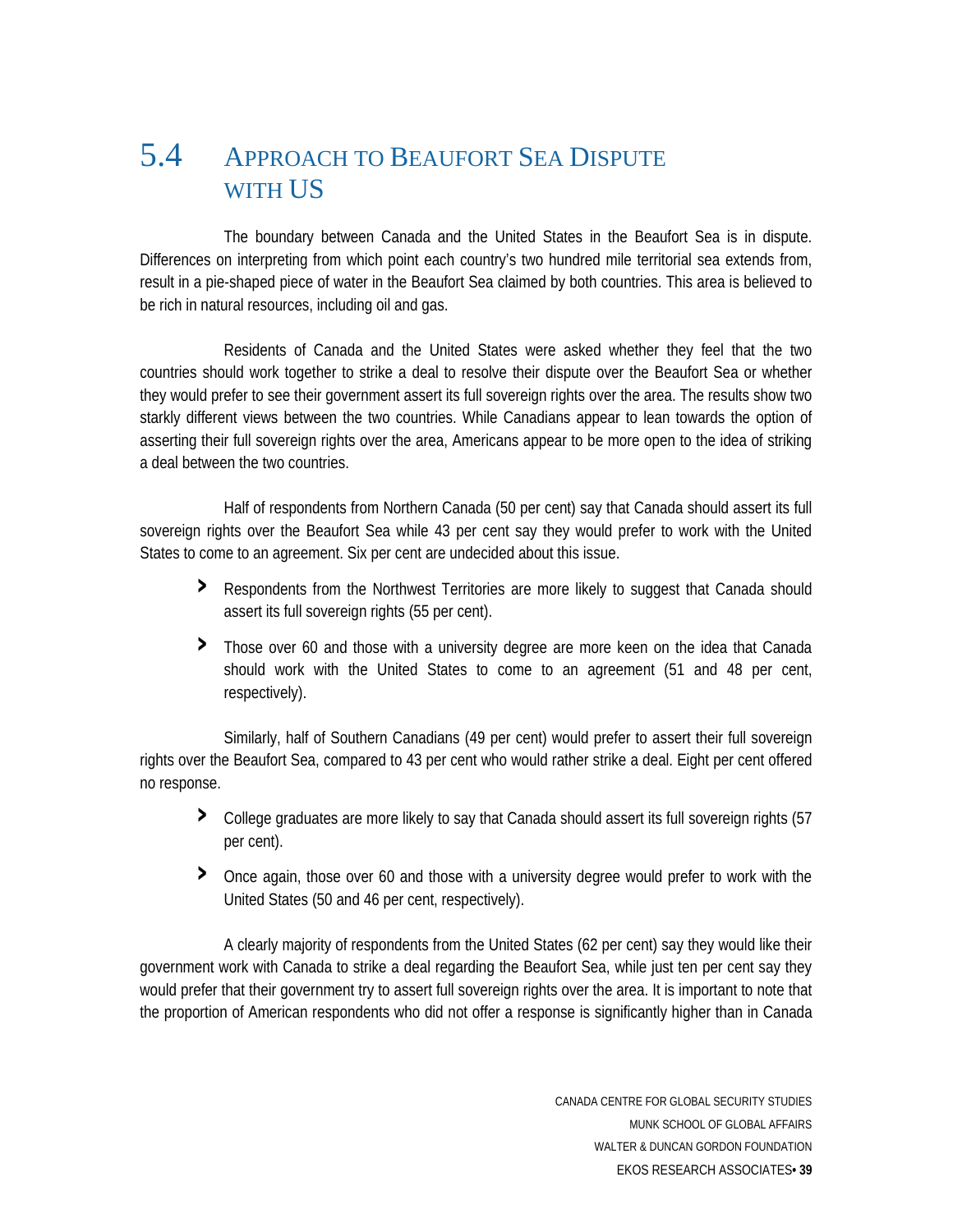(28 per cent). This difference may reflect differing levels of awareness of this issue between the two countries.

- respectively). **›** Similarly to the demographic patterns in Canada, those over 60 and university graduates favour the concept for the two governments working together (77 per cent and 65 per cent,
- > Youth are more apt to say that the United States should assert its full sovereignty rights (20 per cent).

In one of the focus groups, one person stated:

*s. There are lots of minerals. they believe that the water should be divided. There is oil there. There is ga hese are our mineral rights, because that's what we've got left at the end of the day. For the people of the T North they are very, very important. Compromises can always be made, but if you start from a weaker point "What they want to know from you is if Canada should stand up for that and for the fact that of starting with compromises, then God only knows where you will end up!"* 

This statement reflects the level of importance that the inhabitants of the Arctic place on this issue and prevalence of the sentiment that Canada should try to assert full sovereignty over the area.



#### **Approach to Beaufort Dispute with US**

#### **"Canada currently has a border dispute with the United States over a territory in the Beaufort Sea. Would you rather see Canada…?"**

\* US respondents asked about dispute with US



**Associates Inc.** WDGF Canadian Arctic Survey – North/South, 2010

CANADA CENTRE FOR GLOBAL SECURITY STUDIES MUNK SCHOOL OF GLOBAL AFFAIRS WALTER & DUNCAN GORDON FOUNDATION **40 •** EKOS RESEARCH ASSOCIATES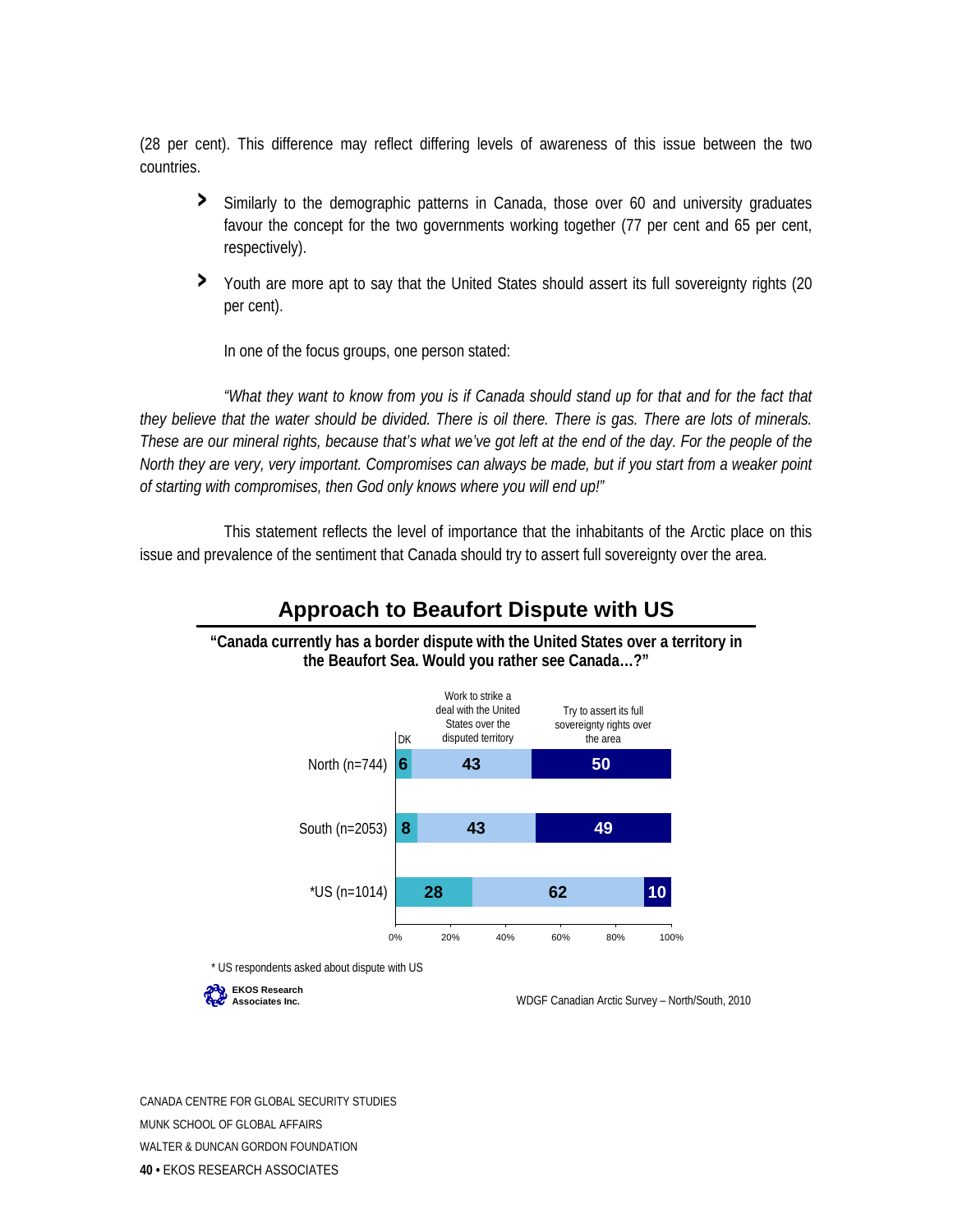## 5.5 PREFERRED APPROACH TO RESOLVING DISPUTES OVER ARCTIC

 Respondents were asked how they would like their government to handle border and resource sharing disputes in the Arctic. Results vary heavily by country. In Denmark, Finland, Norway, and Sweden, there is very strong support for either negotiating a compromise with other countries (selected by 64 per cent, 50 per cent, 49 per cent, and 35 per cent, respectively) or transforming the Arctic into an international territory like Antarctica (24 per cent, 37 per cent, 35 per cent, and 48 per cent, respectively). In Northern Canada, Southern Canada, and Russia, however, respondents are divided between pursuing a firm line in defending their sections of the Arctic (selected by 41 per cent, 43 per cent, and 34 per cent, respectively) or negotiating a compromise with other nations (46 per cent, 39 per cent, and 33 per cent, respectively). Iceland is heavily divided, though a small plurality (36 per cent) would prefer a more assertive role in defending their sections of the Arctic. The United States shows moderate support for a compromise (30 per cent) or creating an international territory (25 per cent), though a plurality of respondents are undecided (35 per cent).

- **›** In Northern Canada, those limited to a high school education (52 per cent) and males (45 per cent) are more likely to say that Canada should pursue a firm line in defending its section of the Arctic. University graduates, in contrast, appear to prefer negotiating a compromise with other countries (46 per cent).
- **›** In Southern Canada, a more aggressive role is favoured by Albertans (50 per cent), college graduates (49 per cent), and men (48 per cent). University graduates are more likely to say Canada should negotiate a compromise with other countries.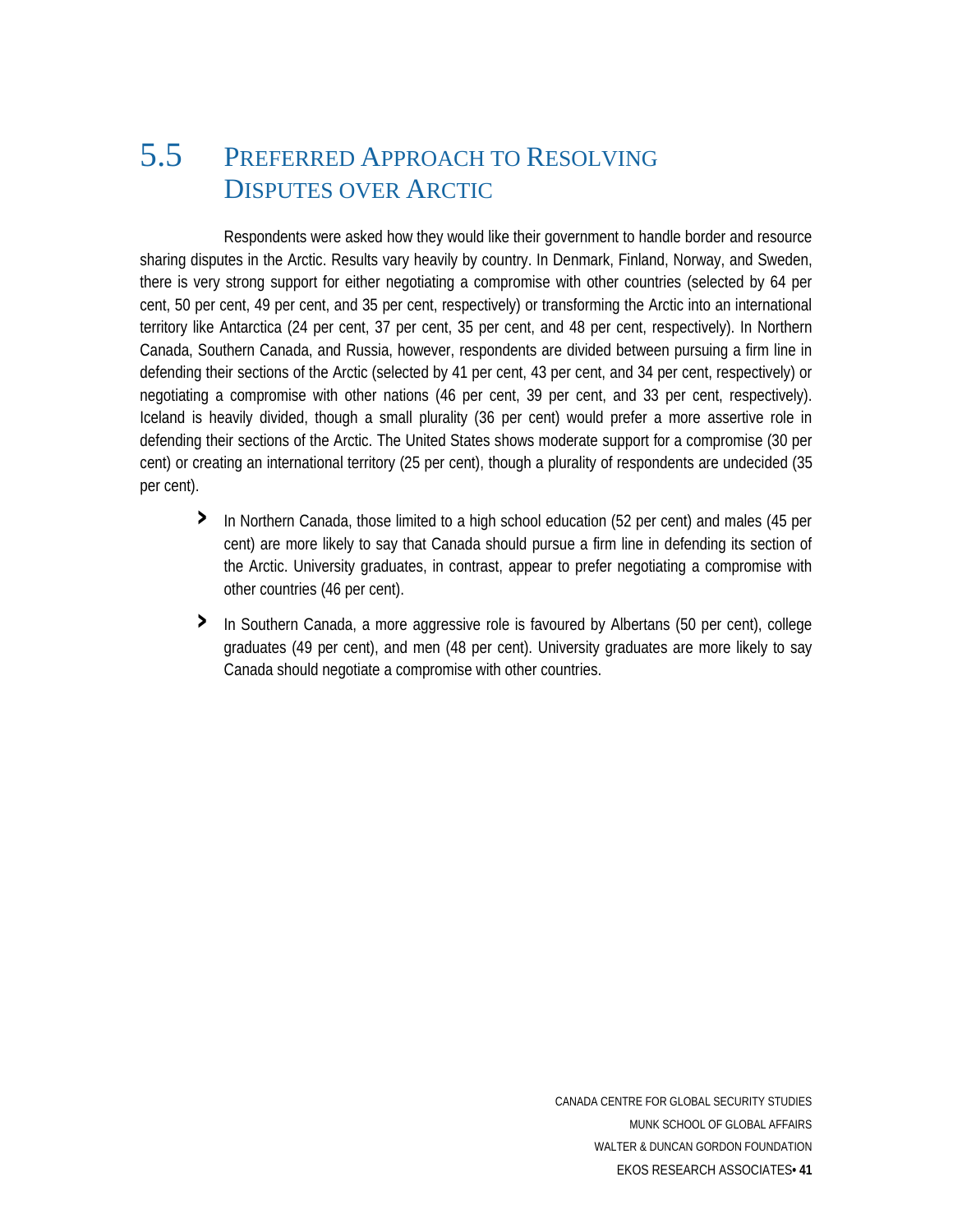#### **Preferred Approach to Resolving Arctic Disputes**

**"Thinking about border and/or resource sharing disputes in the Arctic, what statement is closest to your point of view?"**



CANADA CENTRE FOR GLOBAL SECURITY STUDIES MUNK SCHOOL OF GLOBAL AFFAIRS WALTER & DUNCAN GORDON FOUNDATION **42 •** EKOS RESEARCH ASSOCIATES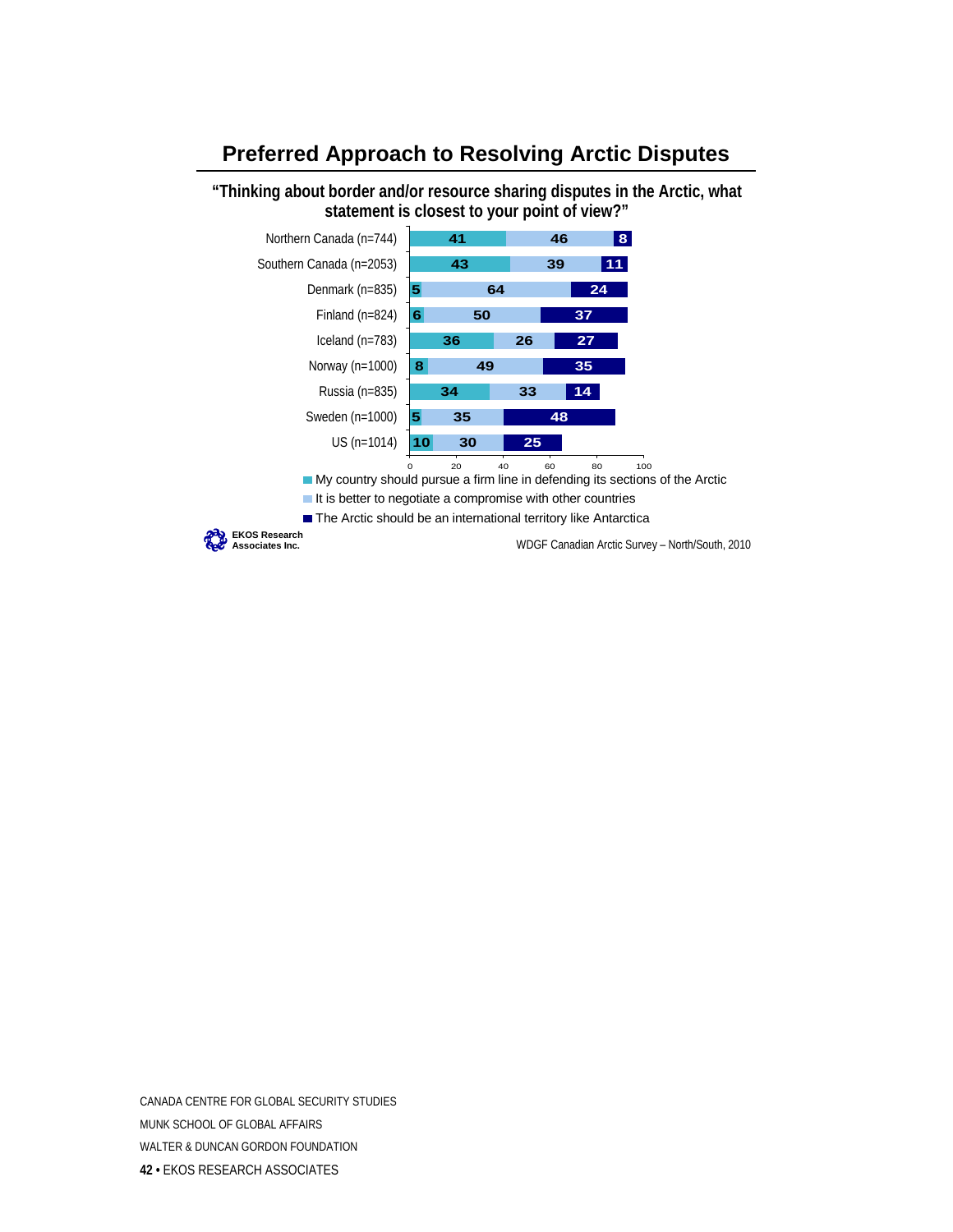## 5.6 NORTHWEST PASSAGE – WHOSE?

 The Northwest Passage has long been the stuff of legend. The early explorers came to this part of the world to find a quicker trading route to Asia. Their imaginative stories of the inhabitants of this land and the challenges they faced to survive, including stories of resorting to cannibalism, led to a widespread interest in the Northwest Passage and a proliferation of stories about the stretch of water. At the same time, because the Northwest Passage is embroiled in such storytelling, many are left with a sensationalized view of the Passage. While explorers searched for the Northwest Passage, there are actually several routes which are called by this name. The changes brought about by climate change, specifically the intensified melting of the sea ice, have again cast eyes towards the passage. There has increasingly been talk of using this route for shipping goods between Europe and Asia.

 However, the legal status of the passage remains in dispute. Canada feels that the Passage is its internal waters, having drawn baselines around the Arctic Archipelago and claiming that all waters that lie within it are internal to Canada. The United States, the European Union, China, and indeed as the data-set reveals many respondents outside Canada believe that the Northwest Passage is an international waterway and thus there exists a right to freedom of navigation through these waters.

 Respondents across the eight Arctic Council member states were asked whether they thought that the Northwest Passage is within Canadian water or an international water way. Perhaps not surprisingly, the only respondents out of whom the majority see it as belonging to Canada are Canadians themselves (regardless of their geographical region). Other countries see it as an international water way or as a territory whose ownership is in dispute. It is important to note, however, that the proportion of respondents in other countries that did not respond is extremely high, which may suggest relatively low levels of literacy on the issue of the Northwest Passage.

 Three-quarters of Northern Canadians (78 per cent) say the Northwest Passage falls within Canadians waters, compared to eleven per cent who say it is an international water way and four per cent who say that its ownership is under dispute. Seven per cent are uncertain.

- **›** Residents of Nunavut, college graduates, those over 60, and men are considerably more likely to insist that the Northwest Passage falls within Canadians waters (87 per cent, 85 per cent, 84 per cent, and 81 per cent, respectively).
- **›** High school graduates (70 per cent), those with a household income of less than \$40,000 (70 per cent), residents of the Yukon (68 per cent), and youth (62 per cent), are somewhat more hesitant to say that the Northwest Passage falls within Canadians waters.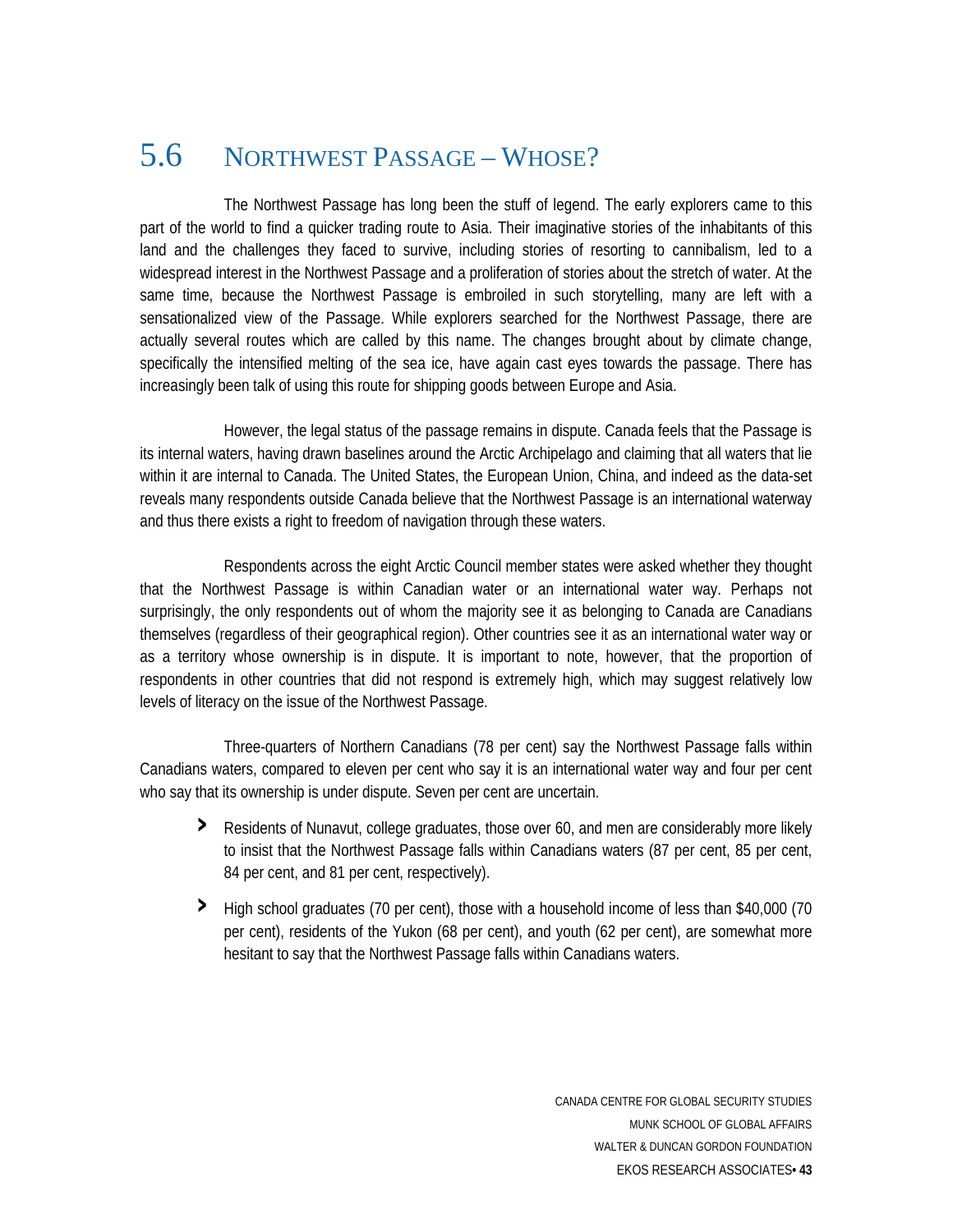Passage is C anadian, compared to just fourteen per cent who see it as an international water way. An additional tw elve per cent have no opinion on the matter. Similarly, three in four respondents from Southern Canada (74 per cent) say the Northwest

- **›** The perception that the Northwest Passage falls within Canadian waters is more common \$80,000-120,000 (81 per cent), men (81 per cent), those over 60 (79 per cent), residents of among those with a household income of over \$120,000 (81 per cent), those with an income of Ontario (78 per cent), and university graduates (76 per cent).
- **›** Residents of Quebec are more likely to argue that the Northwest Passage is an international water way (19 per cent).

cent), Norway (37 per cent), Russia (29 per cent), the United States (20 per cent), and Sweden (17 per cent) say that the Northwest Passage is an international water way. In contrast, a plurality of respondents from Iceland says that the Northwest Passage is in dispute (31 per cent). Only Norway (23 per cent), Denmark (19 per cent), and Finland (13 per cent) show any significant support for Canada's claim to the Northwest Passage. Internationally, a clear plurality of respondents from Finland (45 per cent), Denmark (37 per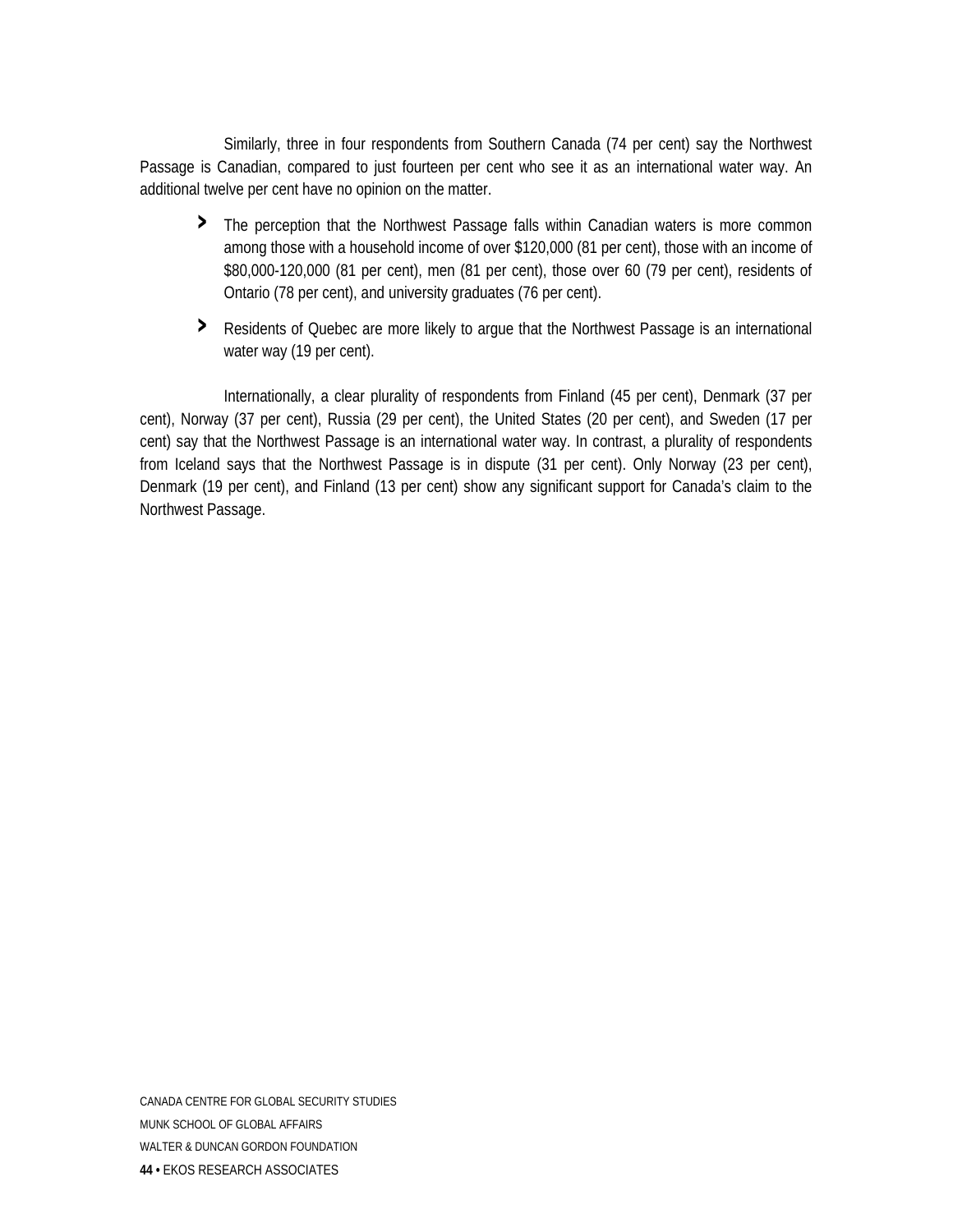#### **Northwest Passage – Whose?**

**"The Northwest passage is a sea route through the Arctic islands, along the northern coast of North America, that connects the Atlantic and Pacific oceans. It is of interest to many nations because it significantly reduces the shipping distance from Asia to Europe. From what you know or have heard, is the Northwest passage…?"**



CANADA CENTRE FOR GLOBAL SECURITY STUDIES MUNK SCHOOL OF GLOBAL AFFAIRS WALTER & DUNCAN GORDON FOUNDATION EKOS RESEARCH ASSOCIATES**• 45**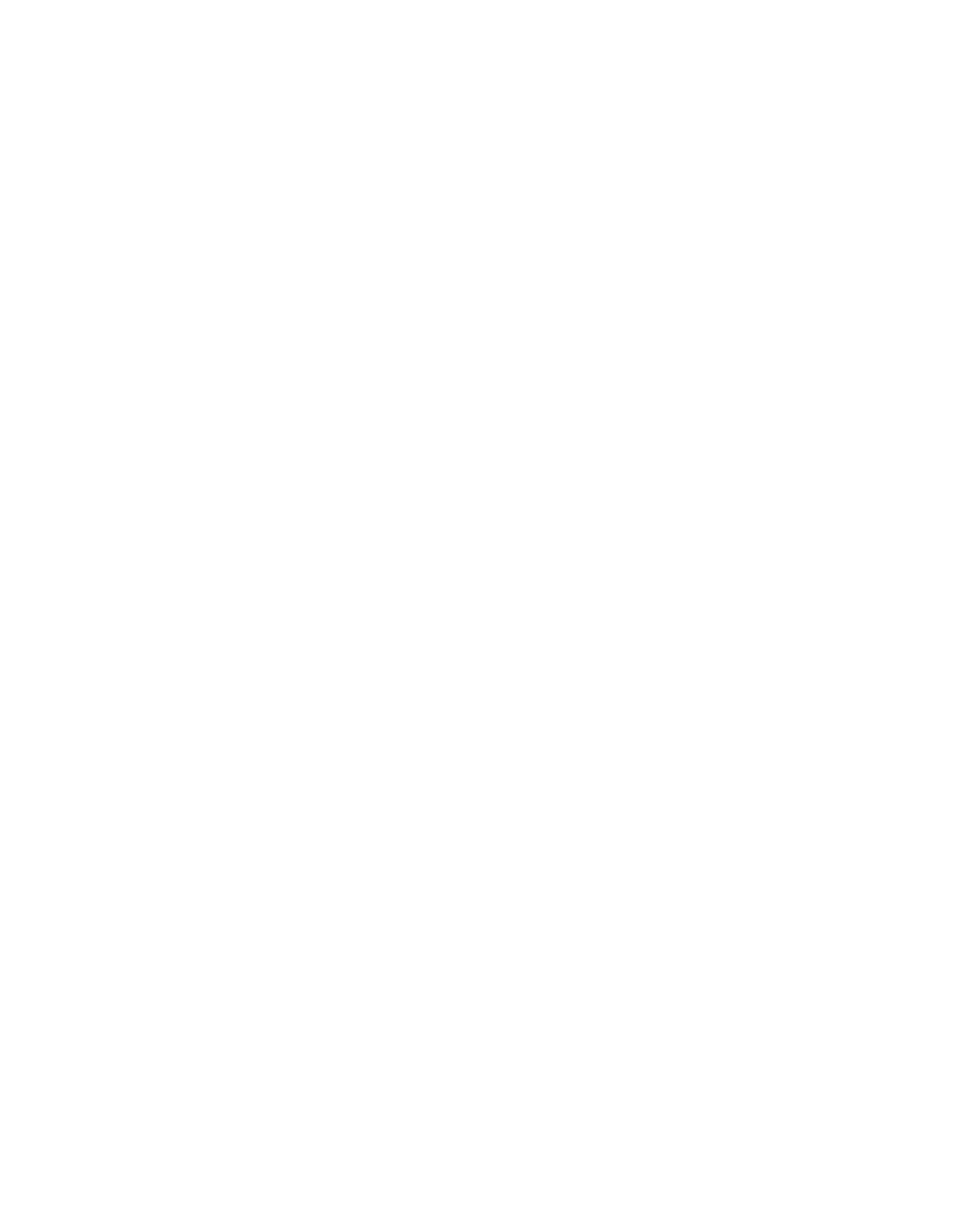## 6. INTERNATIONAL VIEWS ON THE ARCTIC COUNCIL

 The Arctic Council is a high-level intergovernmental forum that addresses common issues and concerns faced by Arctic governments and Indigenous peoples of the High North. It is the most active intergovernmental forum concerned with the Arctic and the only one to be comprised of all eight Arctic nations: Canada, Denmark (Greenland), Finland, Iceland, Norway, the Russian Federation, Sweden and the United States. The Arctic Council is primarily concerned with the promotion of environmental protection and sustainable development of the region.

 Respondents from the eight member states that comprise the Arctic Council were asked a series of questions regarding the Arctic Council. The results show that compared to other nations, Canadians are the most supportive of the idea of an Arctic Council and are among the most biggest supporters of expanding the Council's role to include peace-building and military security. Interestingly, Canadians are the least open to allowing non-arctic states (such as China) or organizations (like the European Union) to join the Arctic Council.

### 6.1 AWARENESS OF ARCTIC COUNCIL

Respondents from all eight countries were given a brief description of the Arctic Council and were asked if they had heard of it. Awareness appears to be highest in Northern Canada (61 per cent say they are either clearly or vaguely aware of the Arctic Council) and Iceland (61 per cent). Roughly half of respondents from Denmark (57 per cent), Southern Canada (51 per cent), and Finland (47 per cent) say they have heard of the Arctic Council. Awareness of the Arctic Council is relatively lower in Norway (40 per cent) and Sweden (27 per cent). It is lowest in Russia (21 per cent) and the United States (16 per cent).

**›** In both Northern and Southern Canada, awareness rises progressively with age, education, and income. In both regions, awareness is also relatively higher among men then among women.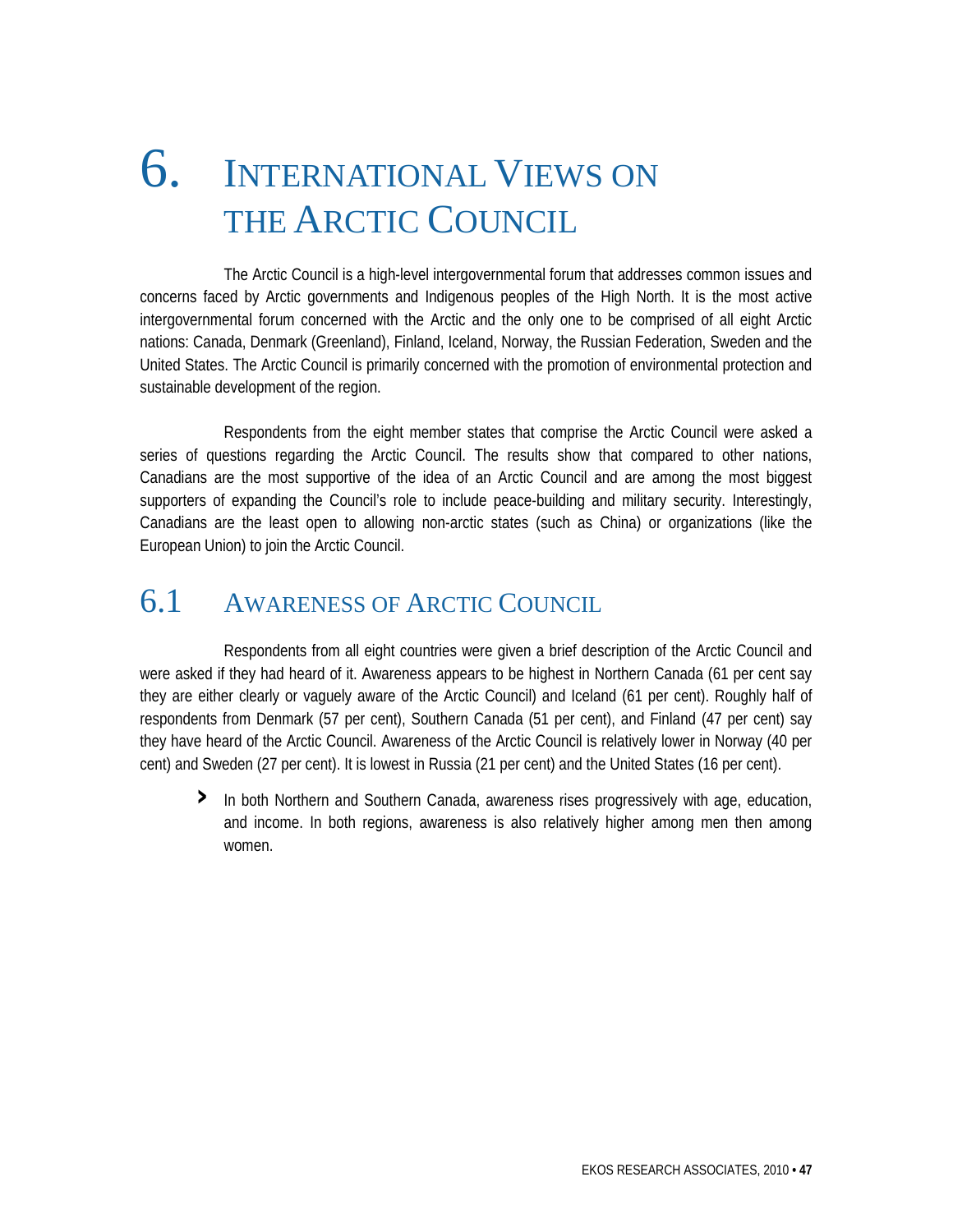

#### **Awareness of Arctic Council**

**"Have you ever heard of an intergovernmental forum or group called the Arctic Council that is made up of eight countries with Arctic regions?"**



**Associates Inc.** WDGF Canadian Arctic Survey – North/South, 2010

CANADA CENTRE FOR GLOBAL SECURITY STUDIES MUNK SCHOOL OF GLOBAL AFFAIRS WALTER & DUNCAN GORDON FOUNDATION **48 •** EKOS RESEARCH ASSOCIATES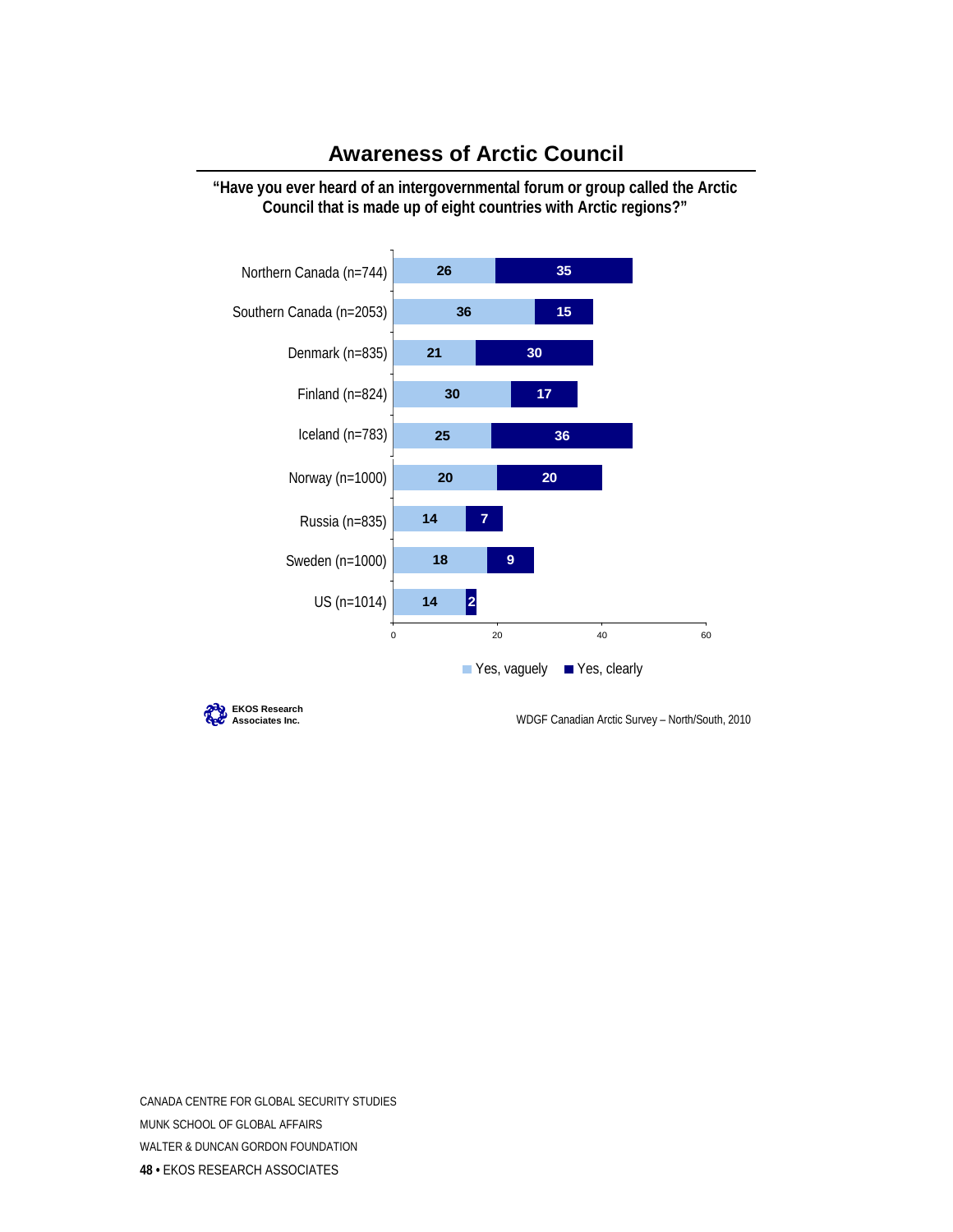## 6.2 SUPPORT FOR ARCTIC COUNCIL

Respondents were asked whether they support the idea of an Arctic Council so that the eight Arctic states can work together on common Arctic issues. Northern Canadians are the most supportive of the Council, with 91 per cent saying they support the idea. Eight in ten residents of Southern Canada (82 per cent) and Sweden (81 per cent), as well as three-quarters of respondents from Finland (77 per cent), Denmark (76 per cent), and Norway (72 per cent) are supportive of the concept. Support for the Arctic Council drops to 63 per cent in Iceland and to just over half of respondents from the United States (56 per cent) and Russia (55 per cent).



**Support for Arctic Council**

**"Do you support or not the idea of an Arctic Council so the 8 Arctic nations can work together on common Arctic issues, instead of each one working independently?"**

> CANADA CENTRE FOR GLOBAL SECURITY STUDIES MUNK SCHOOL OF GLOBAL AFFAIRS WALTER & DUNCAN GORDON FOUNDATION EKOS RESEARCH ASSOCIATES**• 49**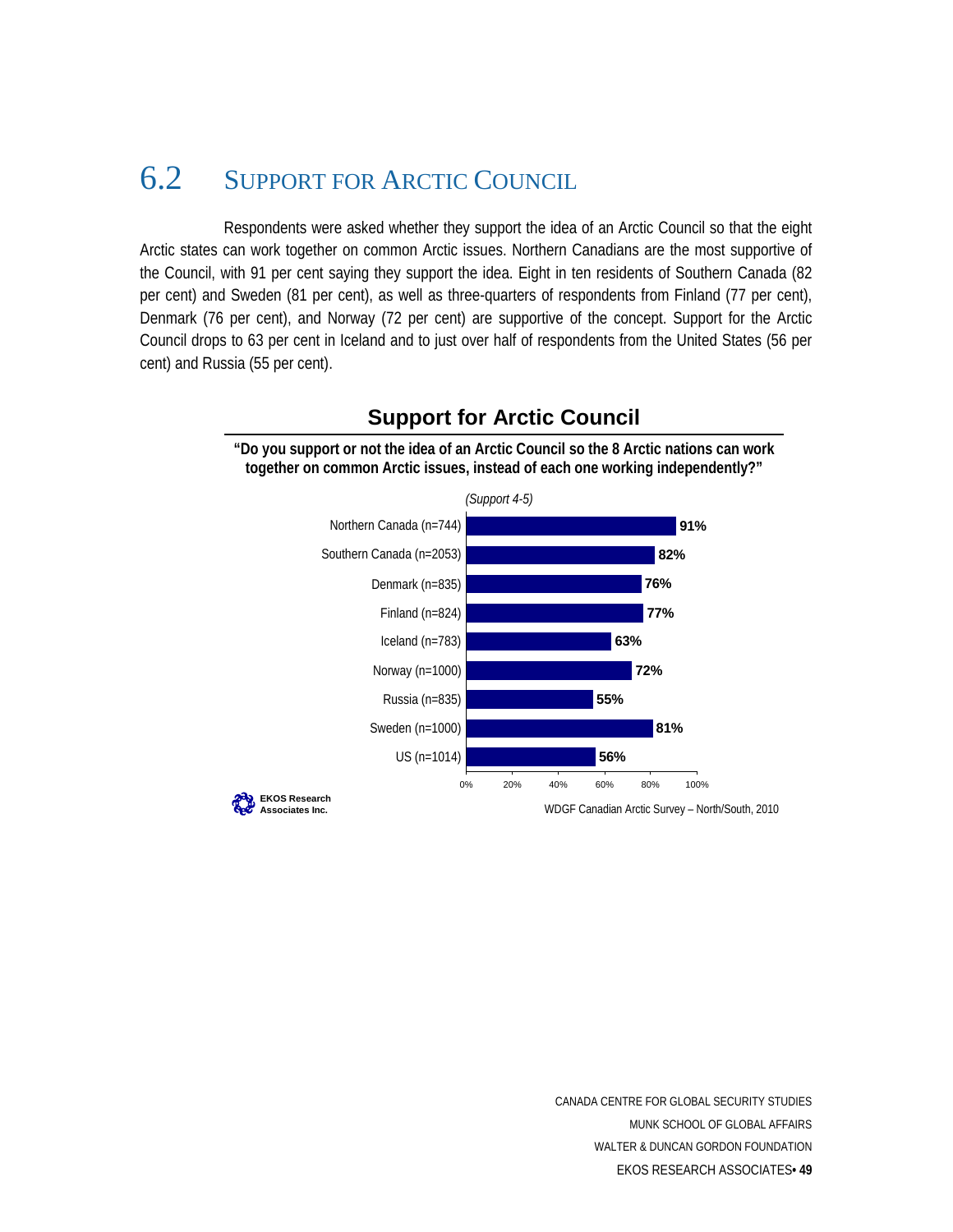### 6.3 SUPPORT FOR AN EXPANDED ARCTIC COUNCIL MANDATE

Respondents were asked if they feel that the Arctic Council should also cover areas such as peace-building and military security in addition to its current focus on environmental matters. Responses show very strong support for peace-building initiatives, though expanding the Council's role to include military activities garners much less support.

Fully eight in ten respondents from Russia (85 per cent), Iceland (85 per cent), Southern Canada (82 per cent), Finland (81 per cent), and Northern Canada (80 per cent) say they would support expanding the Arctic Council's role to include military security. Similarly, two-thirds of respondents from Sweden (70 per cent), the United States (69 per cent), and Norway (66 per cent) endorse such as role. This idea receives a somewhat more lukewarm response in Denmark, where just 57 per cent would support expanding the Council's role.

- **›** In Northern Canada, support in highest among residents of Nunavut (89 per cent), university graduates (85 per cent), and women (85 per cent).
- > In Southern Canada, Quebeckers are more likely to support peace-building initiatives being undertaken by the Arctic Council (87 per cent).

per cent) are supportive of the idea. Support drops to 44 per cent in Iceland and 39 per cent in Finland. The prospect of expanding the Arctic Council's role to include military security, however, is greeted with a much more pronounced degree of scepticism. While Russia is highly supportive of expanding the Arctic Council's role to include security (81 per cent), receptivity is much lower in other countries. Six in ten respondents from Southern Canada (62 per cent), Northern Canada (59 per cent), and Sweden (61 per cent) and half of respondents from Norway (51 per cent), the United States (51 per cent), and Denmark (48

**›** In Southern Canada, residents of Quebec are the most supportive of expanding the Arctic Council's role to include military security (70 per cent).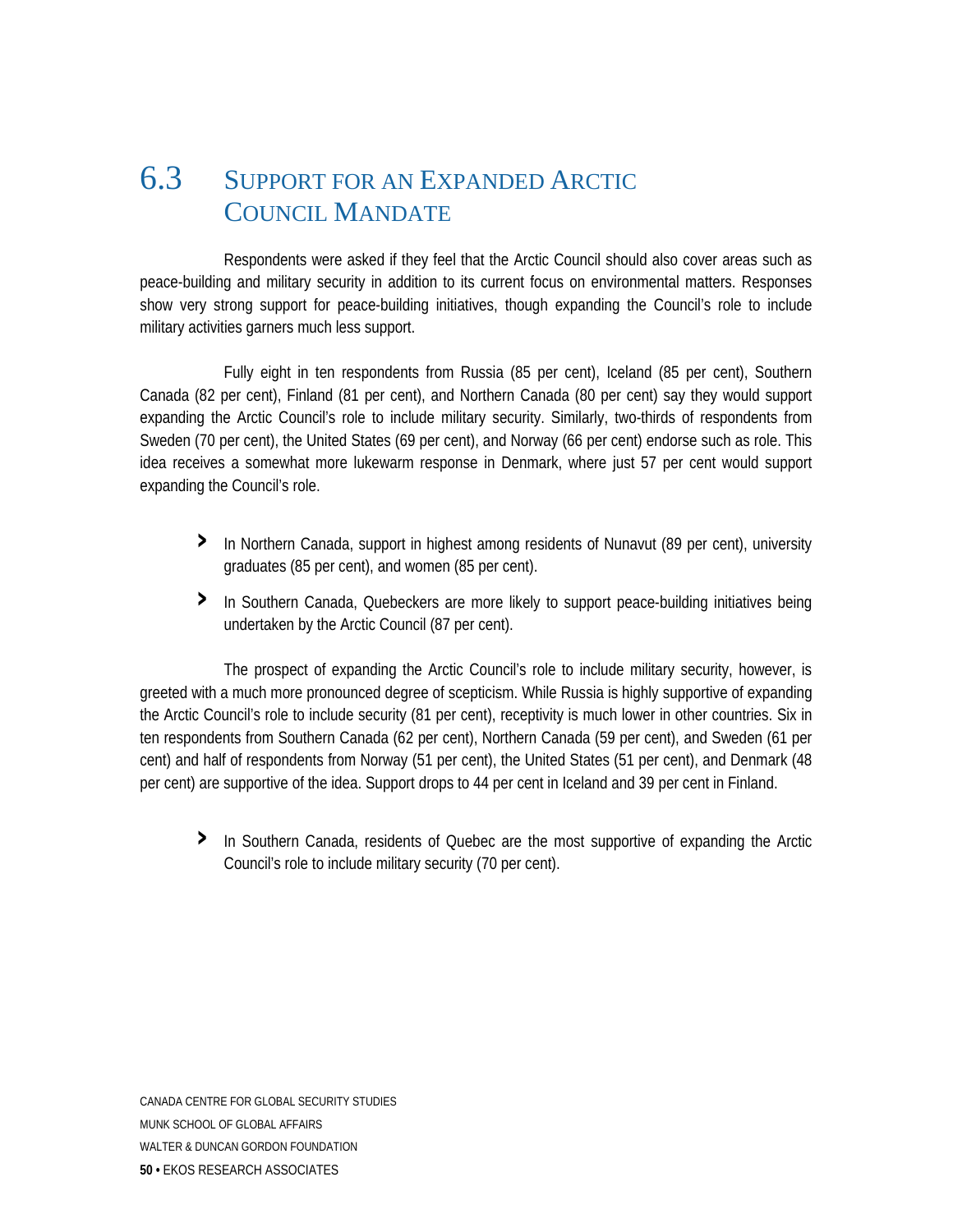

#### **Support for Expanded Council Mandate**

CANADA CENTRE FOR GLOBAL SECURITY STUDIES MUNK SCHOOL OF GLOBAL AFFAIRS WALTER & DUNCAN GORDON FOUNDATION EKOS RESEARCH ASSOCIATES**• 51**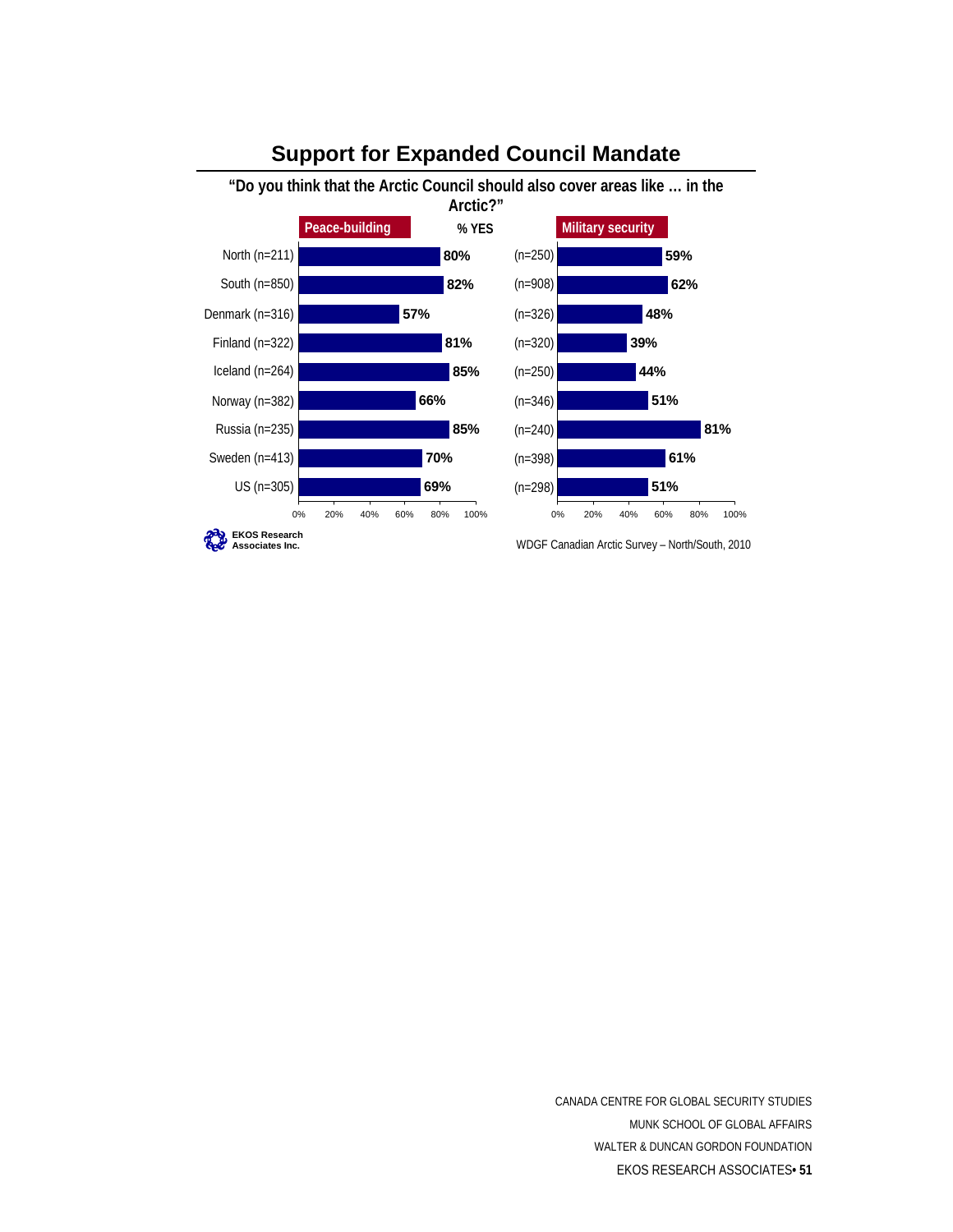## 6.4 SUPPORT FOR INCLUSION OF NON-ARCTIC **STATES**

Respondents who support the concept of the Arctic Council were asked whether they feel that non-Arctic states like China or organizations like the European Union should be invited to join the Arctic Council and have a say in Arctic affairs. The results suggest that Sweden is the most open to including non-Arctic states, with 64 per cent saying they should have a say. Roughly half of respondents from Russia (49 per cent), Finland (48 per cent), Denmark (46 per cent), and Norway (45 per cent) believe that non-Arctic states should be included, a figure that drops to one in four in Iceland (24 per cent), the United States (23 per cent), and Northern Canada (22 per cent). Just fifteen per cent of respondents from Southern Canada believe that non-Arctic states should have a say in Arctic affairs.

- **›** In Northern Canada, support for including non-Arctic states is highest among youth (36 per cent) and Yukoners (27 per cent), while opposition is strongest among those with an annual household income of over \$120,000 (83 per cent) and college graduates (82 per cent)
- **›** In Southern Canada, support is highest among Quebeckers (28 per cent), youth (28 per cent), per cent), and men (19 per cent). Opposition is higher among Ontarians (82 per cent) and those over 60 (80 per cent). those with a household income of less than \$40,000 (23 per cent), high school graduates (20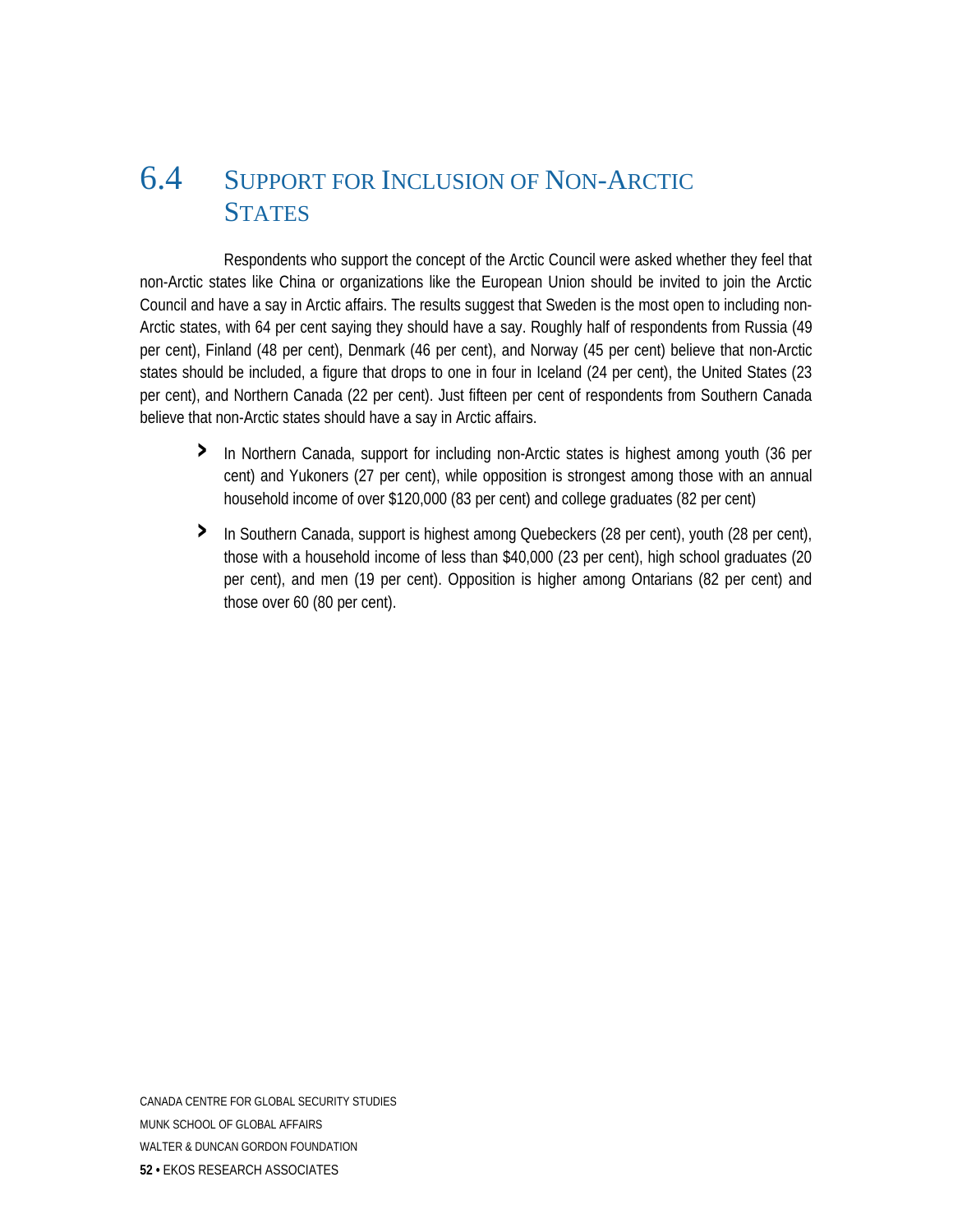

#### **Support for Inclusion of Non-Arctic States**

**"Do you think non-arctic states, like China or organizations like the European Union,**

CANADA CENTRE FOR GLOBAL SECURITY STUDIES MUNK SCHOOL OF GLOBAL AFFAIRS WALTER & DUNCAN GORDON FOUNDATION EKOS RESEARCH ASSOCIATES**• 53**